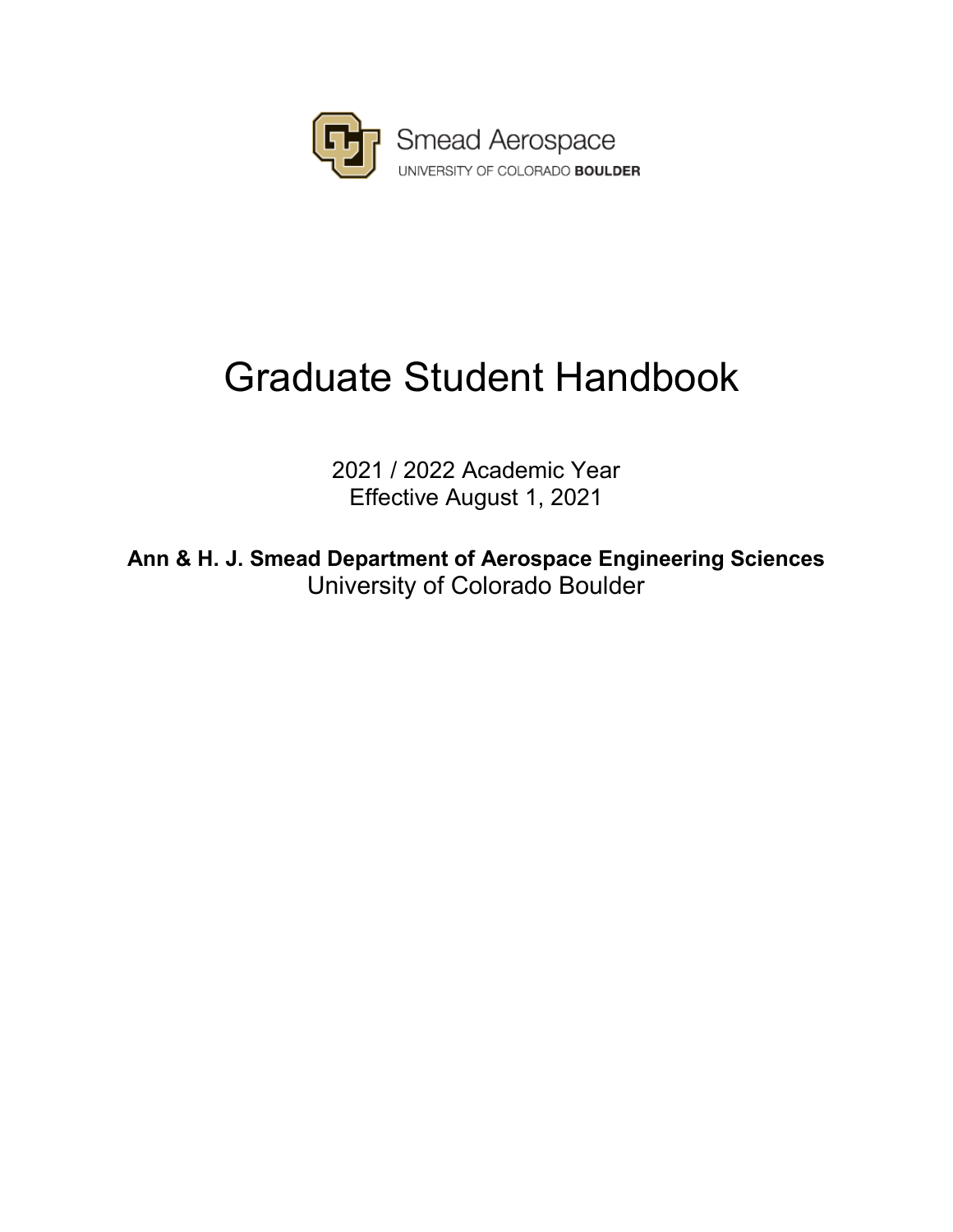## <span id="page-1-0"></span>1 Foreword

Aerospace Engineering Sciences (AES) is one of the top aerospace engineering departments in the nation. Aerospace engineers work on Earth and in space not only to extend frontiers but also to understand more fully and to preserve our terrestrial environment. Few fields offer more exciting and diverse careers: becoming an astronaut (fifteen CU graduates to date have become astronauts), designing the next generation of aircraft and spacecraft, monitoring our global habitat via remote sensing from space, inventing new materials, and helping to develop energy and transportation systems.

Our academic and research programs address both the challenges and the opportunities facing the aerospace engineering profession today. Graduate students, research staff and faculty work together on a wide range of research topics: aerodynamics and fluid mechanics; aerospace design and system engineering; astrodynamics and orbital mechanics; atmospheric, oceanic and space sciences; bioastronautics; computational and analytic methods; satellite-based global positioning/timing technology; remote sensing; structures, materials and structural dynamics; systems and control; and thermodynamics and propulsion.

Nearby government and industrial laboratories enhance the rich research environment of the University of Colorado Boulder (CU Boulder). Local aerospace firms include Ball Aerospace, Lockheed-Martin, Northrop Grumman, Raytheon, and Sierra Nevada Corp. Nearby government laboratories include the National Center for Atmospheric Research (NCAR), the Environmental Research Laboratories of the National Oceanic and Atmospheric Administration (NOAA), the National Renewable Energy Laboratory (NREL), and the National Institute of Standards and Technology (NIST).

This handbook details the opportunities, requirements, and expectations for graduate studies in AES. In addition to the rules set forth in this Graduate Handbook, all students are also subject to the rules and provisions required by CU Boulder's Graduate School. These rules and provisions can be found on the [Graduate School website.](https://www.colorado.edu/graduateschool/academic-resources)

#### **COVID-19 statement:**

We understand that the COVID-19 pandemic has been disruptive and deeply challenging to students, staff, and faculty. In response to these events, we recognize that our graduate students will have concerns about the impacts these events could have on their academics. We want to be clear that we understand that:

- students have been facing and will face unprecedented challenges during this time.
- many students and institutions have chosen to adopt the Pass/Fail (or Credit/No Credit) option due to these events.
- due to this disruption students may not have performed to their usual abilities during times of remote study or challenging classroom adjustments
- some research projects will have been interrupted or will be incomplete as a result of university and facility closures.
- many students will be unable to take on internships and summer research programs or other professional development initiatives.
- there are myriad other challenging circumstances that have arisen in individuals' experiences.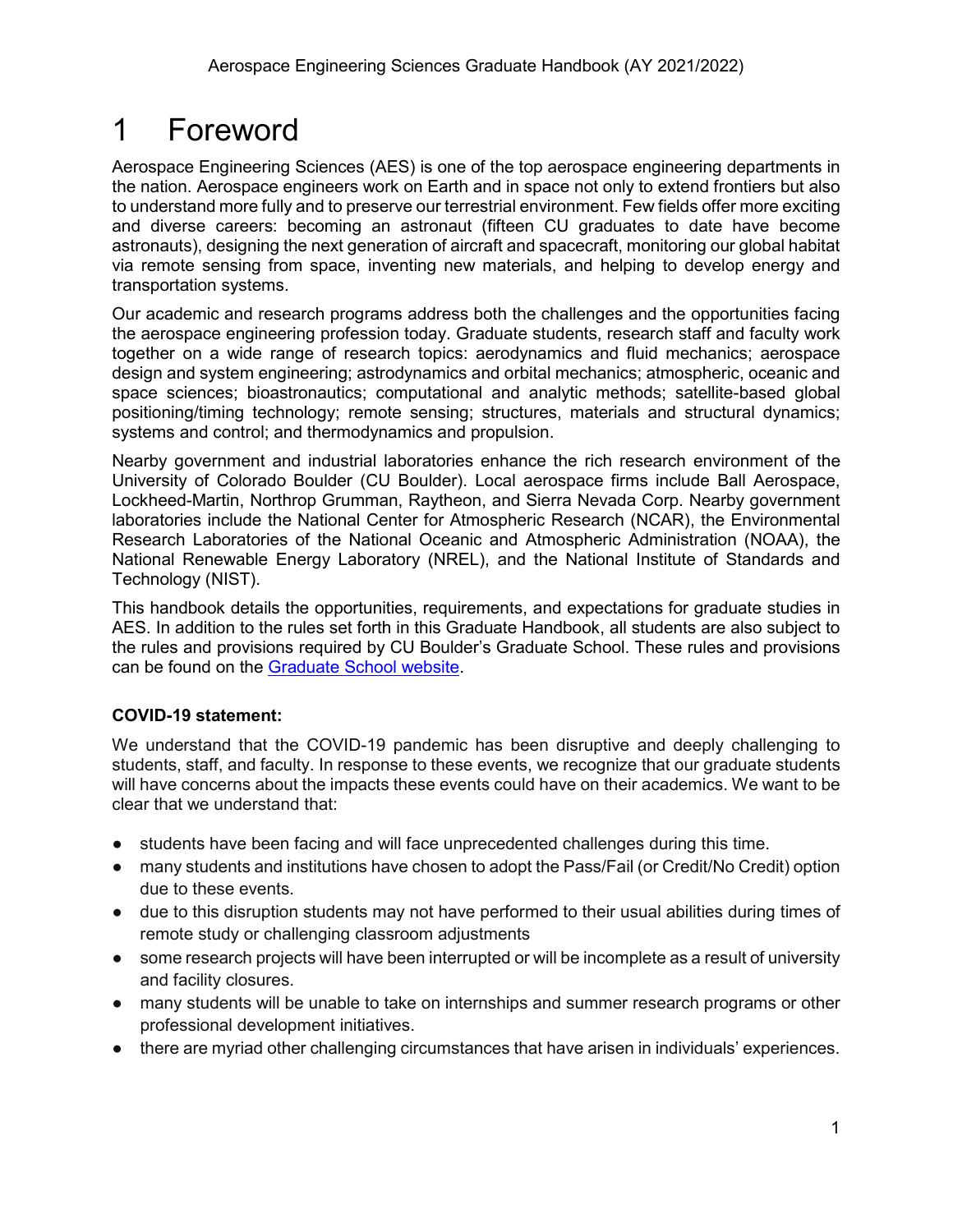As you progress through your graduate career in our department, we will take into consideration the impact that his pandemic has had for many of us and provide accommodations and flexibility, within reason and when necessary, to assure your success. Please review campus and collegewide communications regarding COVID-19, as well as the departmental newsletter, [webpage,](https://www.colorado.edu/aerospace/) and communications from graduate academic advisors and others in the department.

#### **CU Boulder's COVID-19 Resources:**

- [The Graduate School's COVID-19 FAQs](https://www.colorado.edu/graduateschool/covid-19-update-graduate-school-faqs)
- [CEAS Pass/Fail Grading Policy for Spring 2020](https://www.colorado.edu/engineering/ceas-passfail-grading-spring-2020)
- [CU Boulder's COVID-19 Updates](https://www.colorado.edu/covid-19)
- [Counseling and Psychiatric Services \(CAPS\)](https://www.colorado.edu/resources/counseling-psychiatric-services-caps)
- [Office of Diversity, Equity & Community Engagement \(ODECE\)](https://www.colorado.edu/odece/)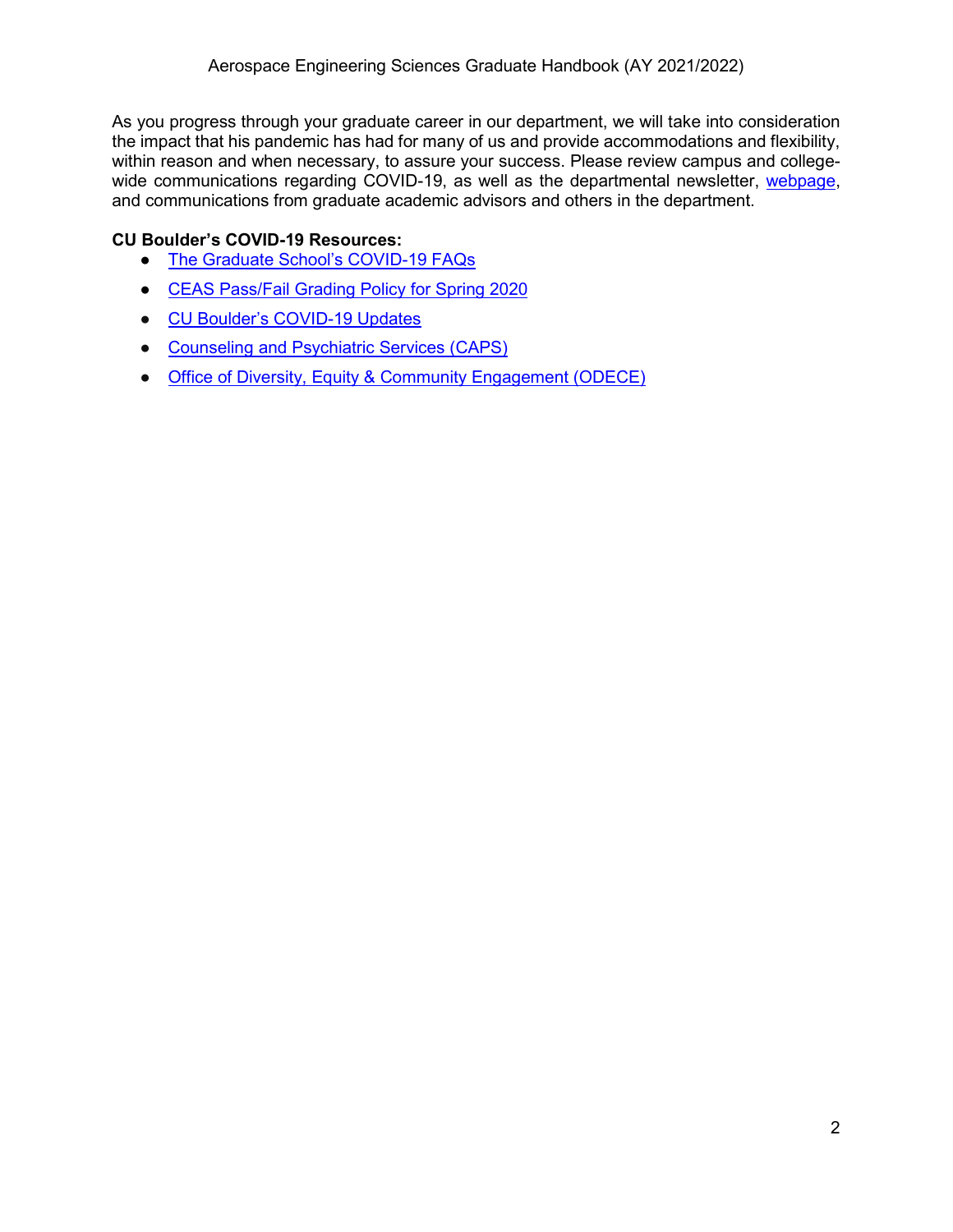|              | <b>Table of Contents</b>        |    |
|--------------|---------------------------------|----|
| 1            | <b>FOREWORD</b>                 | 1  |
| $\mathbf{2}$ | <b>FOCUS AREAS</b>              | 6  |
| 3            | <b>KEY CONTACTS</b>             | 6  |
| 4            | <b>ACADEMIC STANDARDS</b>       | 7  |
| 5.           | <b>EXPECTATIONS</b>             | 8  |
|              |                                 |    |
|              |                                 |    |
|              |                                 |    |
| 6            | <b>MASTER OF SCIENCE DEGREE</b> | 9  |
|              |                                 |    |
|              |                                 |    |
|              |                                 |    |
|              |                                 |    |
|              |                                 |    |
|              |                                 |    |
|              |                                 |    |
|              |                                 |    |
|              |                                 |    |
|              |                                 |    |
|              |                                 |    |
|              |                                 |    |
|              |                                 |    |
| 7            | <b>PH.D. DEGREE</b>             | 14 |
|              |                                 |    |
|              |                                 |    |
|              |                                 |    |
|              |                                 |    |
|              |                                 |    |
|              |                                 |    |
|              |                                 |    |
|              |                                 |    |
|              | 7.4.2<br>Format. 18             |    |
|              | 7.4.3                           |    |
|              | 7.4.4                           |    |
|              |                                 |    |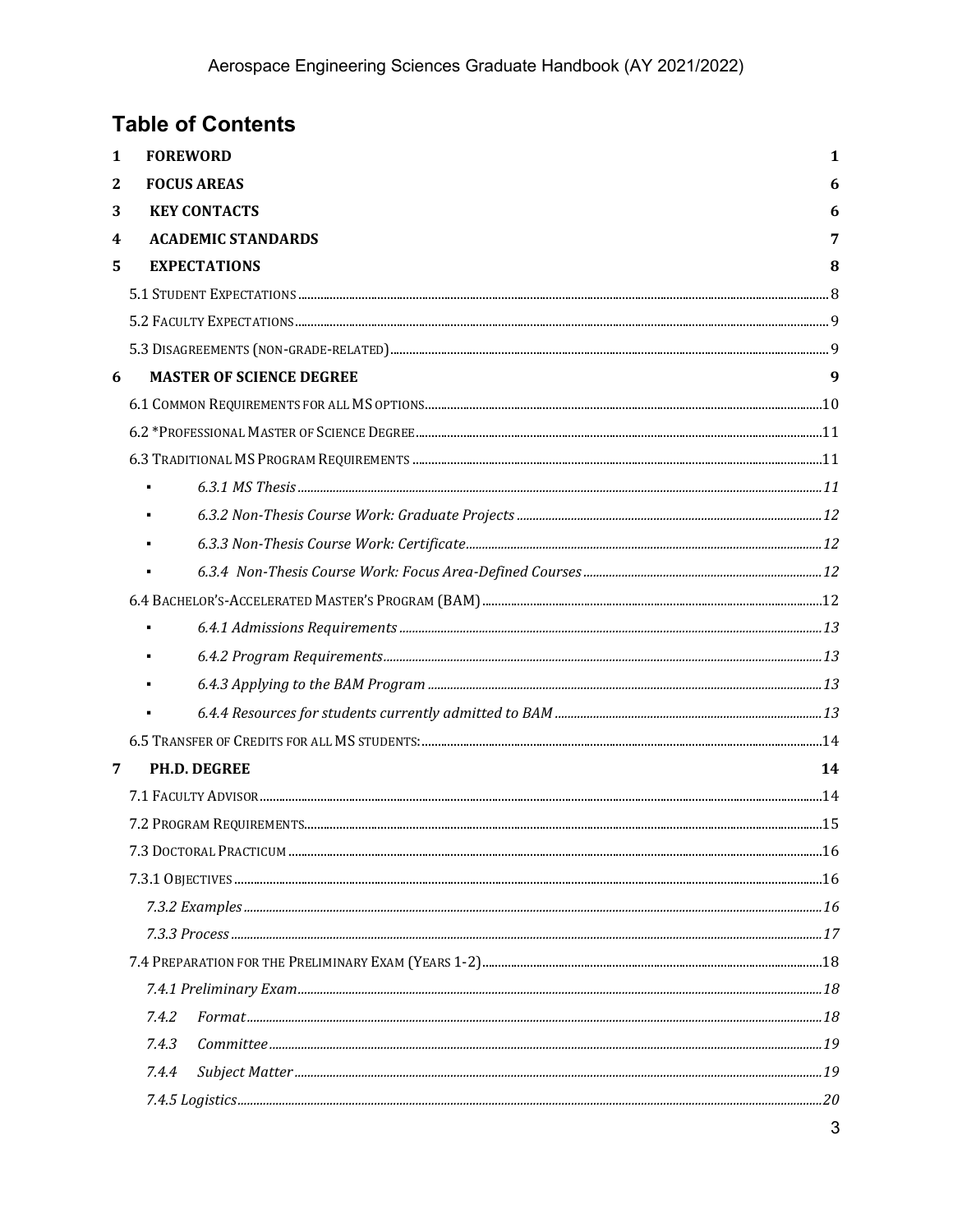### Aerospace Engineering Sciences Graduate Handbook (AY 2021/2022)

| 20                                                                                                    |    |
|-------------------------------------------------------------------------------------------------------|----|
|                                                                                                       |    |
| 7.5.2                                                                                                 |    |
| 7.5.3                                                                                                 |    |
| 7.5.4                                                                                                 |    |
| 7.6                                                                                                   |    |
| 7.6.1                                                                                                 |    |
|                                                                                                       |    |
| 8<br><b>APPOINTMENTS</b>                                                                              | 24 |
|                                                                                                       |    |
|                                                                                                       |    |
|                                                                                                       |    |
|                                                                                                       |    |
| APPENDIX A. FOCUS AREA CURRICULA                                                                      | 26 |
|                                                                                                       |    |
|                                                                                                       |    |
|                                                                                                       |    |
|                                                                                                       |    |
|                                                                                                       |    |
| <b>APPENDIX B. APPROVED MATH COURSES</b>                                                              | 38 |
|                                                                                                       |    |
| <b>APPENDIX C. AES DEPARTMENT CERTIFICATES</b>                                                        | 39 |
|                                                                                                       |    |
| C.2 CERTIFICATE IN ASTRODYNAMICS AND SATELLITE NAVIGATION SYSTEMS (ASN) (OPEN TO CONTINUING EDUCATION |    |
|                                                                                                       |    |
|                                                                                                       |    |
|                                                                                                       |    |
|                                                                                                       |    |
|                                                                                                       |    |
| C.5 CERTIFICATE IN RADIO FREQUENCY ENGINEERING FOR AEROSPACE (FOR DEGREE-SEEKING STUDENTS ONLY) 46    |    |
|                                                                                                       |    |
|                                                                                                       |    |
|                                                                                                       |    |
|                                                                                                       |    |
|                                                                                                       |    |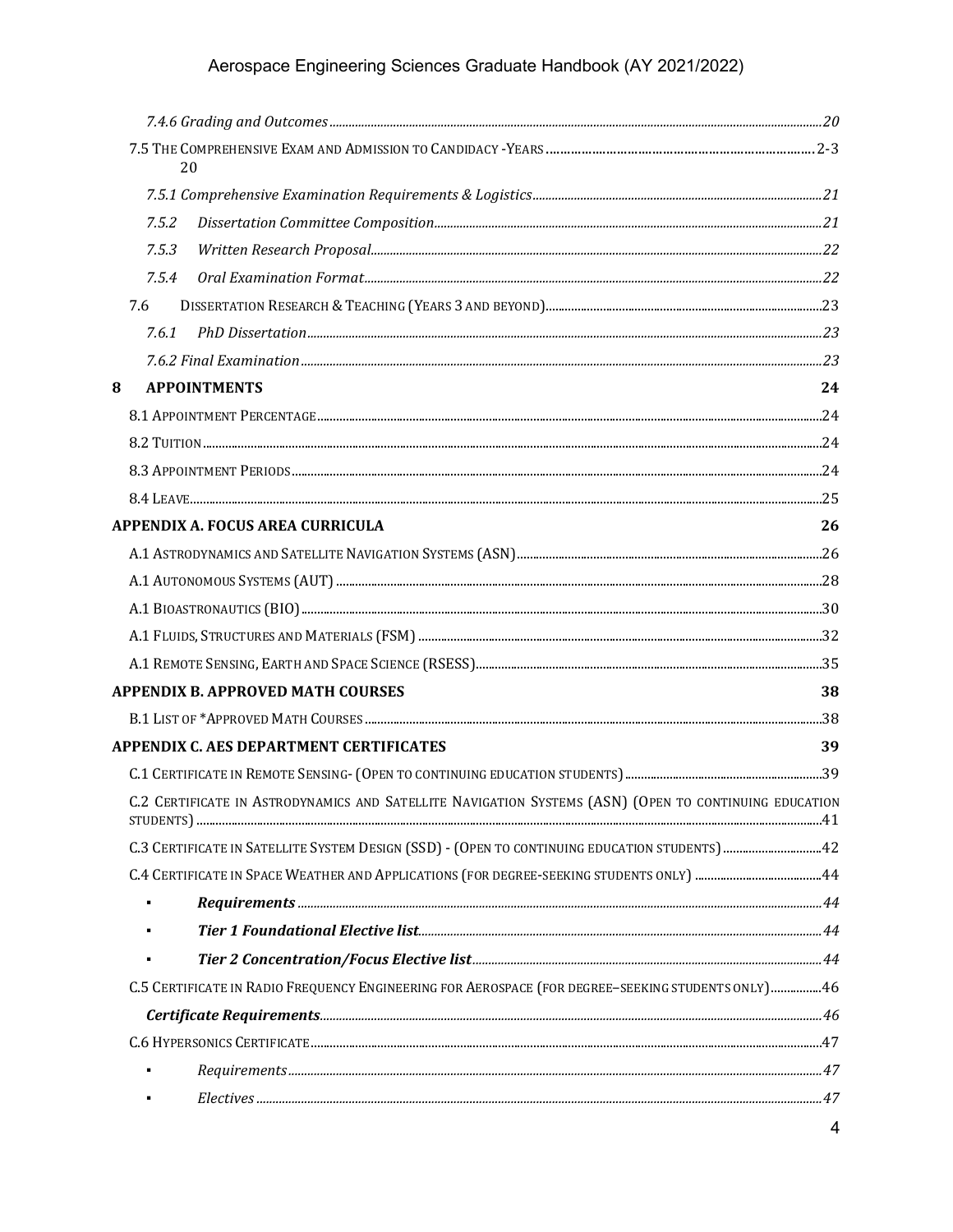| APPENDIX D. LIST OF APPROVED CERTIFICATES   |  |
|---------------------------------------------|--|
|                                             |  |
|                                             |  |
|                                             |  |
| APPENDIX E. APPROVED LIST OF PRELIM COURSES |  |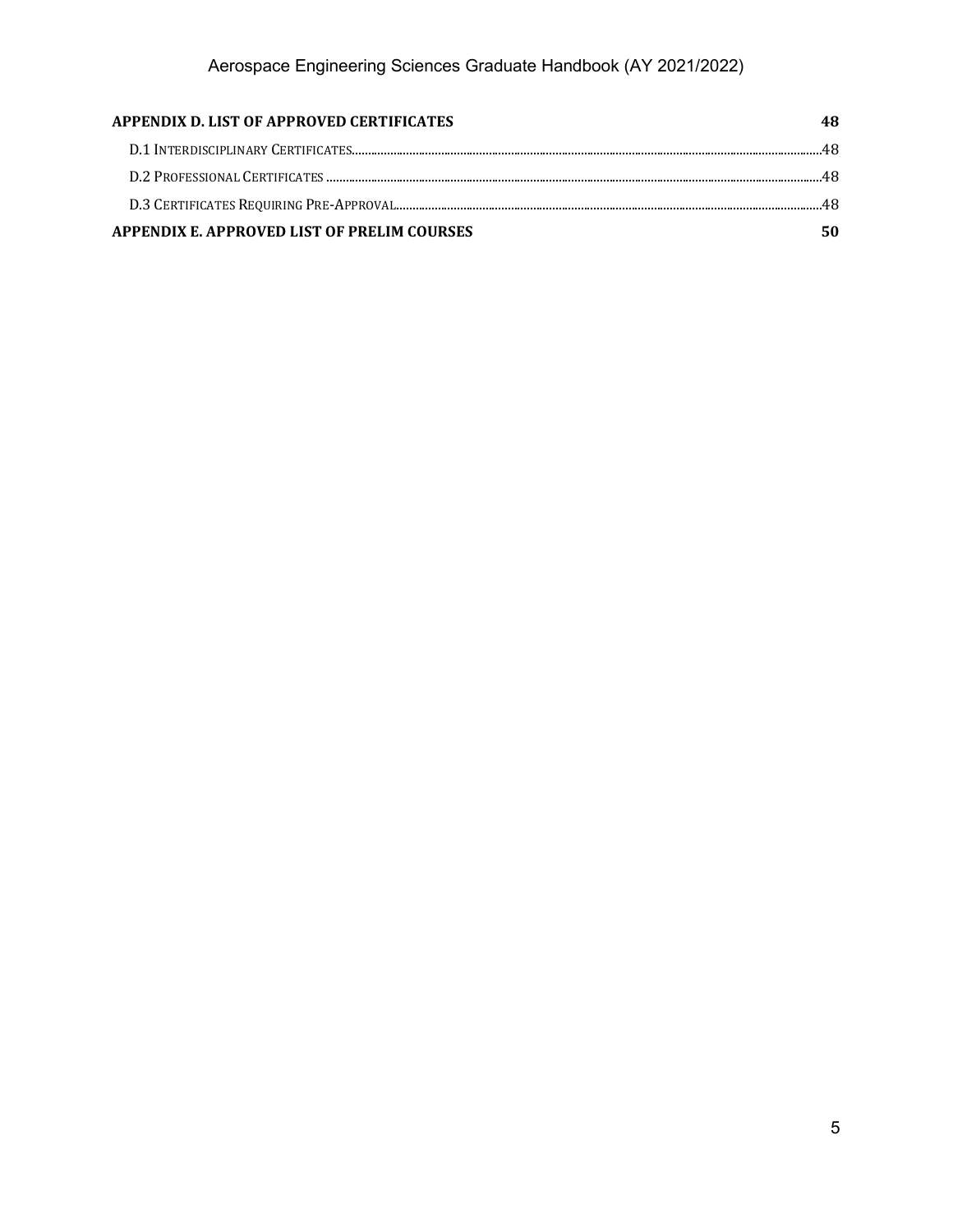## <span id="page-6-0"></span>2 Focus Areas

The MS and PhD programs in Aerospace Engineering Sciences are organized into five focus areas listed below. Graduate students are admitted into a specific focus area which provides research advising, sets specialized admission and program requirements, and recommendations for coursework both within and outside the department.

- **Astrodynamics and Satellite Navigation Systems (ASN)**-This focus area investigates orbital motion of spacecraft, interplanetary mission design, attitude control, as well as navigation utilizing GNSS and advanced sensors.
- **Autonomous Systems (AUT)**-This focus area draws from a variety of disciplines including robotics, human-robot interaction, artificial intelligence, unmanned systems, formal methods, and estimation and control theory.
- **Bioastronautics (BIO)**-The study and support of life in space. Explores how to enable safe and efficient human space exploration.
- **Fluids, Structures and Materials (FSM)**-This focus area studies the solid and fluid mechanics behind high-performance aeronautical and aerospace systems.
- **Remote Sensing, Earth and Space Science (RSESS)** Bridges the gap between science and engineering by exploring Earth from space, and space from Earth.

Many of our faculty members have interests in two or more of these areas and some students may end up doing research that spans multiple focus areas. Defining these areas enables specialization of the academic program in a sustainable way, aligned with primary research interests of the faculty. Furthermore, by bringing students directly into one of these groups we seek to facilitate and strengthen their connection with a primary advisor and with other like-minded students in the department.

Each focus area defines required characteristics of their successful graduates at the MS and PhD level and defines a set of required and elective courses to be offered on a regular basis that support their educational program. Each focus area is encouraged to look for synergy with other areas and other departments to avoid duplication and to enhance multidisciplinary education.

Specific information on each Focus Area, including their specific curriculum requirements, can be found in Appendix A.

## <span id="page-6-1"></span>3 Key Contacts

**Graduate Advisors**: The graduate advisors (Graduate Program Advisors, GPAs) are students first point of contact. Intimately familiar with the policies of the graduate program at the department, college and university level, graduate advisors assist in the resolution of administrative processes and assist student, faculty and staff in all matters related to graduate studies. Graduate advisors enroll students in dissertation, thesis, and independent study credit hours. They are also able to revise degree plans and confirm fulfillment of degree requirements.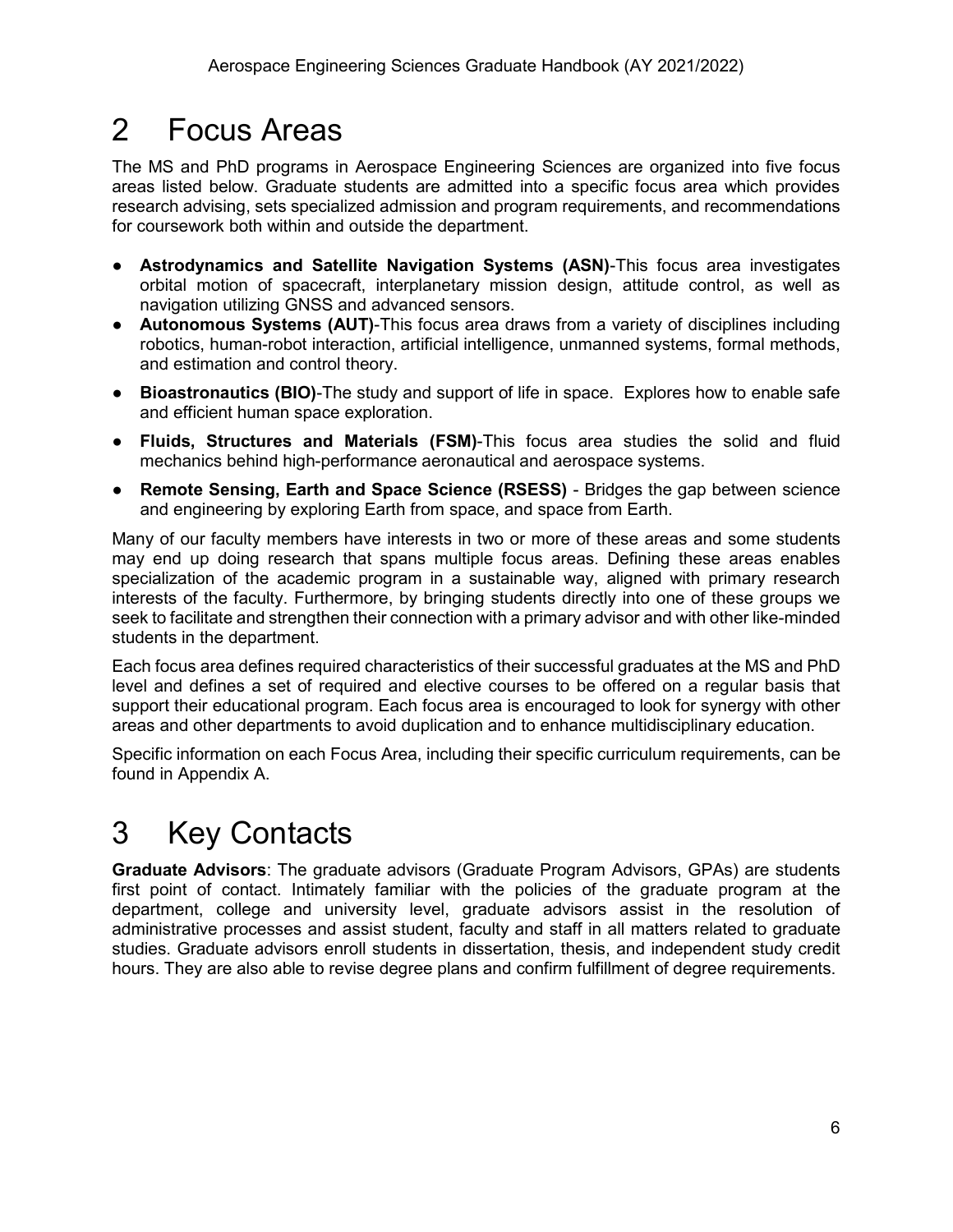**Graduate Program Manager:** The GPM advises all PhD students and supervises the other Graduate Advisors.

*Nicole Simmons* Graduate Program Manager [nicole.m.simmons@colorado.edu](mailto:nicole.m.simmons@colorado.edu) 

#### **Graduate Program Advisors:**

*Maureen Craig*  Bachelor's Accelerated Master's (BAM) Program Advisor [Maureen.Craig@colorado.edu](mailto:Maureen.Craig@colorado.edu) 

*Megan Steelman* MS and Certificate Seeking Graduate Advisor [Megan.Steelman@colorado.edu](mailto:Megan.Steelman@colorado.edu) 

**Graduate Chair:** The graduate chair is the primary faculty member directing the graduate program.

*Professor Jay McMahon* Associate Chair for Graduate Studies Ann & H.J. Smead Department of Aerospace Engineering Sciences [Jay.mcmahon@colorado.edu](mailto:Jay.mcmahon@colorado.edu) 

**Department Chair:** The Department Chair oversees the entire department and all its programs.

*Professor Brian Argrow* Department Chair Ann & H.J. Smead Department of Aerospace Engineering Sciences [aeschair@colorado.edu](mailto:aeschair@colorado.edu) 

## <span id="page-7-0"></span>4 Academic Standards

A master's degree student is required to maintain at least a B (3.00) average in all work attempted while enrolled in the Graduate School. Admission to PhD candidacy requires a 3.25 average. For both the master's degree and PhD, a course mark below B- is unsatisfactory and will not be counted toward fulfilling the minimum requirements for the degree.

Students who wish to drop a course after the drop deadline must show that they were unable to drop the course during the posted deadlines due to documented reasons that were beyond their control. An incomplete (I) grade is given only when students, for documented reasons beyond their control, have been unable to complete course requirements in the semester enrolled. A substantial amount of work must have been satisfactorily completed before approval of such a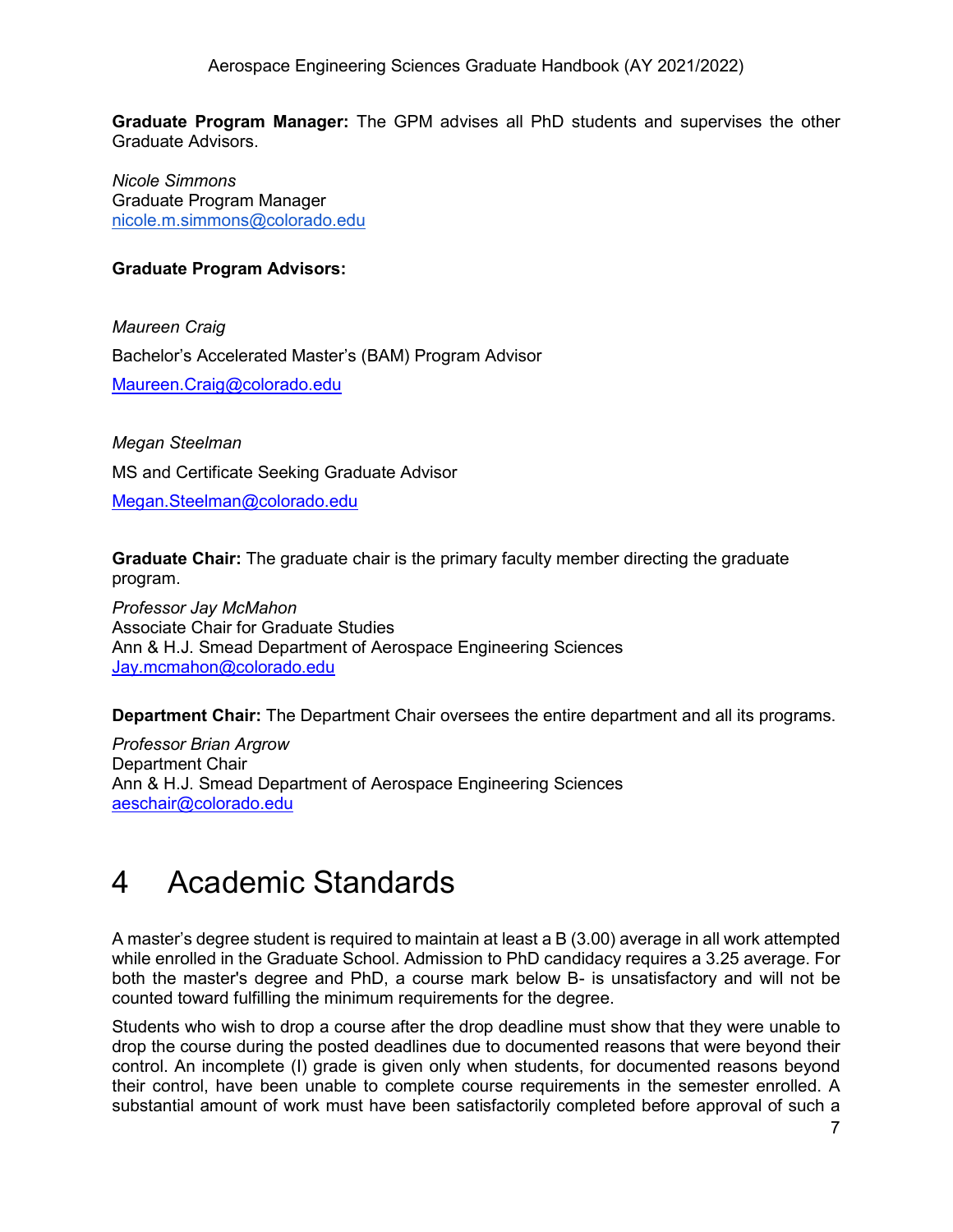grade is given. At the end of one year, a grade of "I" given for a course that is not successfully completed or repeated is regarded as an F and shown as such on the student's transcript.

A student, who fails to maintain a 3.00 grade point average or to make adequate progress toward completing a degree, as assessed by the student's academic/research advisor, will be subject to suspension or dismissal from the Graduate School upon consultation with the AES Associate Chair for Graduate Studies. The final decision on suspension or dismissal will be made by the dean of the Graduate School.

Students should refer to the version of the Graduate Handbook in effect at the time of their matriculation for degree plan requirements. Students who are readmitted or continue on from the MS to the PhD program are subject to the handbook in effect at the time of their continuation start date. Please visit CU Boulder's [Graduate School website](https://www.colorado.edu/graduateschool/) and review their [Policies and](https://www.colorado.edu/graduateschool/graduate-school-policies-procedures) [Procedures.](https://www.colorado.edu/graduateschool/graduate-school-policies-procedures)

In addition to rules contained within the 2021-2022 version of the Grad School handbook, the following two department-specific rules apply:

- PhD students are required to have a 3.25 GPA or above to be admitted to candidacy.
- Grades below a B- will not be counted towards degree requirements for any graduate students (MS or PhD).
- 4000 level courses do not fulfill PhD degree requirements

## <span id="page-8-0"></span>5 Expectations

## <span id="page-8-1"></span>5.1 Student Expectations

We strive to maintain high standards within our department, and we expect all members of our department to embody these expectations. Students are expected to want to learn, demonstrating enthusiasm, energy, and 100% effort. Writing should be clean and neat. Assignments should be completed on time and presented as a professional package. A lab book of activities and results should be well maintained.

As a \*full-time graduate student you are expected to engage in scholarly activities, defined as working in the laboratory, learning through discussions, going to seminars, taking courses, working at your desk, reading literature, writing publications and theses, and participating in university activities. Your professor is engaged in all these as well as research, advising, committee work, professional activities, and national & international service. Students should also strive to meet this "culture of scholarly excellence." Don't solely rely on your professors to tell you what you should be doing. Be proactive with your research and work and look for research areas to explore and expand.

Your in-person or virtual presence at your desk, in the laboratory, and at seminars and meetings is a direct measure of your involvement in engineering and science. It is a privilege, opportunity, and responsibility to be a graduate student in AES.

Your attendance at department seminars, colloquia, and other presentations is an important part of your training as an engineer and scientist. This is an essential activity of all our scholars and we expect you to attend and participate in functions, especially those related to your area of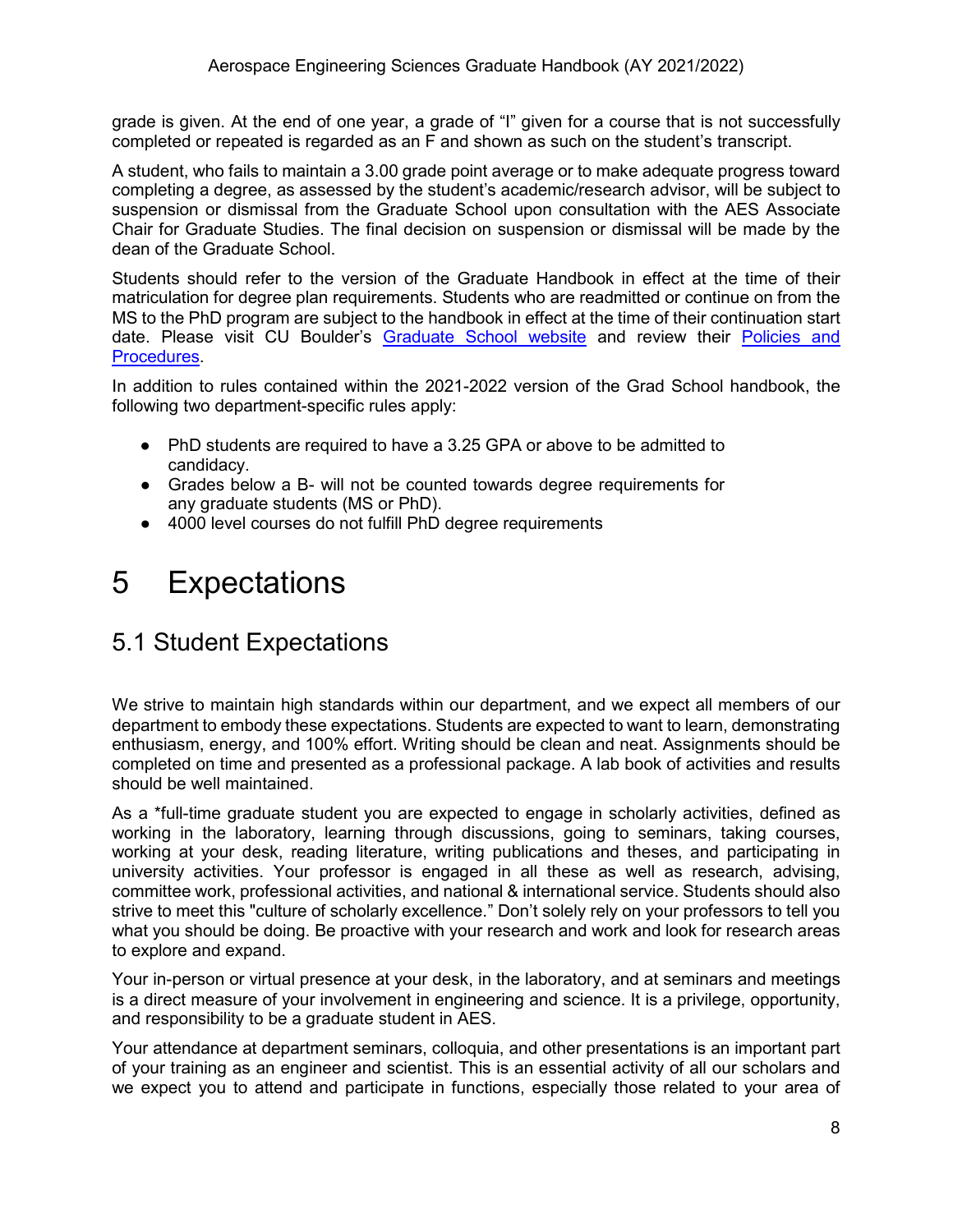research interest. You are also encouraged to present your research at seminars as opportunities arise.

We expect a professional and cordial atmosphere at all times and places. Be respectful and courteous to other students, staff, and faculty. Maintain a quiet work atmosphere; excessive noise distracts others. Assist your advisor and fellow graduate students. This is an important part of your training for the future. You will often be working in a group environment, so be a responsible team member. When you are required to share equipment with others, transfer data/codes/etc., do so in a professional manner. We expect that students follow the highest standards of ethics in their research and publications. Plagiarism, data manipulations, etc. are examples of unethical behavior and are not tolerated. Your adviser can help you and/or refer you to the proper channels if the ethical line is not clear.

\*Note: **Five credit hours is a full-time load for most graduate students**. Under special circumstances, doctoral students and masters students completing a thesis are considered to be at full-time status with less credits. Please consult the [Graduate School Rules](https://www.colorado.edu/graduateschool/sites/default/files/attached-files/graduate_school_rules_2021.pdf) or reach out to your graduate program advisor for details.

## <span id="page-9-0"></span>5.2 Faculty Expectations

Similarly, you may expect certain standards from your professors. It is the professor's responsibility to clarify their policies regarding time off, work hours, publication authorship, funding, etc. early on; it is your responsibility to make sure she/he does so. Your professors will guide you in your research, teaching, and professional development, and assist you with postgraduation job placement. They will provide you with opportunities for industry or laboratory internships and encourage your attendance at professional conferences. Your professor will provide you with an annual evaluation of your progress in meeting your degree requirements and in your research, and if you have a Research Assistant appointment, financial support is guaranteed so long as you make acceptable progress (as determined by your advisor) and there are available funds.

## <span id="page-9-1"></span>5.3 Disagreements (non-grade-related)

For disagreements between a student and faculty member, initial concerns should first be addressed with the faculty member. If resolution cannot be reached, the Graduate Chair may be contacted to provide further guidance.

Students may elect to pursue resolution processes outside of the department at any point. Please consult CU Boulder's [Graduate School policies, rules, and regulations](https://www.colorado.edu/graduateschool/graduate-school-policies-procedures) for information about student grievance policies and procedures.

## <span id="page-9-2"></span>6 Master of Science Degree

The Master of Science (MS) in Aerospace Engineering (ASEN) is an advanced degree that aims to provide students further specialization after their Bachelor of Science degree. The MS degree in Aerospace Engineering Sciences can be obtained via two paths:

**Traditional MS** –Study is aligned with one of the focus areas. This choice requires completion of focus area-specific curricular requirements and one of the four options below: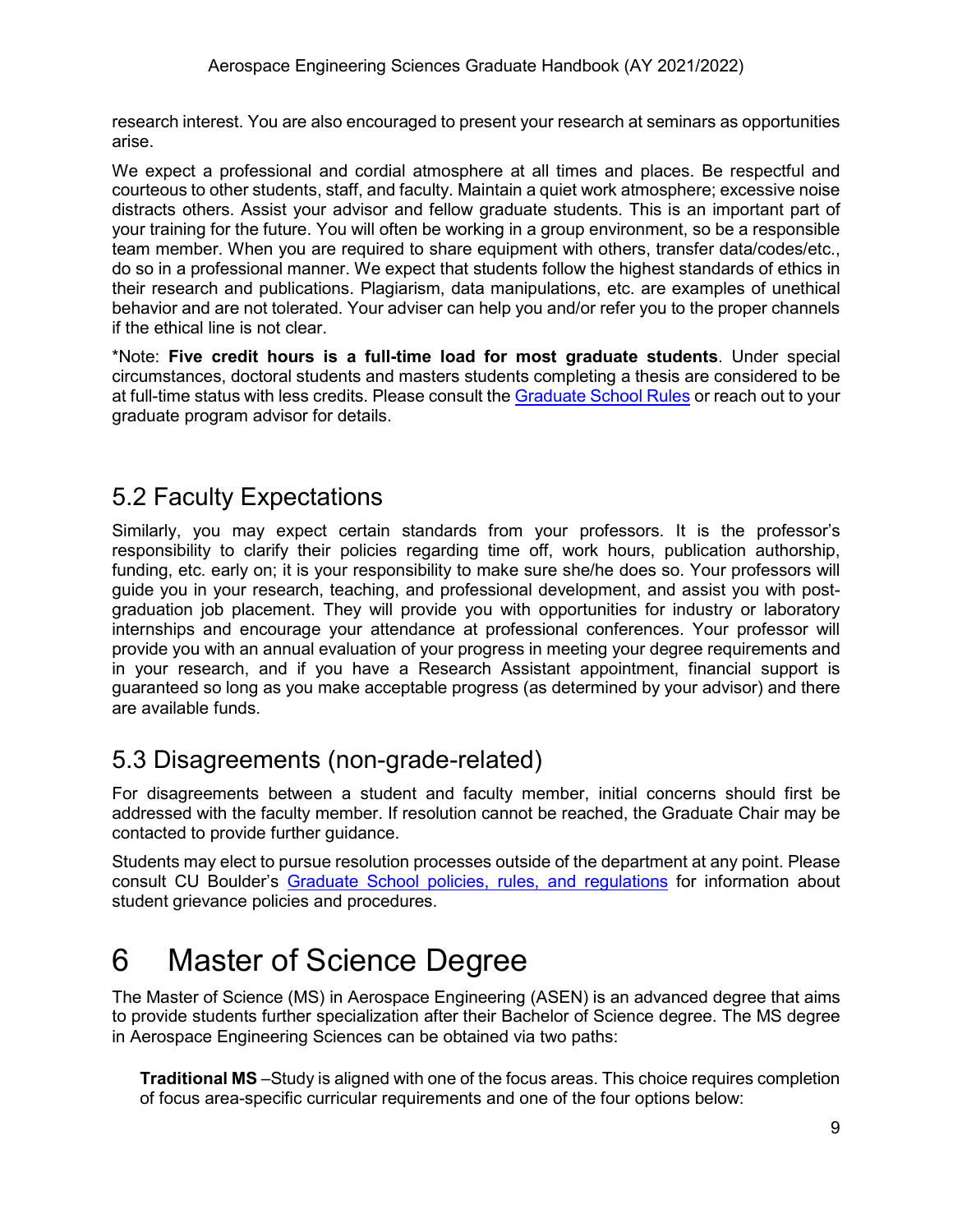- MS thesis engage in meaningful research resulting in a thesis document and successful thesis defense. Student is required to complete 6 credit hours of ASEN 6950 (Master's Thesis).
- Complete Graduate Projects I and II (ASEN 5018 and 6028) (see section 6.4.2 and our [Graduate Projects page\)](https://www.colorado.edu/aerospace/current-students/graduates/graduate-projects).
- Complete an approved certificate (See Appendix C and our [Certificates Page\)](https://www.colorado.edu/aerospace/current-students/graduates/curriculum/certificates).
- Fulfill requirements for focus area-specific course-based MS curriculum.

| <b>Focus Area</b> | <b>Focus Area-specific</b><br>course-based MS | Certificate(s)<br>available |
|-------------------|-----------------------------------------------|-----------------------------|
| ASN               |                                               |                             |
| AUT               |                                               |                             |
| <b>BIO</b>        |                                               |                             |
| <b>FSM</b>        |                                               |                             |
| <b>RSESS</b>      |                                               |                             |

**Professional MS (ProMS)** - Offers a more flexible, course-based curriculum, not aligned with a specific Focus Area curricula.

The next sections detail the requirements that are common to both the Traditional and Professional MS Programs, including the dual MS in Aerospace Engineering and Engineering Management, as well as those specific to each of the focus areas. Students in the BS/MS or BAM programs must also meet all the requirements of their chosen MS option.

## <span id="page-10-0"></span>6.1 Common Requirements for all MS options

- 30 credit hours total (equivalent to 10 classes for most focus areas): Note: Most of our graduate courses are 3 credit hours.
	- 24 credit hours or more must be completed at the 5000 level or above.
	- 18 credit hours or more in ASEN courses. (Note: EMEN 5405 *Fundamentals of Systems Engineering,* counts as an ASEN class).
	- 3 credit hours, equivalent to one class, of an approved mathematics course. See Appendix B.
- Up to 6 credit hours can be taken at the 4000 level in related engineering, math and science \*departments (ECEN, CVEN, MCEN, CHEN, CSCI, ATOC, ASTR, PHYS, MCDB, APPM, MATH, CHEM, IPHY, GEOL, ENVD). \*Note: ASEN courses 4000 and below do NOT fulfill degree requirements.
- With the exception of the Remote Sensing Certificate, seminar credit hours (even those
- earned in other disciplines) do not count toward the MS degree.
- Completion of all degree requirements within four years. Two years is the average time of completion in our department.
- If a student is admitted on a provisional basis, a GPA of 3.25 must be maintained for each semester until 12 credit hours are completed, or the student will be suspended.
	- Provisional students are required to take a minimum of 12 hours of graduate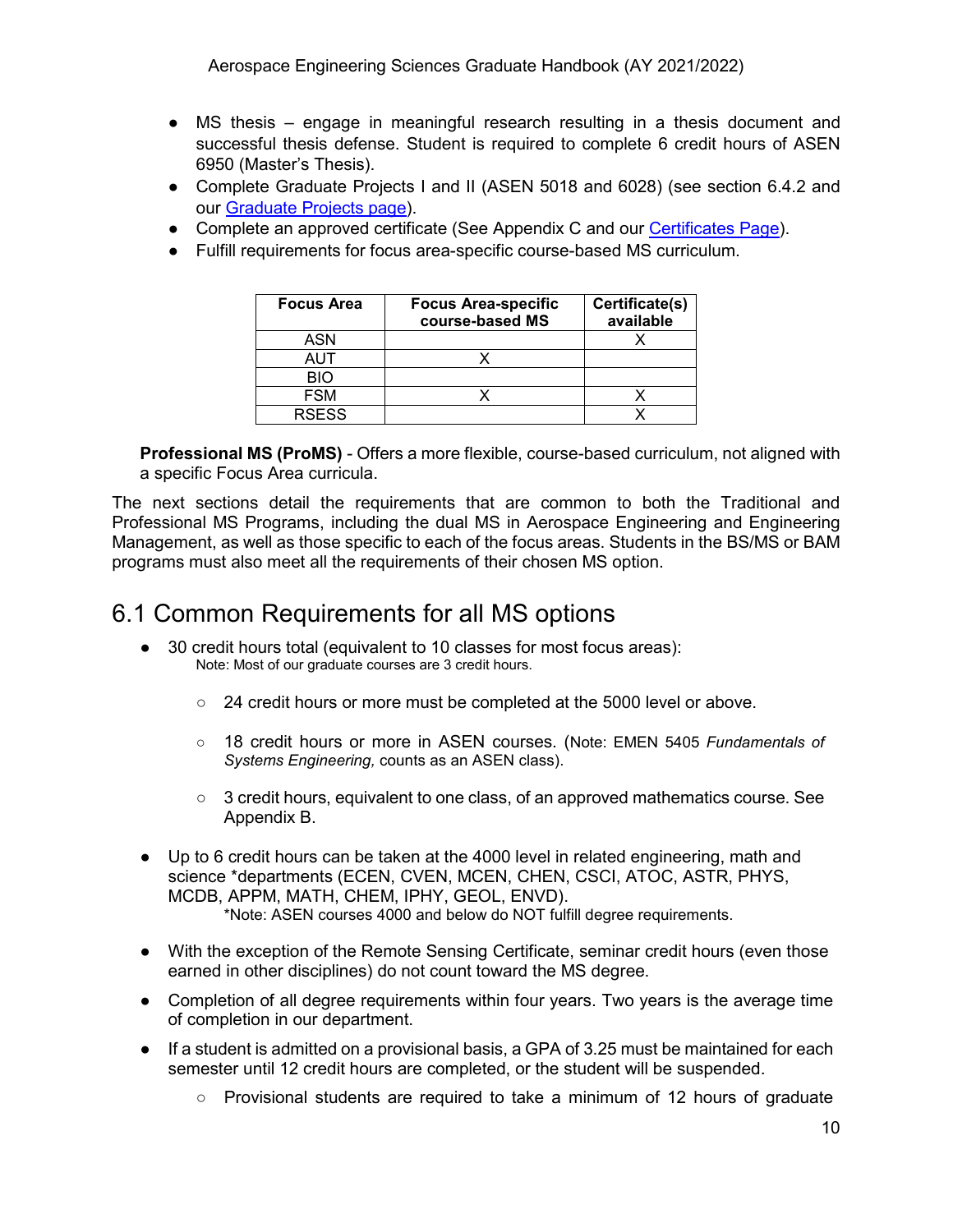coursework over a period of 4 semesters.

○ Additional conditions may be placed on a provisional student at the discretion of the department, to account for individual circumstances.

## <span id="page-11-0"></span>6.2 \*Professional Master of Science Degree

The Professional Master degree (ProMS) in Aerospace Engineering Sciences is designed to give students the technical knowledge and professional skills to be successful in careers related to aerospace engineering. A ProMS offers students flexibility by not requiring to follow Focus Areaspecific curricular requirements. International and non-resident students seeking a more affordable degree option and students who desire a more flexible and customized degree program that does not require fulfillment of focus area-specific requirements and curricula will benefit from this flexible degree program.

\*Note: ProMS students are not eligible for salaried appointments (e.g., research or teaching assistantships), and any other university funding such as university fellowships.

## <span id="page-11-1"></span>6.3 Traditional MS Program Requirements

In the Traditional MS program, students choose one of the Focus Areas for specialization. As a requirement, they must complete a series of courses designed by the Focus Area to provide the fundamentals of the field. This includes two to four required courses (6-12 credit hours) in the student's Focus Area and one required course (3 credit hours) that must be taken in a second Focus Area, \*sub-track or \*\*topic (\*i.e. FSM, sub-track, \*\*AUT and RSESS, topics). More details for the specific course sequences can be found in Appendix A. Students are also required to complete one of these options:

- MS thesis completion of 6 thesis credit hours (ASEN 6950).
- Graduate Projects I and II (ASEN 5018 and 6028).
- Required courses leading to an approved certificate, or to completion of the dual [Aerospace Engineering and Engineering Management MS degree](https://www.colorado.edu/aerospace/prospective-students/graduates/academics/dual-graduate-degree-aerospace-engineering-and-engineering) (ASEN/EMEN). Please visit the previous link for more details or contact Megan Steelman, ASEN Graduate Advisor, or Kendra Thibeault [\(kendra.thibeault@colorado.edu\)](mailto:kendra.thibeault@colorado.edu), EMEN Graduate Coordinator.
- <span id="page-11-2"></span>● Course-based MS requirements determined by student's Focus Area.

#### ▪ 6.3.1 MS Thesis

The MS thesis must consist of original and independent research conducted by the graduate student under the supervision of a faculty advisor. The thesis topic must be related to the Focus Area. The thesis requirements are:

- Completion of six credit hours of ASEN 6950 (MS Thesis).
- Comply with the Graduate School's [format requirements and specifications.](https://www.colorado.edu/graduateschool/academic-resources/thesis-dissertation-submission)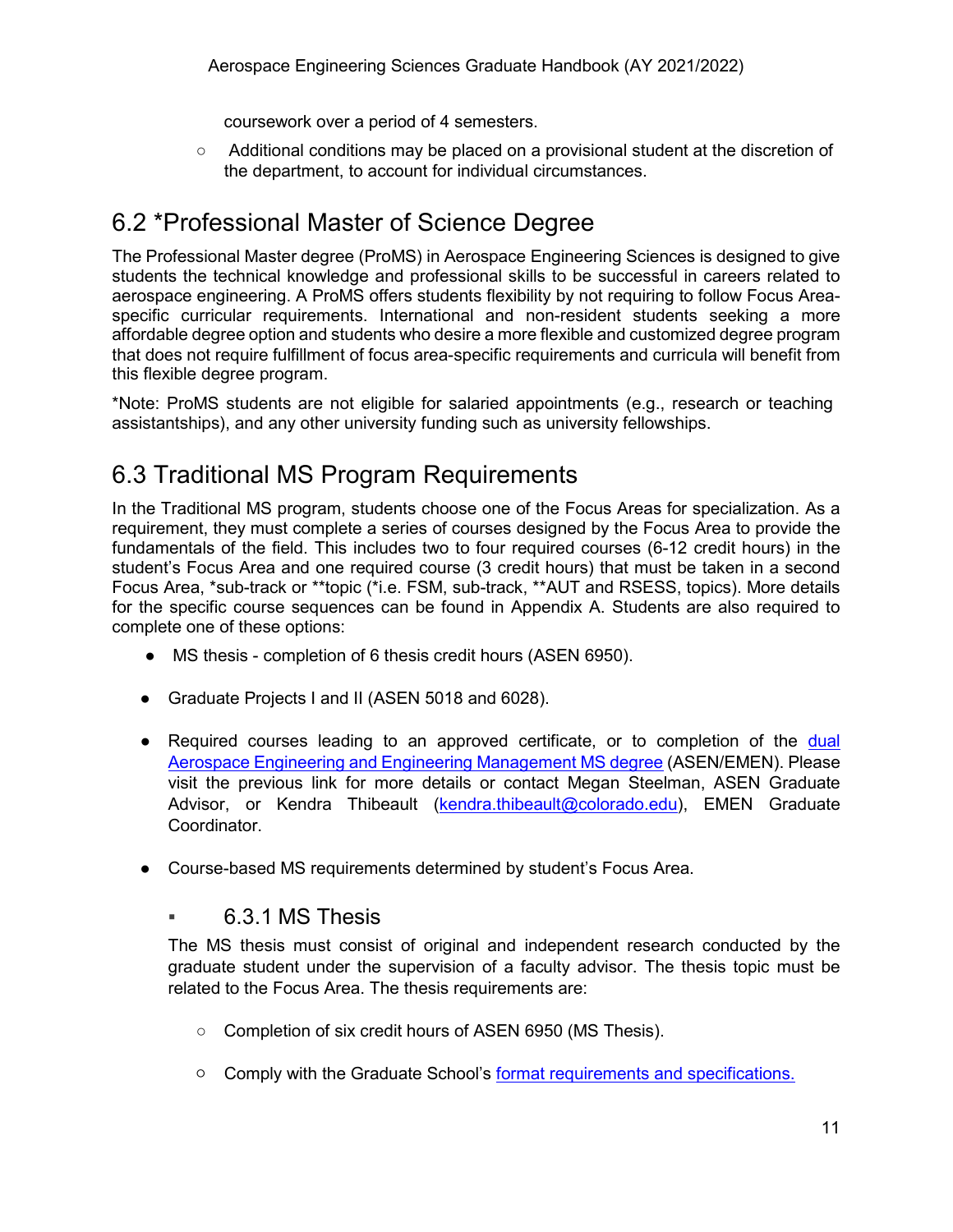- $\circ$  The examination committee for the MS thesis will consist of three regular graduate faculty members.
- Defend and submit thesis by the graduation semester's deadlines. Refer to the [Graduate School's page](https://www.colorado.edu/graduateschool/academic-resources/graduation-requirements) for details.
- For additional information, please see the [Graduate School Rules](https://www.colorado.edu/graduateschool/sites/default/files/attached-files/graduate_school_rules_2021.pdf)

#### <span id="page-12-0"></span>6.3.2 Non-Thesis Course Work: Graduate Projects

\*Graduate Projects (ASEN 5018/6028) is a two-semester course sequence designed to expose MS and PhD students to engineering project work, project management, systems engineering and subsystem-level design and testing. Students work in teams of 5 to 20 under the guidance of a faculty project advisor. Projects are related to one or more of the five Focus Areas. However, students may select any project regardless of their declared Focus Area. Additional information on the projects available for the upcoming semester can be found in our [Graduate Projects page.](https://www.colorado.edu/aerospace/current-students/graduates/graduate-projects)

\*Note: Graduate Projects may be taken as a distance course with prior approval of the project advisor only.

#### <span id="page-12-1"></span>6.3.3 Non-Thesis Course Work: Certificate

In a MS Certificate option, graduate students explore an interdisciplinary area while pursuing a master's or doctoral degree in a specific department and often take classes outside their Focus Area or department, or engage in research work for certificate programs with research requirements. After \*completing the required courses, students receive a certificate in the interdisciplinary field of choice. For a list of approved certificates, please see Appendix C.

**\*Note:** For all AES certificate, **students must obtain grades of B or higher** in all courses towards certificate completion to be awarded the certificate. Doublecounting courses to obtain two or more certificates is not allowed. Please see Appendix C for details and AES certificate requirements. For certificates in other departments, including Engineering Management, reach out to their graduate program advisors or coordinators.

#### 6.3.4 Non-Thesis Course Work: Focus Area-Defined Courses

<span id="page-12-2"></span>Some Focus Areas offer the option to take additional courses to satisfy the non-thesis option. This will represent at least an additional six credit hours with respect to the minimum requirement to obtain a MS with that Focus Area. The details for each Focus Area can be found in Appendix A.

## <span id="page-12-3"></span>6.4 Bachelor's-Accelerated Master's Program (BAM)

The Bachelor's–Accelerated Master's (BAM) degree program options offer currently enrolled CU Boulder's undergraduate students the opportunity to receive a bachelor's and master's degree in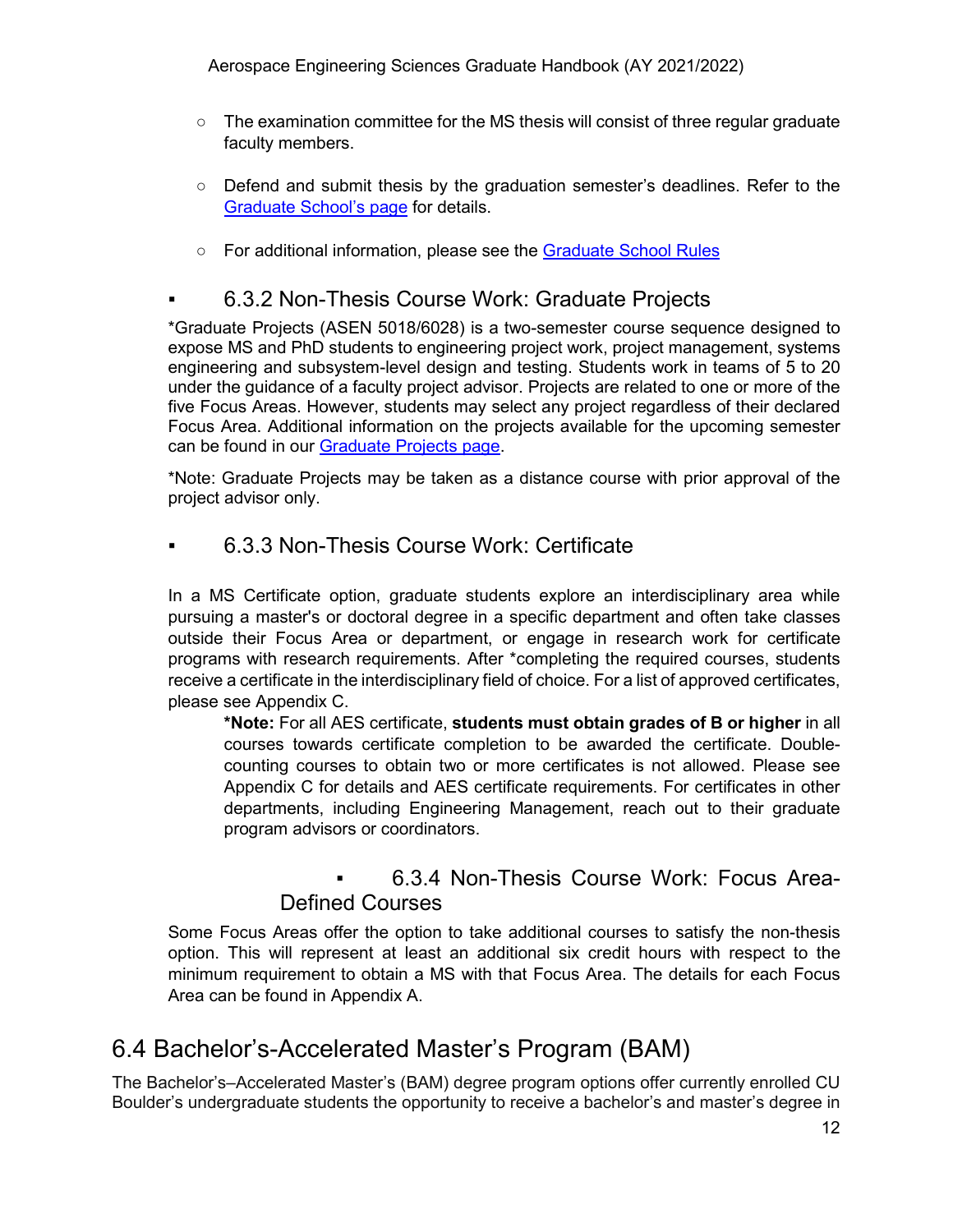a shorter period of time. You will receive the bachelor's degree first, but begin taking graduate coursework as undergraduates (during your senior year). Because some courses are allowed to double count for both the bachelor's and the master's degrees, you will earn a master's degree in less time and at a lower cost than a stand-alone master's degree program. In addition, staying at CU Boulder to pursue a bachelor's–accelerated master's program will allow you to continue working with your established faculty mentors.

#### <span id="page-13-0"></span>6.4.1 Admissions Requirements

In order to gain admission to the BAM program, you must meet the following criteria:

- A minimum 3.25 cumulative GPA overall
- A minimum 3.25 GPA in ASEN
- Complete MAPS requirements or be enrolled in the courses required to complete these requirements

NOTE: GPA requirements for admission to the BAM program are changing. Students who complete their first ASEN 2000-level course in Summer 2020 or later must have a weighted GPA of 3.50 for grades in all ASEN classes at the 2000 level and above.

### <span id="page-13-1"></span>▪ 6.4.2 Program Requirements

You may take up to and including 12 hours while in the undergraduate program which can later be used toward the master's degree. However, only 6 credit hours may be double counted toward the bachelor's degree and the master's degree. You must apply to graduate with the bachelor's degree, and apply to continue with the master's degree, early in the semester in which the undergraduate requirements will be completed.

Note for BS/MS students: Students who applied prior to July 2019 follow the old concurrent **Bachelor's/Master's structure**, and the two degrees are awarded simultaneously when requirements for both degrees are met.

- <span id="page-13-2"></span>6.4.3 Applying to the BAM Program
	- April 30 Application Opens
	- June 30th Application Closes
	- Students can apply the semester before enrolling in ASEN 4018 Senior Projects 1: Design Synthesis. For enrollment prerequisites, refer to the [catalog pages.](https://catalog.colorado.edu/courses-a-z/asen/)

In preparation to apply, please revise these resources:

- [The Graduate School's pages](https://www.colorado.edu/graduateschool/) contain important information for prospective and current graduate students
- [The Graduate School Rules](https://www.colorado.edu/graduateschool/sites/default/files/attached-files/graduate_school_rules_2021.pdf) provide detailed information on credit enrollment limits, academic probation, credit transfer rules, and other subjects
- Eligible students may apply for the BAM program by completing the BAM Intent Form. [Visit the Registrar's Office BAM page for more information.](https://www.colorado.edu/registrar/students/degree-planning/bam-program)
- <span id="page-13-3"></span>▪ 6.4.4 Resources for students currently admitted to BAM
	- It is expected from all BAM and graduate students to be fully familiarized with the content of the handbook and MS degree and Focus Area requirements.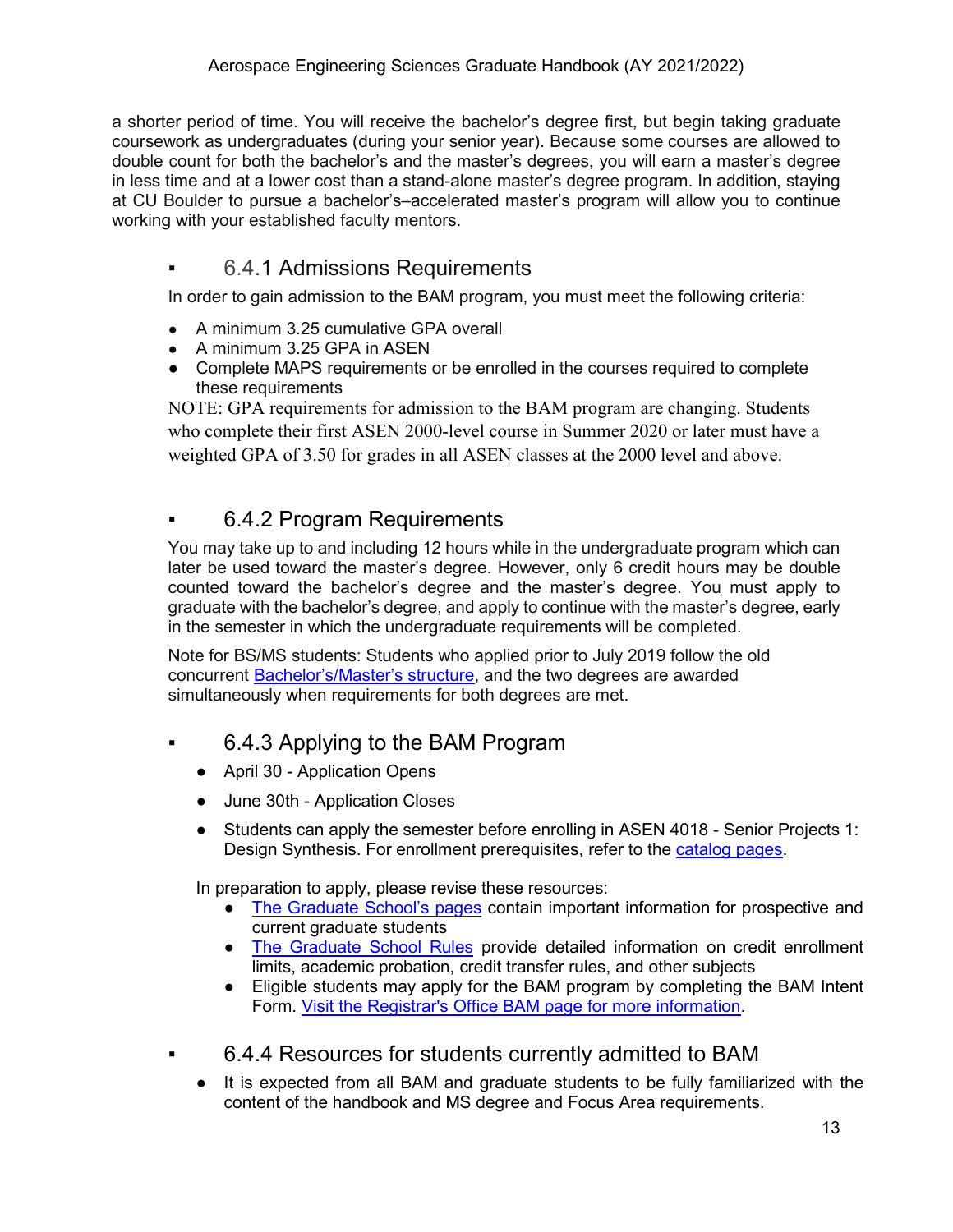- BAM students can choose from any of the MS degree paths, with the exception of the dual MS in ASEN and EMEN.
- [The Graduate School Rules](https://www.colorado.edu/graduateschool/sites/default/files/attached-files/graduate_school_rules_2021.pdf) provide detailed information on credit enrollment limits, academic probation, credit transfer rules, and other subjects
- Recommended graduate courses that can be taken before being declared a graduate student can be found on our [BAM Program Page.](https://www.colorado.edu/aerospace/current-students/undergraduates/bachelors-accelerated-masters)
- More information about BAM programs, policies, and forms may be found on the [Registrar's Office website](https://www.colorado.edu/registrar/students/degree-planning/bam-program) as well as the Graduate School's website.

## <span id="page-14-0"></span>6.5 Transfer of Credits for all MS students:

- Transfer credit is any credit earned prior to matriculation into the graduate program.
- Students can request a Transfer of Credit upon completing 6 credit hours as a degreeseeking student at CU Boulder.
- Up to 9 credit hours from an incomplete MS program may be accepted for degree requirements; however, work already applied toward a graduate degree received from CU Boulder or another institution cannot be accepted for transfer toward another graduate degree at the same level at CU Boulder.
- \*Credit hours used to fulfill undergraduate degree requirements are not transferable.
- Coursework completed for a doctoral degree may not be applied toward a subsequent master's degree.
- Extension work completed at another institution cannot be transferred; and correspondence work, except to make up deficiencies, is not recognized.
- Up to 9 credit hours of CU Boulder coursework taken through Continuing Education can be transferred towards an MS degree.
- Review the [Graduate School Rules](https://www.colorado.edu/graduateschool/sites/default/files/attached-files/graduate_school_rules_2021.pdf) for additional information
- To request credits transfer, complete the [Transfer of Credit Request,](https://www.colorado.edu/graduateschool/sites/default/files/attached-files/transfercredit.pdf) fields 1-11 and email your graduate program advisor.

\*Note: Students pursuing the ASEN BAM or BS/MS Program are exempt from this rule and shall abide by BAM or BS/MS rules, Section 6.4 of this handbook.

# <span id="page-14-1"></span>7 Ph.D. Degree

## <span id="page-14-2"></span>7.1 Faculty Advisor

Prior to admission to the PhD program and during PhD studies, the student must have an AES graduate faculty advisor (the 'faculty advisor,' who must be a member of AES and the Graduate Faculty) who has agreed to supervise the student's dissertation research.

An advisor may choose to no longer serve as a student's faculty advisor by providing written electronic notice to the student and the Associate Chair for Graduate Studies. To continue graduate studies in the PhD program, a student receiving such a notice must find a new AES graduate faculty advisor within 120 days of notice from the previous advisor. To new faculty advisor must provide written electronic notice indicating their willingness to serve as the student's faculty advisor to both the student and the Associate Chair for Graduate Studies. If the student is unable to find a new faculty advisor within 120 days the student will be removed from the PhD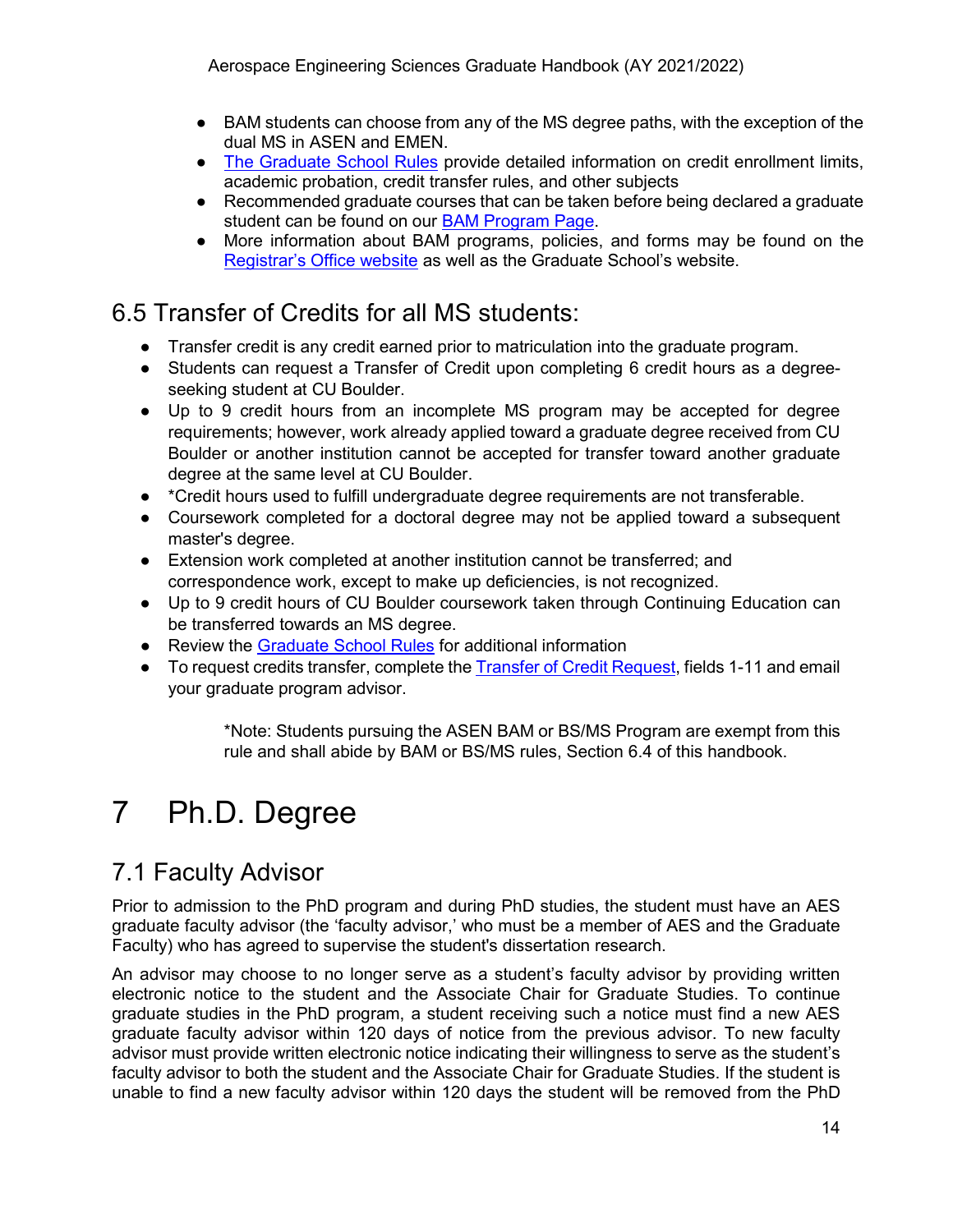program; If the student does not already possess a M.S. degree, then rather than dismissal from the PhD program their degree program will be changed to the M.S. program.

A student entering the PhD program in Aerospace Engineering Sciences is not required to possess an MS degree; however, the student must have the proficiency of an individual who has earned an MS degree given in the Department of Aerospace Engineering Sciences at CU Boulder in order to pass the preliminary examination. After passing the preliminary examination, a student is considered a PhD pre-candidate. Once passed, the student is admitted to candidacy and officially becomes a PhD candidate.

## <span id="page-15-0"></span>7.2 Program Requirements

Program Requirements encompass required aspects of coursework, examination, and timeline for PhD completion. The following are the program course requirements for PhD degree completion:

- A total of 30 course credit hours numbered 5000 or above with 9 of these taken at the 6000 level or above. 4000-level coursework cannot be applied to the PhD. Course curriculum is defined by the chosen Focus Area and approved by the faculty advisor. See, Focus Area curricula charts in Appendix E for more information.
- $\bullet$  A minimum cumulative GPA of 3.25. A student who fails to maintain a 3.25 grade point average or to make adequate progress toward completing a degree, as assessed by the student's advisor, will be subject to suspension from the Graduate School upon consultation with the major department. The final decision on suspension will be made by the dean of the Graduate School.
- At least 15 credit hours must be in ASEN (Note: EMEN 5405 Fundamentals of Systems Engineering counts as an ASEN class). Seminar credit hours, even those earned in other disciplines, do not count toward the PhD degree.
- At least 6 credit hours of approved math courses (see list of approved math courses in Appendix B.
- The use of a given course to satisfy multiple requirements (e.g., the math course and Focus Area specific degree requirements) is NOT permitted.
- Up to 21 credit hours from an outside MS program can be applied. All credit hours earned from a MS program taken at can be applied toward a PhD. MS thesis credit hours cannot be applied to the PhD regardless of the institution where the MS was earned.
- At least 30 PhD dissertation credit hours. A student must register for a minimum of five dissertation hours in the fall and spring semesters of each year, beginning with the semester following the passing of the comprehensive exam and extending through the semester in which the dissertation is successfully defended (final examination). (See [the](https://www.colorado.edu/graduateschool/sites/default/files/attached-files/graduate_school_rules_2021.pdf)  [Graduate School Rules](https://www.colorado.edu/graduateschool/sites/default/files/attached-files/graduate_school_rules_2021.pdf) for additional information.
- For the PhD, a course mark **below B- is unsatisfactory** and will not be counted toward fulfilling the minimum requirements for the degree.

In addition to these course requirements, students are expected to also pass a series of examinations. Students must pass a departmental preliminary examination, or its equivalent: A) no later than the end of the 3<sup>rd</sup>semester as a CU graduate student if the student already has a master's degree in aerospace engineering; B) no later than the 5<sup>th</sup>semester as a CU graduate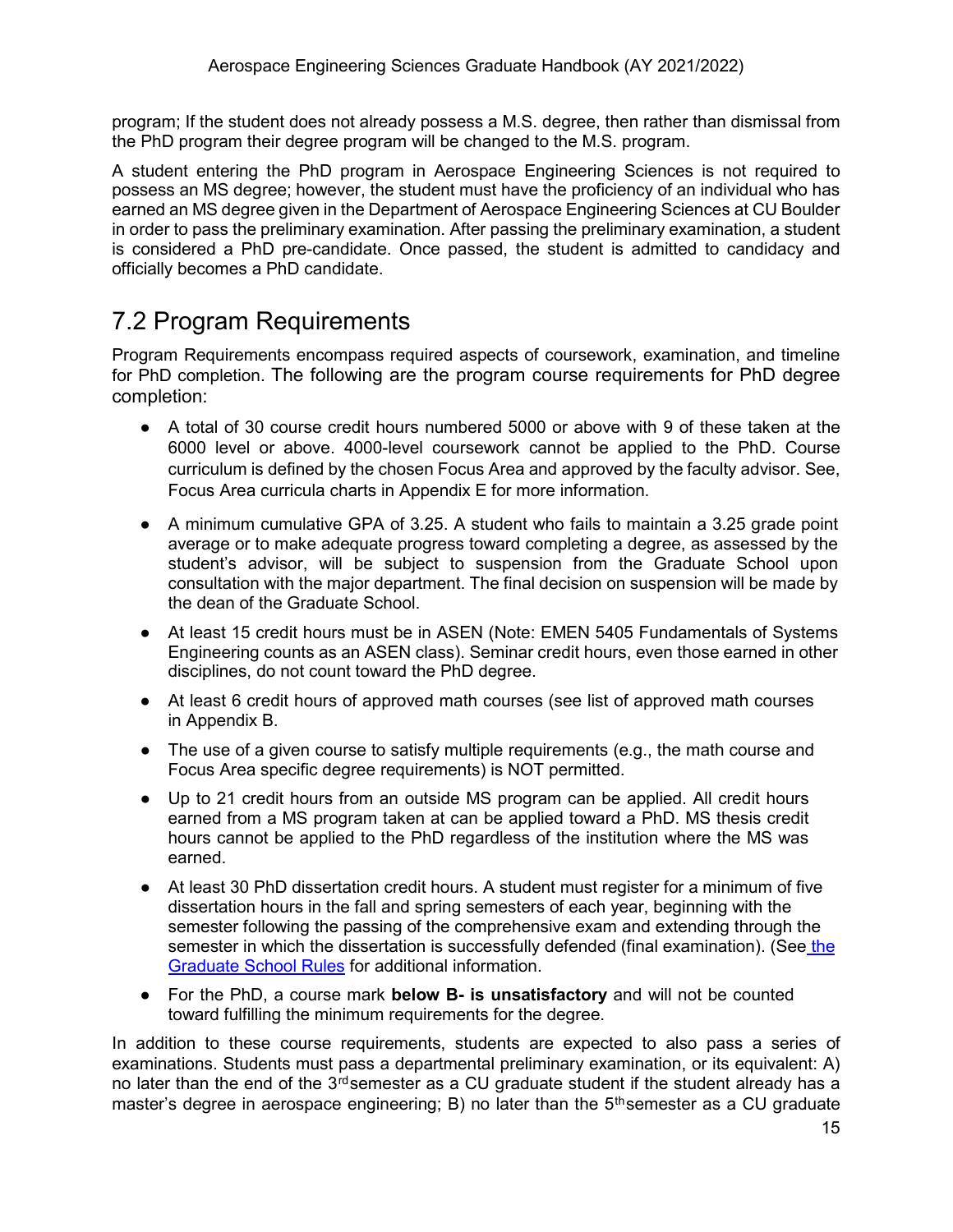student if the student does not already have a master's degree in aerospace engineering. Students must pass a comprehensive examination: A) no later than the end of the 5<sup>th</sup>semester if the student already has an aerospace master's degree; B) the  $7<sup>th</sup>$ semester if the student does not already have an aerospace master's degree. Note that students must have completed or be enrolled in the remaining courses to complete the 30 required course credit hours by this semester. Students cannot be admitted into candidacy until the necessary coursework is complete. The Graduate School requires the accumulation of PhD dissertation credit hours within the maximum 6-year program length to complete the PhD. For additional information, see [Graduate School Rules.](https://www.colorado.edu/graduateschool/sites/default/files/attached-files/graduate_school_rules_2021.pdf) Finally, students must complete a PhD dissertation and successfully defend the dissertation in a final examination.

The minimum residence requirement for a PhD is six semesters beyond the attainment of an acceptable bachelor's degree (2 semesters from another institution may be counted towards this requirement). "Residence" in this context refers to a student's registration for CU Boulder courses, and not physical residence. All degree requirements shall be satisfied in a period of 6 years from the commencement of coursework for the PhD.

## <span id="page-16-0"></span>7.3 Doctoral Practicum

## <span id="page-16-1"></span>7.3.1 Objectives

The Doctoral Practicum (DP) is a required element of the PhD program in Smead Aerospace, that complements the primary research and academic experiences which are core to the awarding of a doctorate. The objective of the DP is to provide students with an experience to use their advanced

education to teach, mentor, and serve as role models. The emphasis of the practicum is on using technical skills, education, and insights in service to others. The expectation is that this activity will help students grow confidence and skill as leaders. The process is formative, and students are responsible for articulating how their chosen practicum will be structured toward achieving the following goals:

1) Provide meaningful educational or societal benefit/impact to others

2) Provide intrinsic value to the student's professional or personal development

3) Leverage the intellectual rigor consistent with the expectations conferred upon an individual who has earned their PhD

## <span id="page-16-2"></span>7.3.2 Examples

Examples of acceptable DP activities include, but are not limited to:

- Teaching assistant
- Teaching fellow
- Team teaching a course with AES faculty member
- Significant service activities outreach, student organization, inclusive excellence committee
- Mentor for undergraduate or MS student research including, but not limited to UROP, Discovery Learning Apprentice, SURE or SMART students or high school students
- Coordinator for Focus Area Seminar classes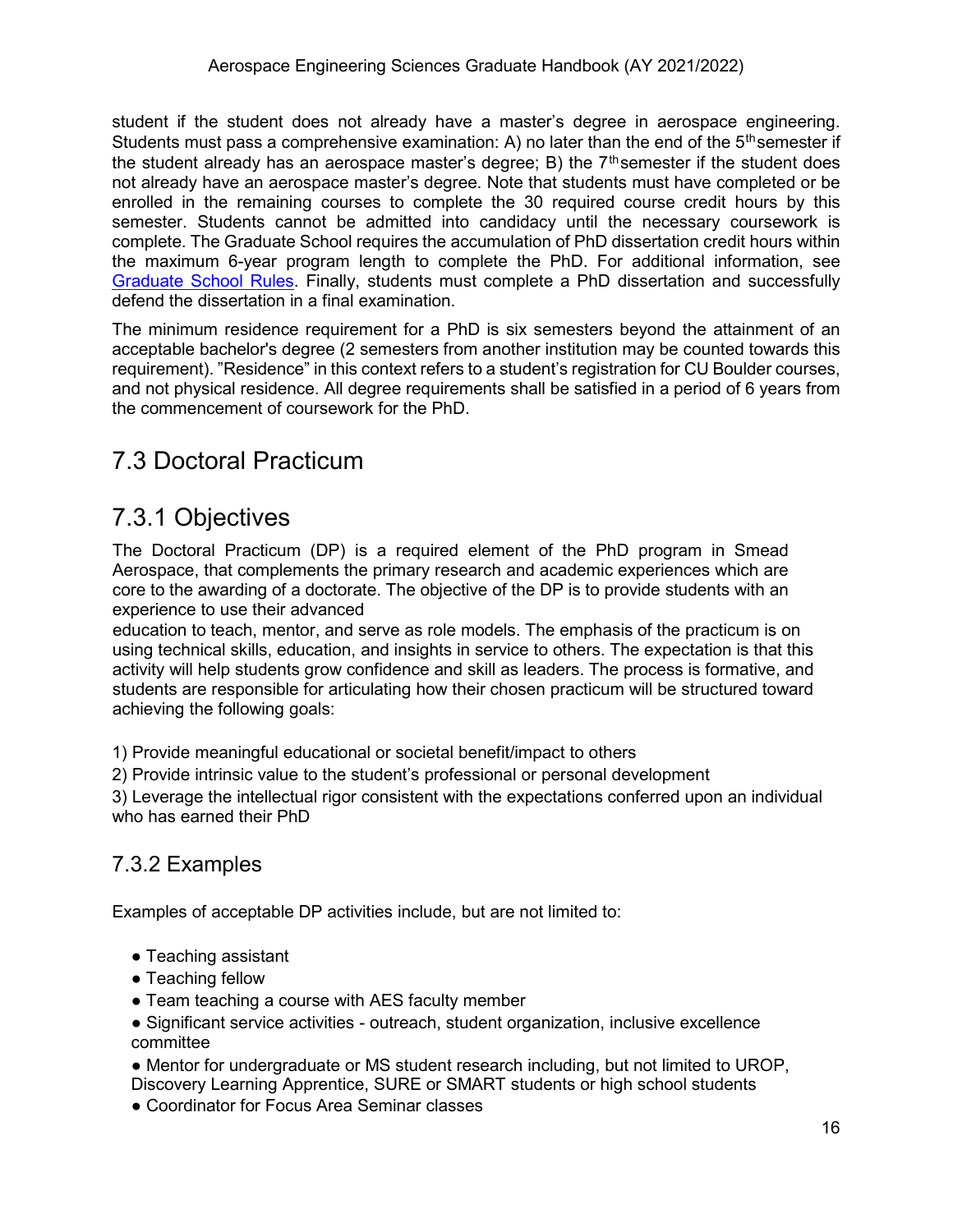● Industry or governmental internship that develops and applies professional skills outside the student's core research area (i.e., application of technical skills to development of policy, regulations, or societal need)

● Entrepreneurship activities that address societal need or support underserved populations

#### <span id="page-17-0"></span>7.3.3 Process

It is expected that the DP will be formative and require intellectual effort. Acknowledging that this can occur over varied timescales, the estimated duration should be at a minimum of 1 week of full-time work (40 hours). Larger investments of time are likely and acceptable but are not required.

The following process outlines how the student is to structure their DP to demonstrate they have satisfied the DP goals. Much like the research plan and course selection, the development of a DP plan should be a collaborative effort between the student and their faculty advisor. The DP plan must be approved prior to the student passing the Comprehensive Exam.

- Step 1: It is recommended the student discuss their proposed DP activity with their faculty advisor prior to the completion of the Preliminary Exam. The advisor should work with the student to ensure they both have consistent expectations of the timing, level of effort, and means by which the three DP goals are satisfied.
- Step 2: Prior to the Comprehensive Exam, the student submits a **1-page** DP proposal. The proposal will consist of a form summarizing the DP plan and how the chosen activity addresses each of the DP goals (each requiring a 1-paragraph description). The DP proposal must be approved by the student's faculty advisor, focus area lead, and graduate committee chair. If rejected, the student should revise and resubmit the DP plan for approval based on feedback prior to transitioning to a Doctoral Candidate.
- Step 3: Prior to the Defense, the student shall submit evidence demonstrating completion of the DP using the DP Form. This form includes a **1-page** letter acknowledging the student's DP activities. The letter may not be written by the student or their faculty advisor. The form must be signed by the student, faculty advisor, and PhD GPA.

Examples of acceptable DP acknowledgement letters:

● TA/TF appointment - letter from the instructor of record summarizing the performance of the student, or from a student in the class stating the personal impact of the DP student's work.  $\bullet$  Mentoring - a letter from the student(s) mentored, describing the activities and support provided by the PhD student mentor.

● Outreach activities - letter from outreach advisor or from one from a participant describing the value of the activities and role of the PhD student.

● Internship/entrepreneurship activities - letter from supervisor or client describing the contributions of the PhD student.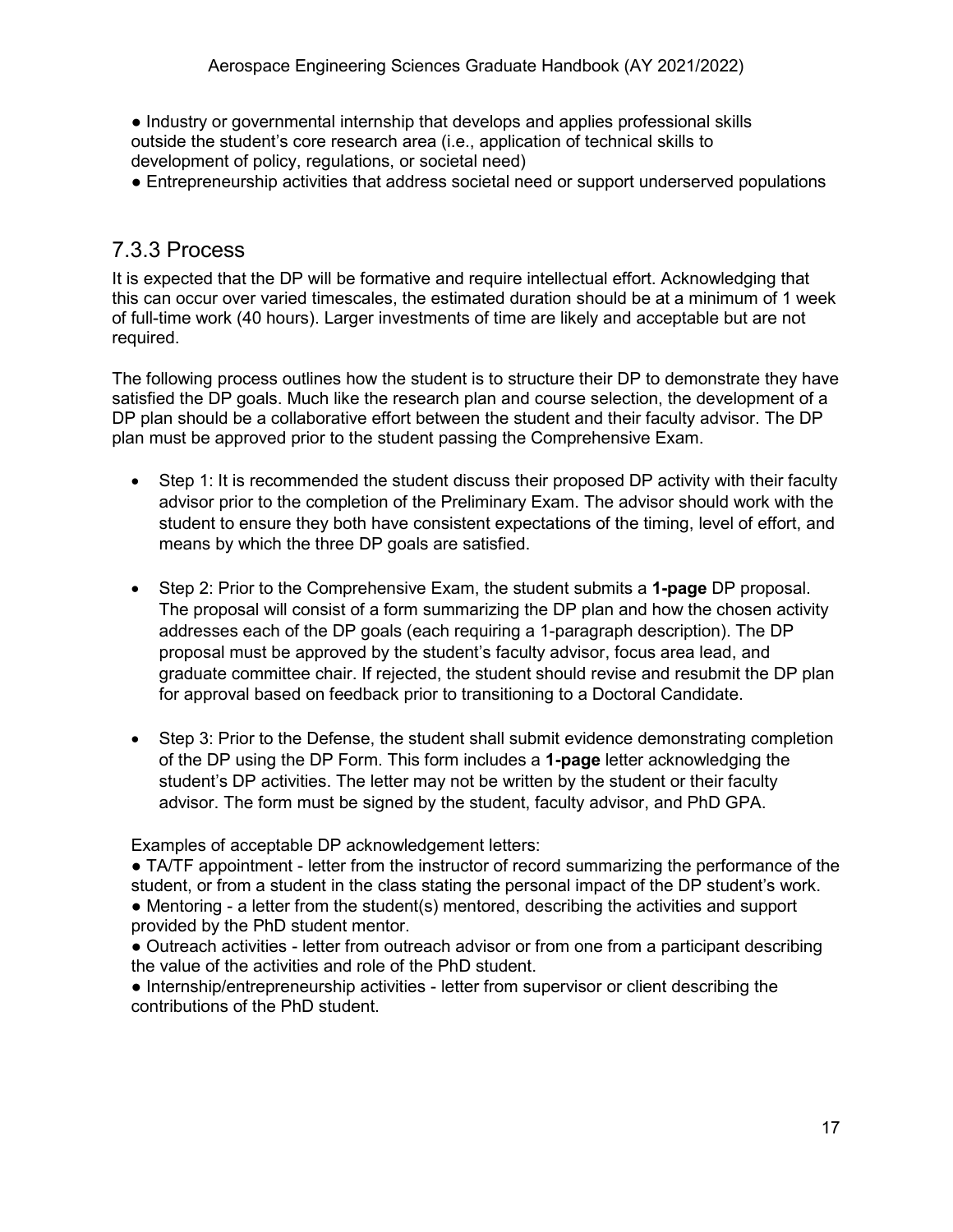## <span id="page-18-0"></span>7.4 Preparation for the Preliminary Exam (Years 1-2)

During the first two years of the PhD program students take coursework needed for academic preparation, begin conducting research with their advisor, and possibly complete their teaching practicum.

### <span id="page-18-1"></span>7.4.1 Preliminary Exam

The Preliminary Exam (prelim) evaluates students' academic qualifications and competency in relevant subject areas for entrance into the PhD program. The goal is to ensure that all students continuing in the program have the technical and communications skills required for successful completion of the doctorate.

A student must have a faculty advisor (see section 7.1) to take the preliminary examination.

### <span id="page-18-2"></span>7.4.2 Format

The Preliminary Exam is composed of an Oral Exam in front of a committee of three graduate teaching faculty members that focuses upon both research preparation and fundamental knowledge in key subject areas.

The Oral Exam will be composed of three components:

- 1. A Presentation summarizing the literature review conducted by the student followed by an Examination of the presented concepts
- 2. An In-Focus-Area Fundamental Subject Area Exam
- 3. An Out-of-Focus-Area Fundamental Subject Area Exam

The research portion of the exam will be composed of both a written literature review not to exceed 2 pages of text with an additional page allotted for references and a brief 5-10 minute oral presentation by the student not to exceed 5 prepared slides summarizing the literature surveyed, and given at the start of the Oral Exam. The topic of the literature review shall be determined by the student and their primary research advisor. It can focus around a detailed review of a single paper or broader review of multiple works relevant to the student's main research focus. As a result, this literature review is intended to prepare the student for their on-going graduate research activities, setting the trajectory of their work and even potentially serving as the starting foundation for the introduction in their final dissertation. The literature review must be emailed to the Oral Exam Committee members, directly by the student, prior to the department-wide due date that will be set each year.

Each of the Oral Exam components is expected to take approximately 30 min. with a total exam duration of up to 2 hours (allowing for an additional 30 min. of deliberation by the committee without the student present). The Oral Exam will be scheduled by the PhD Graduate Program Advisor during a 2 week period based upon the availability of the Preliminary Exam Committee Members. Note, due to the scheduling challenges students may be asked to accommodate the committee availability by missing classes or other commitments during this two week period, but all exams will be administered during normal business hours (i.e. 8am - 5pm Monday - Friday).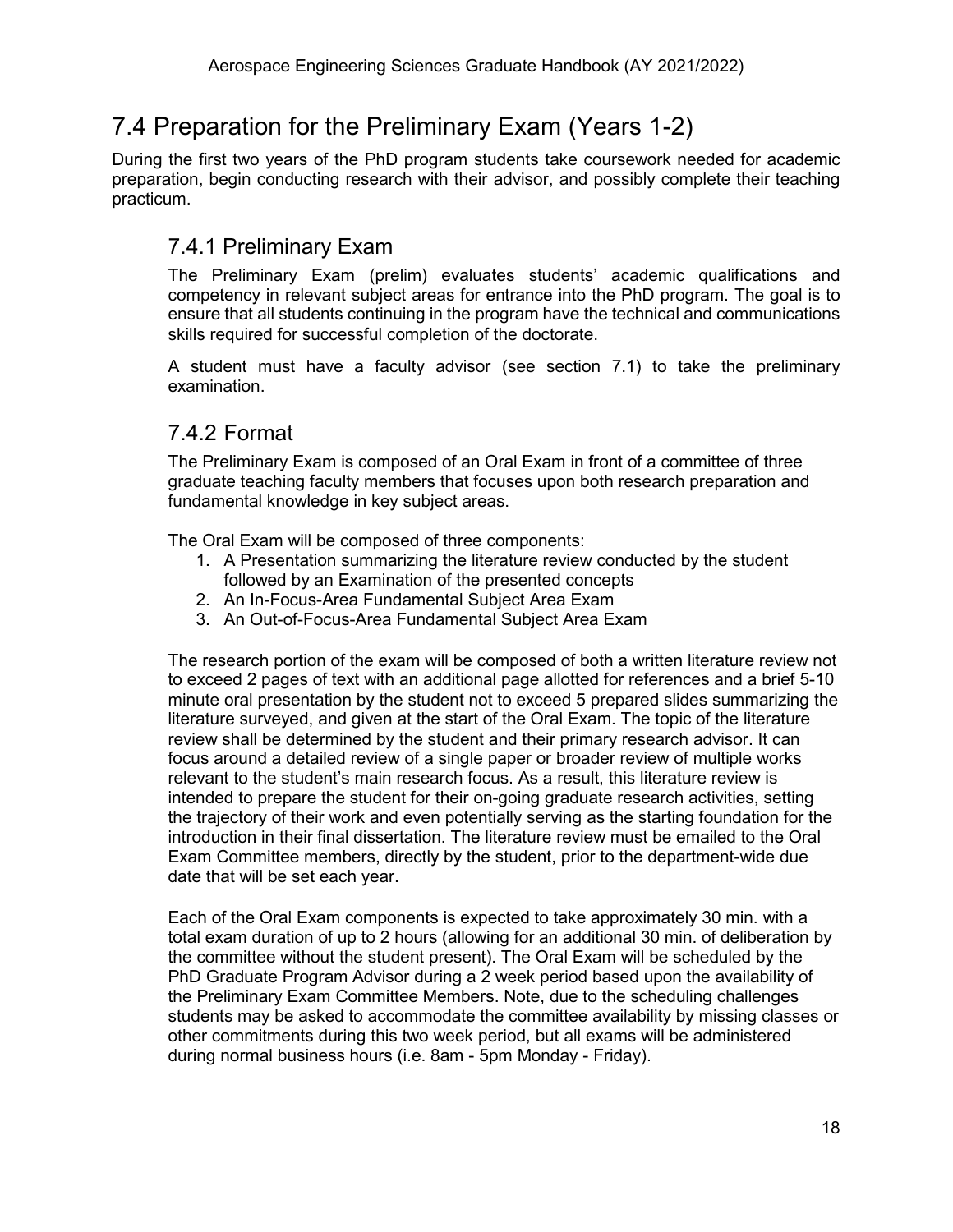The Oral Examination will begin with a brief 5-10 min. presentation by summarizing the literature they surveyed, highlighting the key conclusions of the work and potential directions for future research. Following this presentation, the Preliminary Exam Committee members will ask questions of the student about their literature review (written & presented). This examination and discussion will be led by the student's primary research advisor, but the remaining two committee members are also expected to participate.

The questioning and discussion in the two Fundamental Subject Area exams will be led by the remaining two committee members (i.e. not the student's advisor), however other committee members are permitted to actively participate in cross-examination and discussion. This portion of the exam is closed to all outside resources (e.g. crib sheets, notes, textbooks, etc.) but the students will be provided a white board and dry erase markers for working out problems in front of the committee. During the Oral Exam, students are encouraged to vocalize all steps and thoughts associated with working through each question/problem. By verbally describing their thought process and visually annotating out the details on the white board students will provide the Exam Committee a better understanding of their knowledge and problem solving skills.

The two fundamental subject areas will be selected by the student. One subject must be selected from topics within the student's primary Focus Area and the other subject area must be selected from outside of the student's primary Focus Area. Appendix F presents a listing of Prelim Courses that identify the subject areas by Focus Area. If a course is listed under multiple Focus Areas including the student's primary Focus Area, it cannot be used as an out-of-Focus Area subject. Alternate subject areas for the Preliminary Exam will be considered in extenuating circumstances and must be approved via petition to the Associate Chair of Graduate Studies within the Smead Aerospace Department.

#### <span id="page-19-0"></span>7.4.3 Committee

The Preliminary Exam committee consists of three ASEN graduate teaching faculty members. For courses cross-listed outside of ASEN, graduate faculty from other departments teaching the course are permitted but not required to serve on Preliminary Exam Committees. The student's PhD advisor, must be one of the members of the Preliminary exam committee and will serve as the committee chair. If the student is coadvised or has multiple PhD advisors, then only one may serve on the Preliminary Exam committee. The remaining two committee members will be appointed by the PhD Graduate Program Advisor with the assistance of the Focus Area Leads based upon the selection of fundamental subject areas by the student. After the assignment of the Preliminary Exam Committee, students are encouraged to reach out to each of the faculty members to discuss expectations for the exam.

### <span id="page-19-1"></span>7.4.4 Subject Matter

As highlighted above, Appendix F presents a listing of Prelim Courses that identify the fundamental subject areas by Focus Area. While students are not required to take these courses for academic credit, they are strongly encouraged to take these courses during their first year of study to prepare for the Preliminary Exam. Note, choosing not to take these courses does not provide grounds for a petition for an outside topic. The topics outlined in each of these course syllabi (accessible on the Smead Aerospace Department website) define the content that may be covered during the Preliminary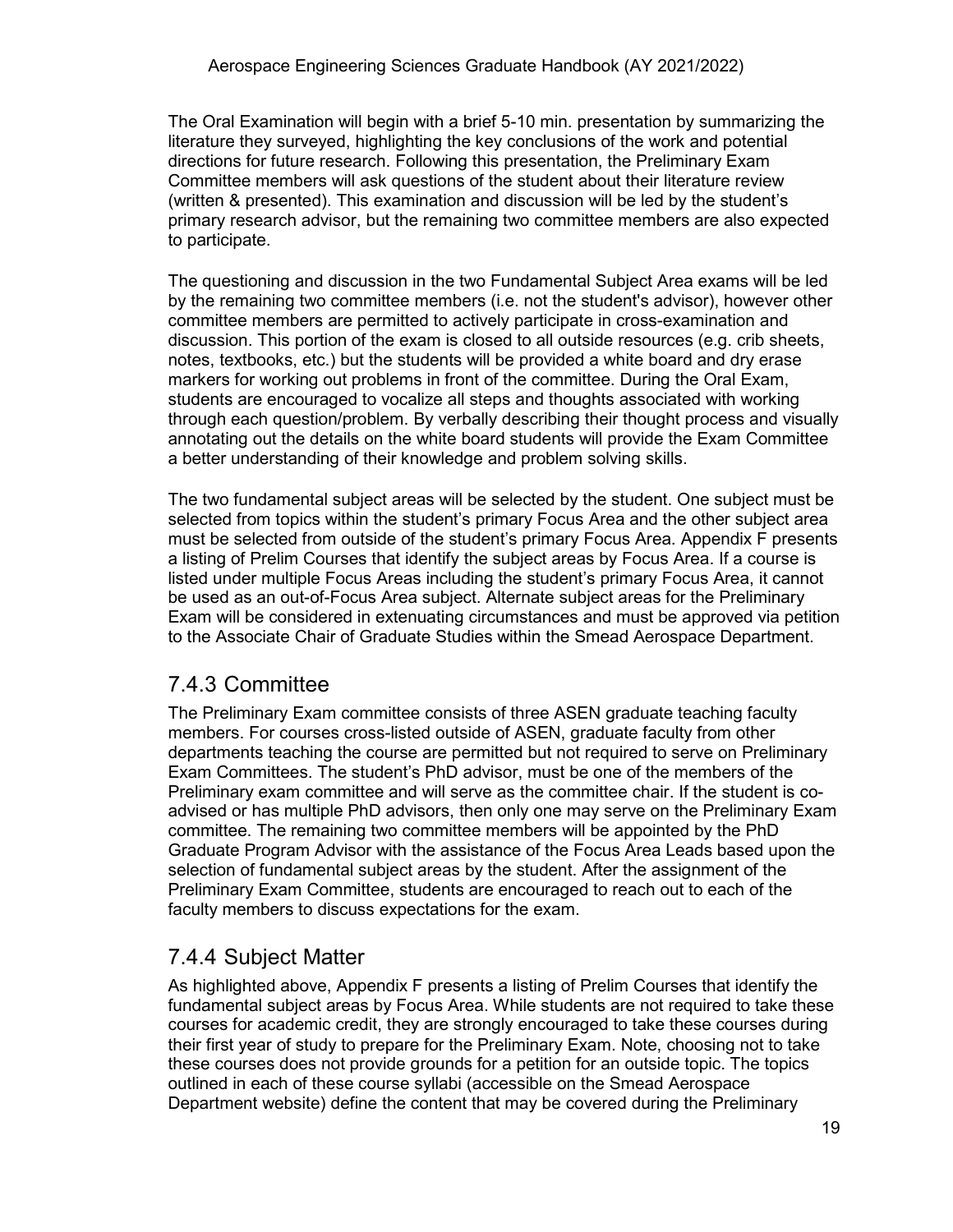Exam. In general, questions may include Master's level coursework and undergraduate prerequisite material relevant to the student's and committee members' Focus Areas. The exam questions may also address relevant research topics, background material, and integration of material from several courses.

### <span id="page-20-0"></span>7.4.5 Logistics

The Preliminary Exam is administered on an annual basis at the beginning of the fall semester (i.e. typically between August 15 and September 15). A student must have a faculty advisor (see section 7.1) in order to take the preliminary examination. It must be taken by students: A) by the start of their 3rd semester as a CU graduate student if they already have a master's degree in aerospace engineering, or B) by the start of their 5th semester if they do not.

### <span id="page-20-1"></span>7.4.6 Grading and Outcomes

Students are NOT allowed to discuss the preliminary examination with ANYONE until after ALL preliminary examinations are completed within AES. Failure to abide by this rule is an Honor Code violation

After the exam is complete, the committee members will confer to determine the exam outcomes. Each committee member will vote on each topic (literature review/presentation, in-focus topic, and out-of-focus topic). The three possible votes are:

- 1. Excellent
- 2. Satisfactory
- 3. Unsatisfactory

If a student receives two Unsatisfactory votes for a given topic it results in a fail and the student must retake that topic the following year. If a student receives one Unsatisfactory vote it results in a delayed decision.

Delayed decision outcomes based on topic:

- o Literature Review (one more requirements may be chosen)
	- Revision of written component to address comments of committee
	- Rewrite of written component
	- Retake of presentation and oral exam
- o In-focus or Out-of-focus topic
	- Retake of oral exam

Note: all oral exam retakes will be scheduled by the Graduate Program staff during the first 2 weeks of the Spring semester. Students and their committee can optionally choose to schedule the retake on their own at an earlier time during the Fall semester.

## <span id="page-20-2"></span>7.5 The Comprehensive Exam and Admission to Candidacy - Years 2-3

In the second and third year of the program, PhD students who have successfully passed the Preliminary Exam work on advancing their specialized technical expertise. In collaboration with their advisor, students begin the process of defining their specific doctoral research topic.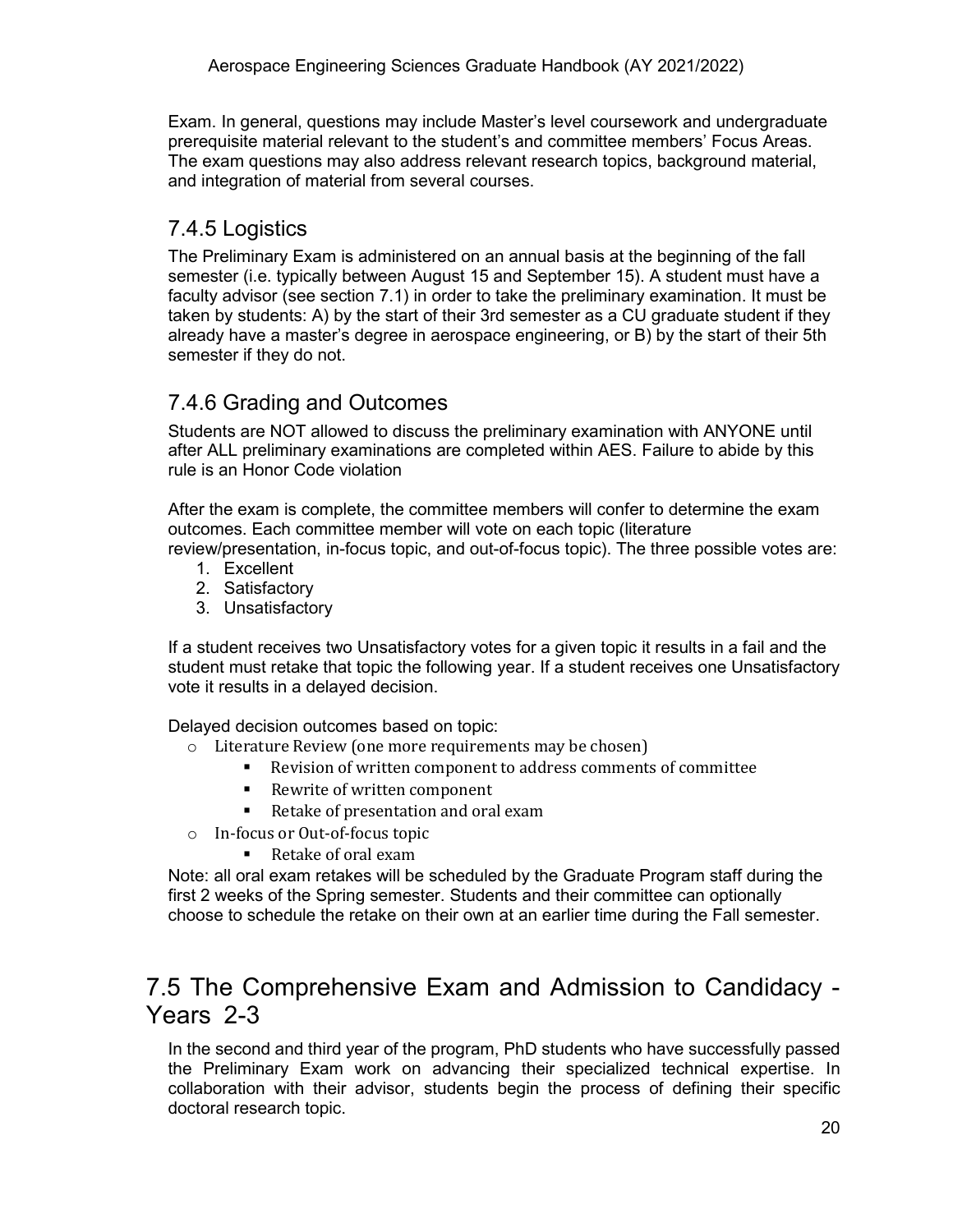The Comprehensive Exam tests mastery of a broad field of knowledge, not merely formal coursework. It includes both written and oral elements, which together test the student's depth of understanding of their technical area.

#### <span id="page-21-0"></span>7.5.1 Comprehensive Examination Requirements & Logistics

Before admission into doctoral candidacy, students must pass a comprehensive examination. Students are responsible for scheduling the exam in conjunction with their faculty advisor and committee members.

The following are additional requirements for the comprehensive examination:

- Completion of required course work for the PhD degree with the exception of remaining dissertation credits
- The student must be at full time status the semester taking the comprehensive examination
- A student shall have earned at least four semesters of Residence (see PhD program requirements), have a GPA of 3.25 for all graduate ASEN or CU coursework, and shall have passed the Comprehensive Examination before admission to candidacy is approved by the Graduate School.
- The Comprehensive Examination must be taken at least one semester before the Final Exam.

The Comprehensive Exam is administered by a Dissertation Committee (see section 7.5.2). This committee will serve as the examining board for both the Comprehensive Examination and Final Defense Examination. Outside committee members require the Graduate School's approval. Students must request these approvals from their graduate program advisor ahead of their exam.

Two weeks prior to the exam, students submit a Candidacy Application for An Advanced Degree and a copy of the Doctoral Examination Report Form to their Graduate Program Advisor.

The Doctoral Exam form will be returned to the student after approval by the Graduate School. Students will send the Doctoral Examination Report to their committee members via DocuSign to obtain signatures.

One week prior to the exam the student must provide committee members electronic copies of their written proposal (see section 7.5.4).

After the examination the completed exam form is returned to the Graduate Program Advisor.

#### <span id="page-21-1"></span>7.5.2 Dissertation Committee Composition

The dissertation committee is composed of at least 5 individuals, which must include 3 Tenured, Tenure-Track, Research, Adjunct or Adjoint AES professors (not including instructors, or those with special appointments) and 1 external (non-AES) member.

Outside committee members must be approved by the Graduate School and receive a special Graduate Faculty Appointment (GFA). Consult with your graduate program advisor at least one month prior to the comprehensive or thesis exam in order to request a GFA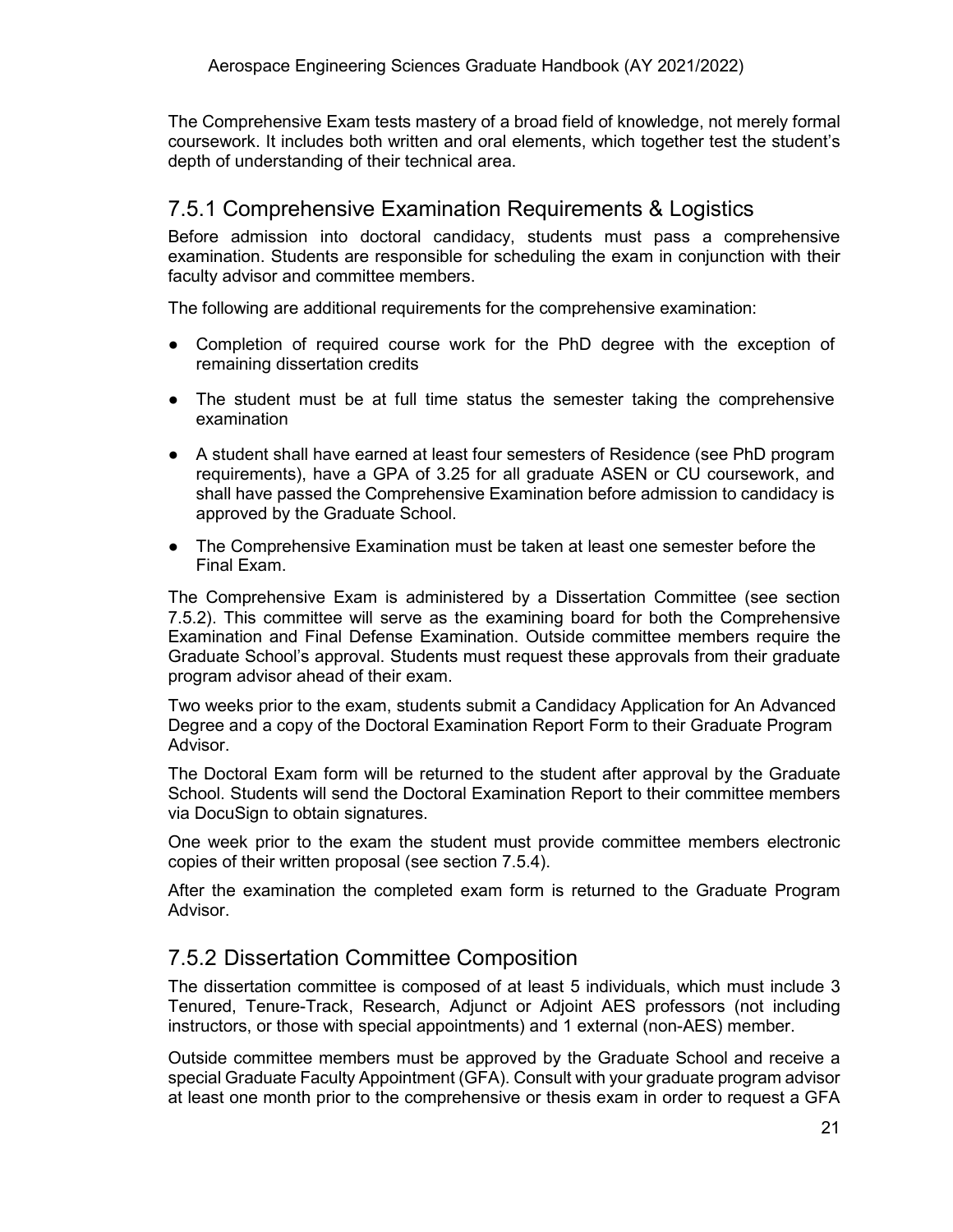for an outside committee member, when necessary. Additional documents may be necessary to complete the request.

Professors from other departments who hold courtesy appointments in AES can be included as either internal or external members, but not both. Each student should work with their advisor to identify suitable faculty members to serve on the committee.

The student's faculty advisor serves as the Dissertation Committee Chair unless a conflict of interest or other extenuating circumstances have been identified.

#### <span id="page-22-0"></span>7.5.3 Written Research Proposal

The written element consists of a research proposal (15-20 pages) that demonstrates the student's capacity for scholarly work in their chosen topic and includes a timeline for proposed research tasks.

A successful written research proposal and examination convinces the thesis committee that the candidate has:

- A thorough understanding of the research literature in the chosen field
- Articulated an original and significant research program
- Familiarity with the tools and methods of the proposed research
- Identified a project that is of the appropriate scope for a PhD thesis
- A reasonable plan to complete the research in the time period allowed for the PhD requirements.

Typically, a successful candidate will have conducted some preliminary research on the thesis topic prior to the examination, and these preliminary results should be included in the research proposal.

#### <span id="page-22-1"></span>7.5.4 Oral Examination Format

The oral exam includes a presentation by the student defending their written proposal and addressing questions from the thesis committee and other faculty who may attend. The oral presentation and committee questions will take approximately 2 hours. The student should prepare a presentation to be about 45 minutes and address the following questions:

- Why is the proposed research of interest, how does it compare to prior work?
- Is the proposed research challenging enough to be worthy of a PhD dissertation?
- Is the student qualified and knowledgeable enough to perform the proposed work?
- Are the timeline and the scope of the proposed work reasonable?

The remainder of the exam consists of questions directed to the candidate by the committee members. The questions typically pertain to the subject matter and content of the proposal but may also be asked on topics outside this area, at the committee's discretion.

The outcome of the comprehensive exam is determined by Graduate School procedures. Students who successfully pass this exam then are considered PhD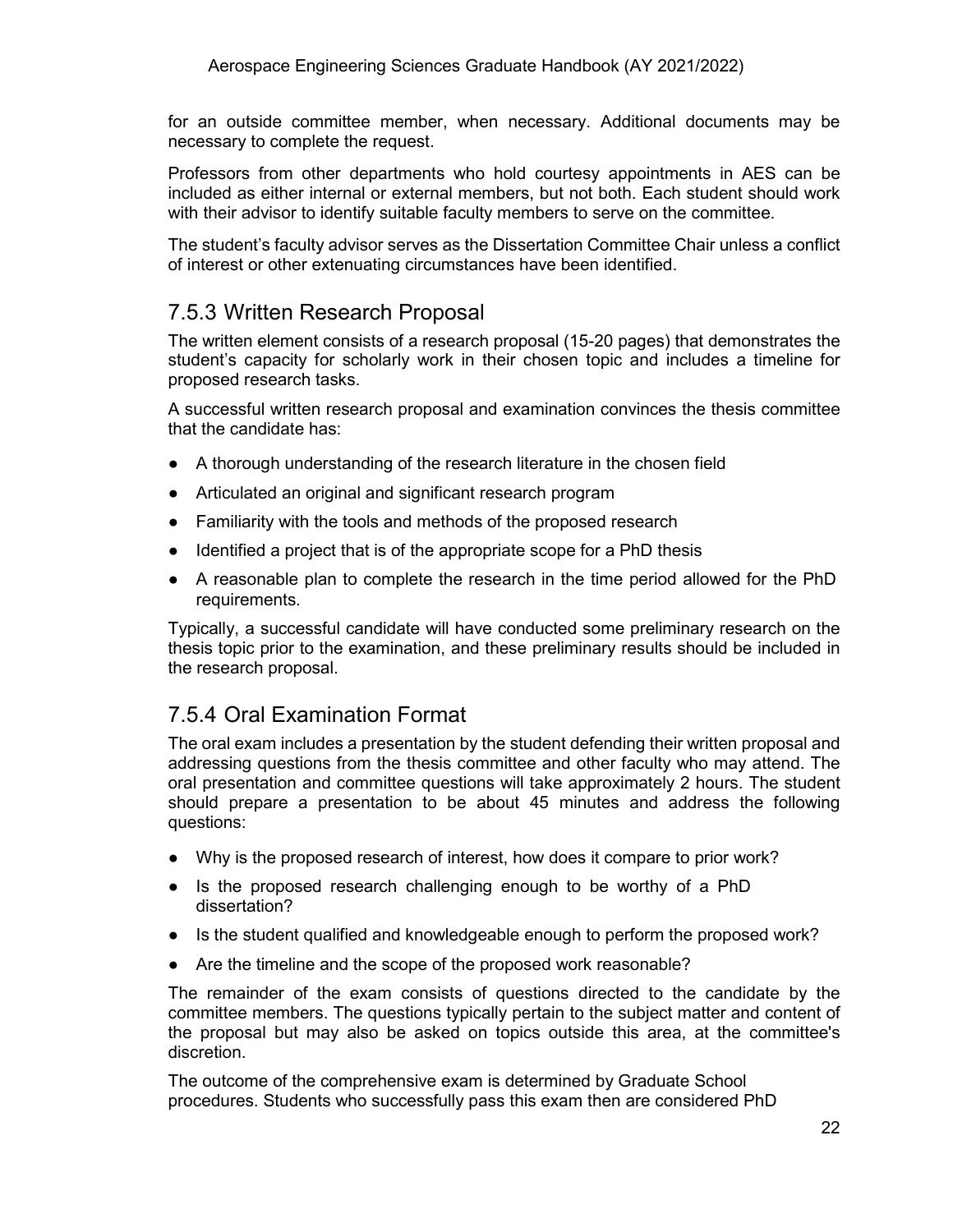Candidates. A successful candidate must receive the affirmative votes of the majority of the members of the examining board. In case of failure, the examination may be attempted once more after a period of time determined by the thesis committee. The student is automatically dismissed by the Graduate School after a second failure. Details on the Comprehensive Examination format can be found on the [Graduate School Rules.](https://www.colorado.edu/graduateschool/sites/default/files/attached-files/graduate_school_rules_2021.pdf)

## <span id="page-23-0"></span>7.6 Dissertation Research & Teaching (Years 3 and beyond)

In the subsequent years of the program, the PhD candidate will work with the faculty to conduct research which includes writing and presenting technical papers at conferences and in journals, reviewing technical papers, writing research proposals, and mentoring undergraduate, MS, or new doctoral students. They will also take advanced coursework and complete their teaching practicum. Both the advisor and student are responsible for ensuring that the work is adequately progressing. The student will meet with each of the members of their thesis committee at least once per semester to assess progress and to obtain feedback.

### <span id="page-23-1"></span>7.6.1 PhD Dissertation

The dissertation document is based upon original investigation, shows mature scholarship and critical judgment, and demonstrates familiarity with the tools and methods of the research. The dissertation document must be written upon a subject approved by the student's thesis committee chair. Each dissertation presented in partial fulfillment of the doctoral degree must:

- Complete at least 30 dissertation credit hours (ASEN 8990) by the time the student defends.
- Comply with the Graduate School's [format requirements and specifications.](https://www.colorado.edu/graduateschool/academic-resources/thesis-dissertation-submission)
- Meet all of the Graduate School's deadlines for defense and dissertation submission.

#### <span id="page-23-2"></span>7.6.2 Final Examination

After the dissertation has been accepted by the student's dissertation committee a final examination of the dissertation and related topics will be conducted. The following requirements must be satisfied:

- A student must be registered as a regular degree student at CU Boulder for a minimum of five, and no more than ten, dissertation hours the semester in which the final examination is scheduled.
- The examination will be oral and open to anyone who wishes to attend.
- The examination will be conducted by the same dissertation committee in place for the comprehensive exam.
- More than one dissenting vote will disqualify the candidate. In case of failure, the examination may be attempted only one more time. A second failure will result in automatic suspension by the Graduate School. Signatures from all committee members are required.
- Two weeks prior to the exam students submit a copy of the Doctoral Examination Report form listing their committee members to their Graduate Program Advisor.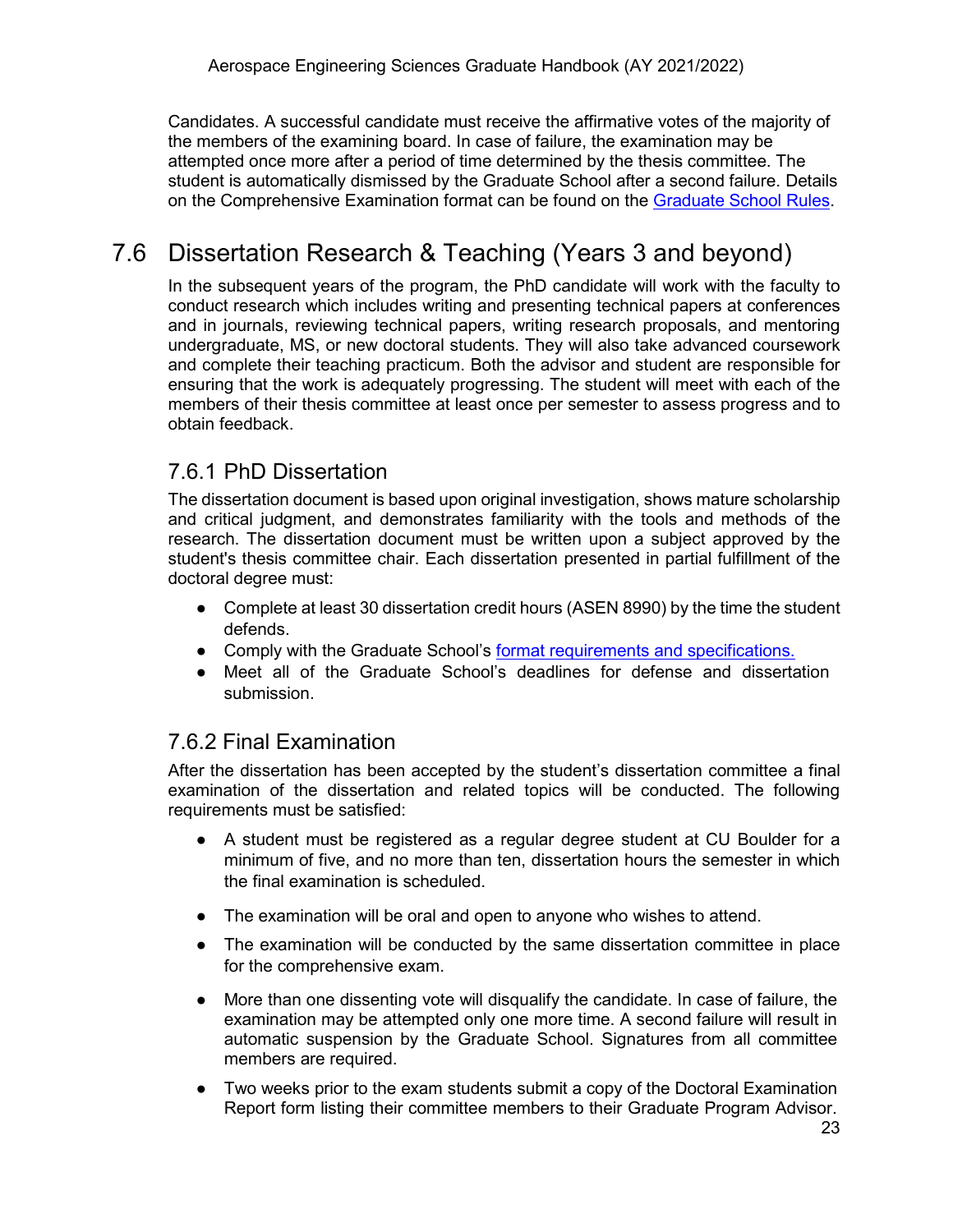The Doctoral Exam form will be returned to the student after it's approved by the Graduate School.

● The Doctoral Exam form will be returned to the student after approval by the Graduate School. Students will send the Doctoral Examination Report to their committee members via DocuSign to obtain signatures.

## <span id="page-24-0"></span>8 Appointments

Students can be supported by the Department with three different types of positions:

- Salary compensation, by semester, with tuition support: Research Assistant (RA) and Teaching Assistant (TA).
- Salary compensation, by semester: Teaching Fellows (TF).
- Hourly paid positions, for research, grading or other activities in the department.
- <span id="page-24-1"></span>• Additionally, students can also be supported through external fellowships, or with personal funds.

## 8.1 Appointment Percentage

The majority of department RA/TA/TFs have a 50% AY appointment (20 hrs/wk). Some may have summer appointments (up to 40 hrs/wk) but this is determined by the supervisor. A RA/TA can hold no less than a 15% appointment to receive tuition remission. Any appointment in addition to a 50% appointment needs special approval by the Graduate School.

## 8.2 Tuition

<span id="page-24-2"></span>Tuition remission is provided for RA and TA appointments. It covers tuition and a percentage of the Gold Comprehensive Insurance Plan, provided that you work at least 12 weeks of the semester. It is your responsibility to pay the remainder of the insurance and all mandatory fees. Some fellowships do allow for the payment of fees, but department appointments do not.

## 8.3 Appointment Periods

<span id="page-24-3"></span>The appointment follows the University holiday schedule and not the class schedule: [https://www.colorado.edu/hr/home/cu-boulder-holiday-schedule.](https://www.colorado.edu/hr/home/cu-boulder-holiday-schedule) Please note that these dates are distinct from the first and last dates of instruction identified in the Academic Calendar.

- Fall August 15 through December 31
- Spring January 1 through May 15
- Summer May 16 through August 14

For example, the University is officially closed only on the Friday of spring break, not for the entire spring break week; so unless you make arrangements with your advisor, you are expected to work during the week of spring break even though there are no classes that week.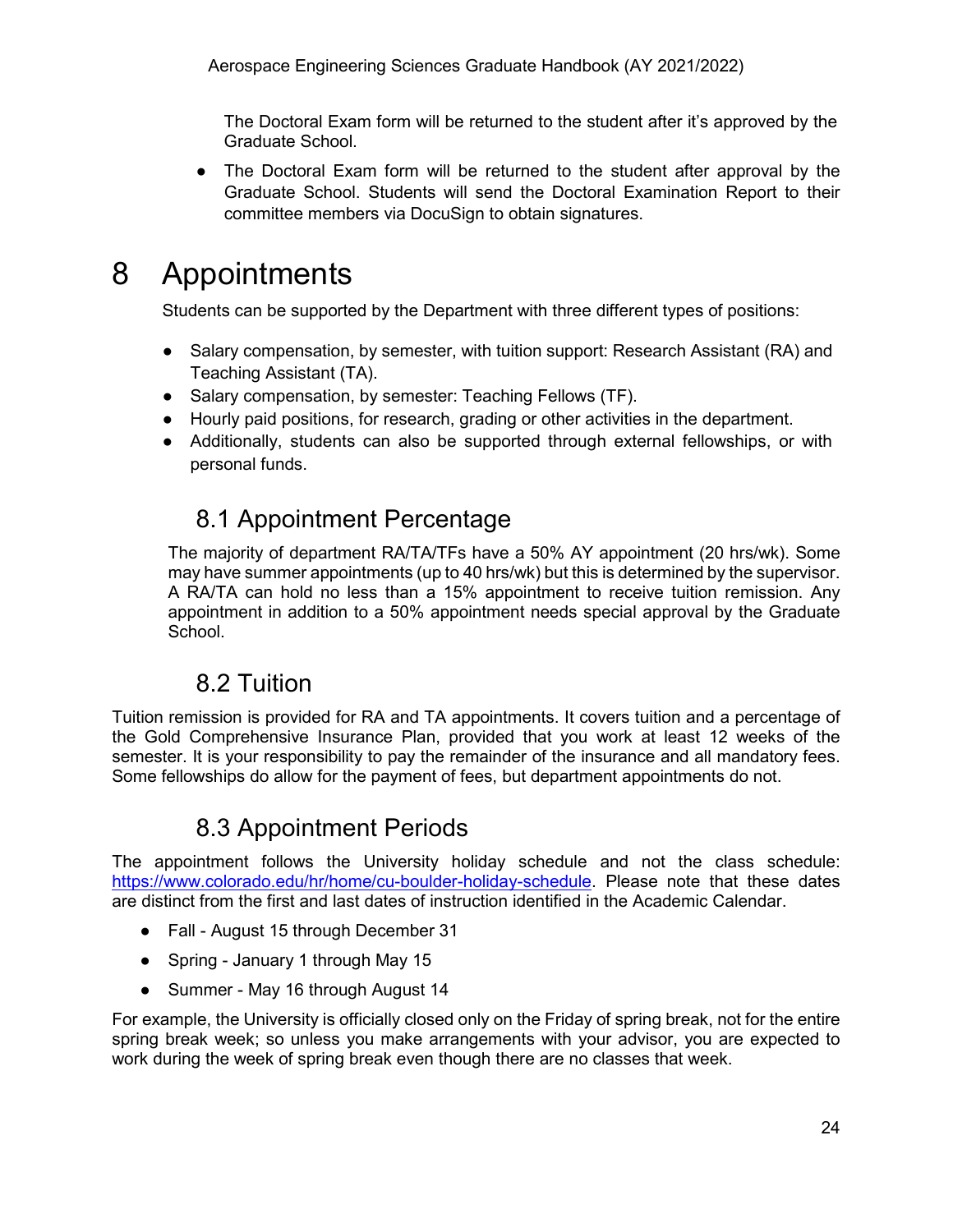## 8.4 Leave

<span id="page-25-0"></span>Students on appointment do not accumulate sick or vacation time through their appointment. There is not a policy within the department regarding sick or vacation time; this policy is set directly by your supervisor.

It is up to the student to discuss taking time off with your supervisor before making travel arrangements or arranging for time off. If you will be away from your position for an extended period of time, your supervisor does have the option to put the position on a short work break, without pay. This does not happen often, but it is an option.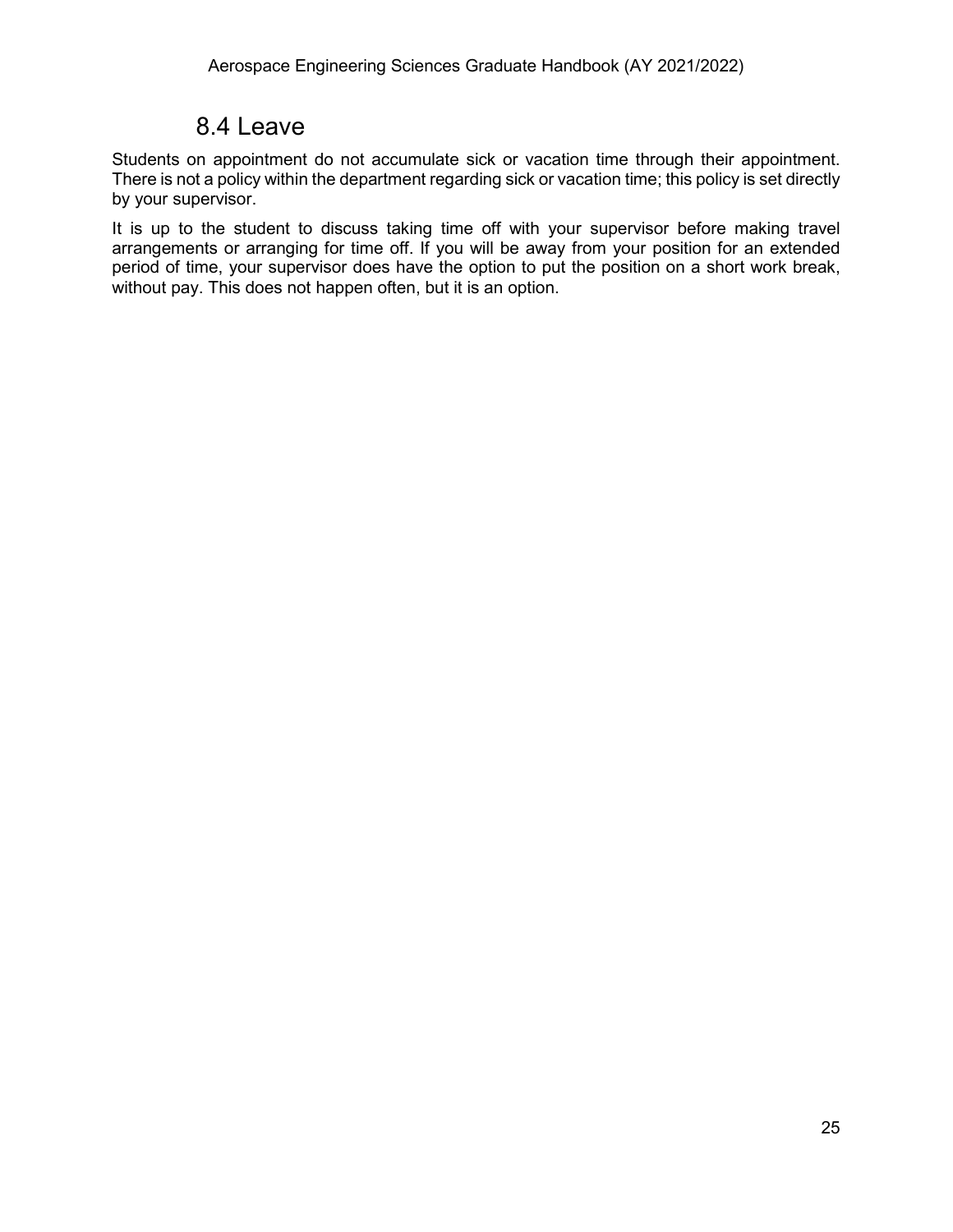## <span id="page-26-0"></span>Appendix A. Focus Area Curricula

## <span id="page-26-1"></span>A.1 Astrodynamics and Satellite Navigation Systems (ASN)

#### **ASN Specific MS Requirements**

Three ASN Core Classes

One ASEN MS Course or Required course from an outside (non-ASN) AES Focus Area

#### **ASN Specific PhD Requirements**

There are no specific course requirements for the PhD in ASN beyond the overall departmental requirements. ASN students must complete prelim questions in two of the four core areas

#### **Core (Required) MS Courses in ASN Focus Area:**

| <b>Course Number</b> | <b>Course Title</b>                                    | <b>Offering</b>              |
|----------------------|--------------------------------------------------------|------------------------------|
| <b>ASEN 5010</b>     | <b>Attitude Dynamics and Control</b>                   | Spring, Annually             |
| ASEN 5050*           | <b>Space Flight Dynamics</b>                           | Fall, Annually               |
| <b>ASEN 5090</b>     | Introduction to GNSS                                   | Fall, Annually               |
| <b>ASEN 5044</b>     | <b>Statistical Estimation for Dynamical</b><br>Systems | Fall and Spring,<br>Annually |

\*ASEN 5050 and 5052: Students may equivalently take either one of these two courses (but not both) to meet the core requirements, prelim exam topics, and/or to satisfy prerequisites for relevant 6000 level astrodynamics courses.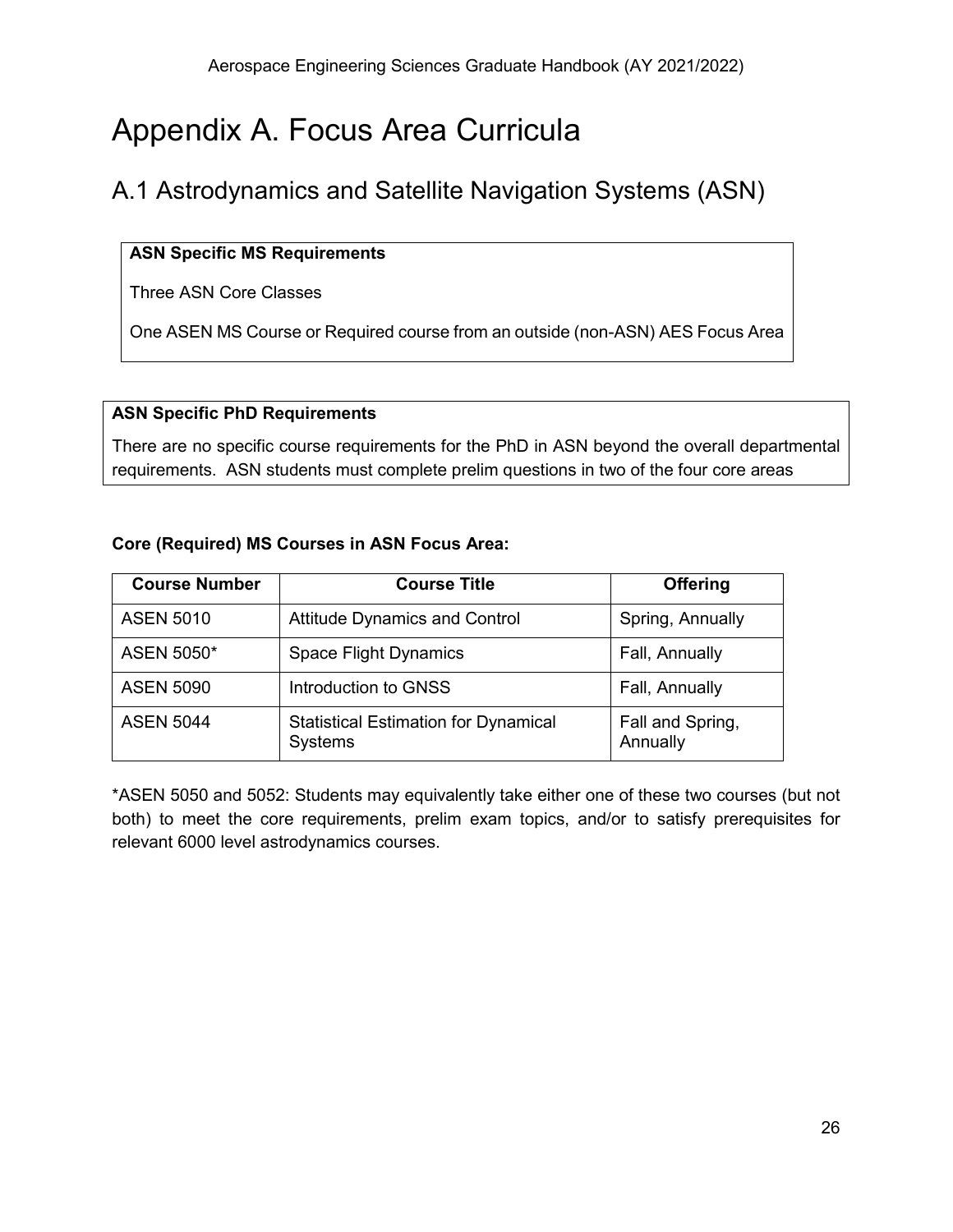| <b>Course Number</b> | <b>Course Title</b>                                                       | <b>Offering</b>    |
|----------------------|---------------------------------------------------------------------------|--------------------|
| <b>ASEN 6008</b>     | Interplanetary Mission Design                                             | Spring, Annually   |
| <b>ASEN 6010</b>     | Advanced Spacecraft Dynamics and<br>Control                               | Fall, Biennially   |
| <b>ASEN 6014</b>     | <b>Spacecraft Formation Flying</b>                                        | Fall, Biennially   |
| <b>ASEN 6015</b>     | Space Vehicle Guidance and Control                                        | Fall, Biennially   |
| <b>ASEN 6070</b>     | <b>Satellite Geodesy</b>                                                  | Fall, Biennially   |
| <b>ASEN 6080</b>     | <b>Statistical Orbit Determination</b>                                    | Spring, Annually   |
| <b>ASEN 6020</b>     | <b>Optimal Trajectories</b>                                               | Fall, Triennially  |
| <b>ASEN 6060</b>     | <b>Advanced Astrodynamics</b>                                             | Fall, Triennially  |
| <b>ASEN 6090</b>     | <b>Advanced GNSS Software</b>                                             | Spring, Biennially |
| <b>ASEN 6091</b>     | <b>Global Satellite Navigation System</b><br>(GNSS) Receiver Architecture | Spring, Biennially |
| <b>ASEN 6519</b>     | <b>GNSS for Remote Sensing</b>                                            | Spring, Biennially |
| <b>ASEN 6519</b>     | Celestial Mechanics & Advanced<br>Astrodynamics                           | Fall, Triennially  |
| <b>ASEN 6519</b>     | Multi-Object Detection, Tracking, and<br>Characterization                 | Fall, Triennially  |

**Elective Courses offered by ASN Focus Area:**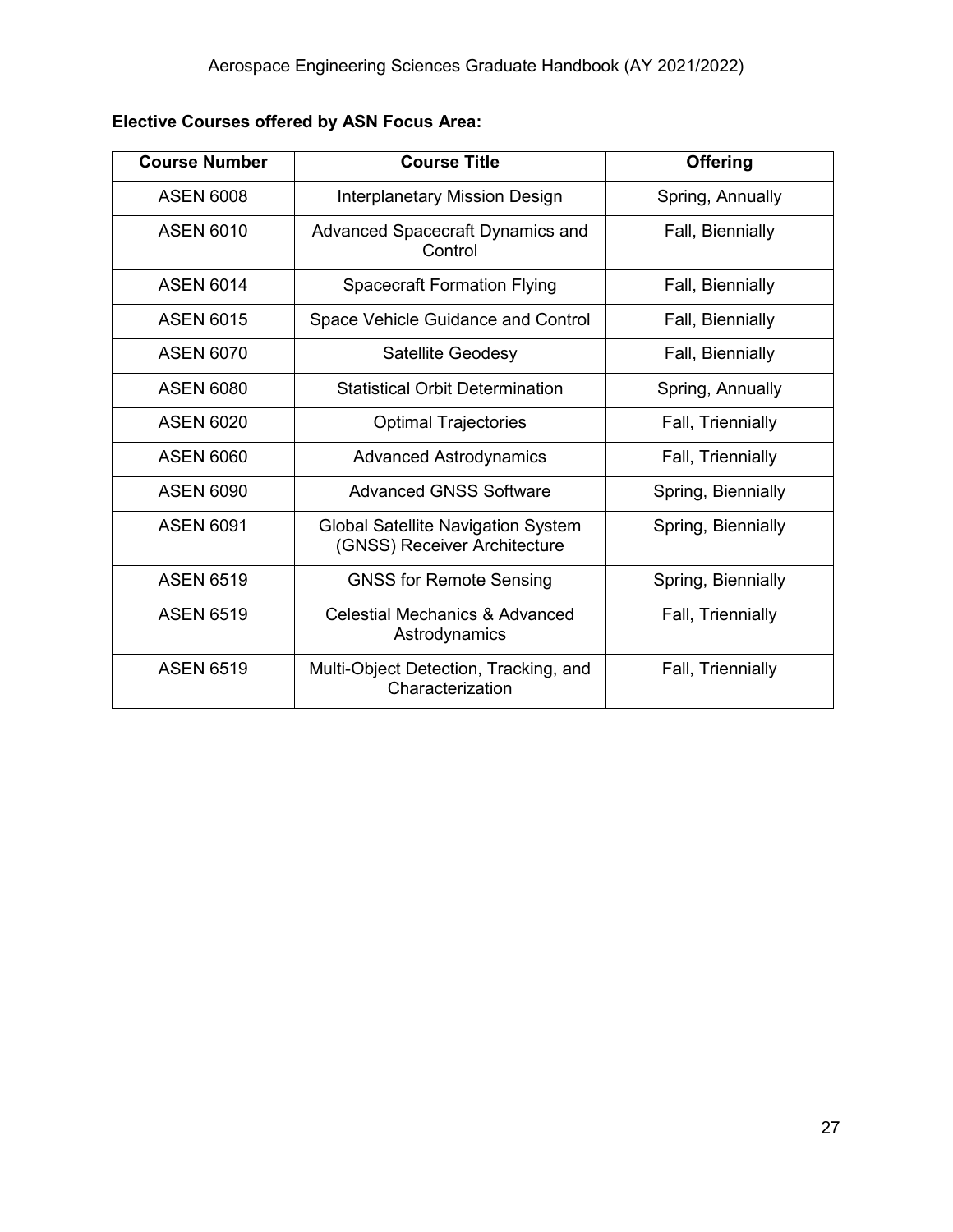## <span id="page-28-0"></span>A.1 Autonomous Systems (AUT)

| <b>AUT Specific MS Requirements</b>                                          |
|------------------------------------------------------------------------------|
| Students are required to take one course from three of the following topics: |
| <b>Control Theory</b>                                                        |
| <b>ASEN 5014 Linear Control Systems</b>                                      |
| <b>ASEN 6024 Nonlinear Systems</b>                                           |
|                                                                              |
| <b>Estimation and Sensor Fusion</b>                                          |
| <b>ASEN 5044 Statistical Estimation for Dynamical Systems</b>                |
|                                                                              |
| Dynamics and Modelling of Vehicles                                           |
| <b>ASEN 6519 System Identification for Control</b>                           |
| ASEN 5519 Small UAS Dynamics and Control                                     |
|                                                                              |
| <b>Autonomous Decision-Making</b>                                            |
| <b>ASEN 5519 Decision-Making Under Uncertainty</b>                           |
| <b>ASEN 5519 Algorithmic Motion Planning</b>                                 |
| <b>Programming for Embedded Systems</b>                                      |
|                                                                              |
| <b>ASEN 5067 Microavionics</b>                                               |
| <b>MCEN 5115 Mechatronics and Robotics</b>                                   |
| ECEN 5613 Embedded System Design                                             |
| <b>ECEN 5813 Principles of Embedded Software</b>                             |
| <b>CSCI 5302 Advanced Robotics</b>                                           |
|                                                                              |

#### **AUT Course-only MS Requirements**

Satisfaction of AUT Specific MS Requirements, plus two additional courses, each from a \*different topic area.

\*Note: Topic areas used to satisfy the AUT Specific MS Requirements can be repeated.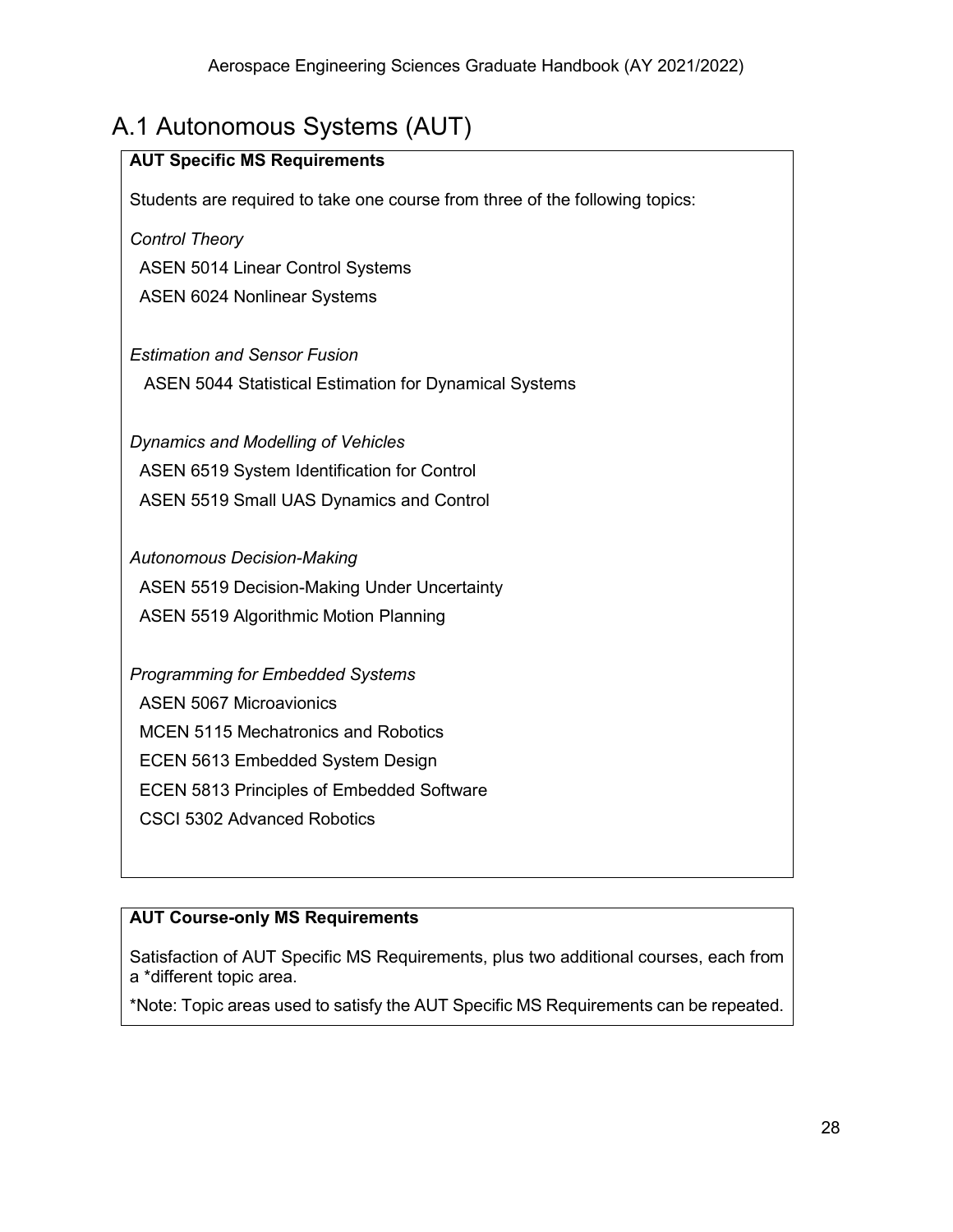#### **AUT Specific PhD Requirements**

Satisfaction of the AUT Specific MS Requirements.

#### **Elective Courses offered by AUT Focus Area:**

| <b>Course Number</b> | <b>Course Title</b>                          | <b>Offering</b> |
|----------------------|----------------------------------------------|-----------------|
| <b>ASEN 5114</b>     | <b>Automatic Control Systems</b>             | Fall            |
| <b>ASEN 6519</b>     | <b>Cooperative Control</b>                   | Varies          |
| <b>ASEN 6519</b>     | <b>Stochastic Verification and Synthesis</b> | Fall            |
| <b>ASEN 6519</b>     | <b>Hybrid Control Systems</b>                | Spring          |
| <b>ASEN 5519</b>     | Machine Learning for Aerospace               | Varies          |
| ASEN 5519/6519       | Aerobotics                                   | Spring          |

#### **Example Elective Courses offered outside AUT Focus Area:**

| <b>Course Number</b> | <b>Course Title</b>           | <b>Offering</b> |
|----------------------|-------------------------------|-----------------|
| <b>CS</b>            | <b>Machine Learning</b>       | Check with CS   |
| <b>ECEE</b>          | <b>Multi-agent Control</b>    | Check with ECEE |
| <b>CS</b>            | <b>Convex Optimization</b>    | Check with CS   |
| <b>ECEE</b>          | <b>Sampled Data Systems</b>   | Check with ECEE |
| <b>CS</b>            | <b>Computer Vision</b>        | Check with CS   |
| <b>ME</b>            | Robust, Multivariable Control | Check with ME   |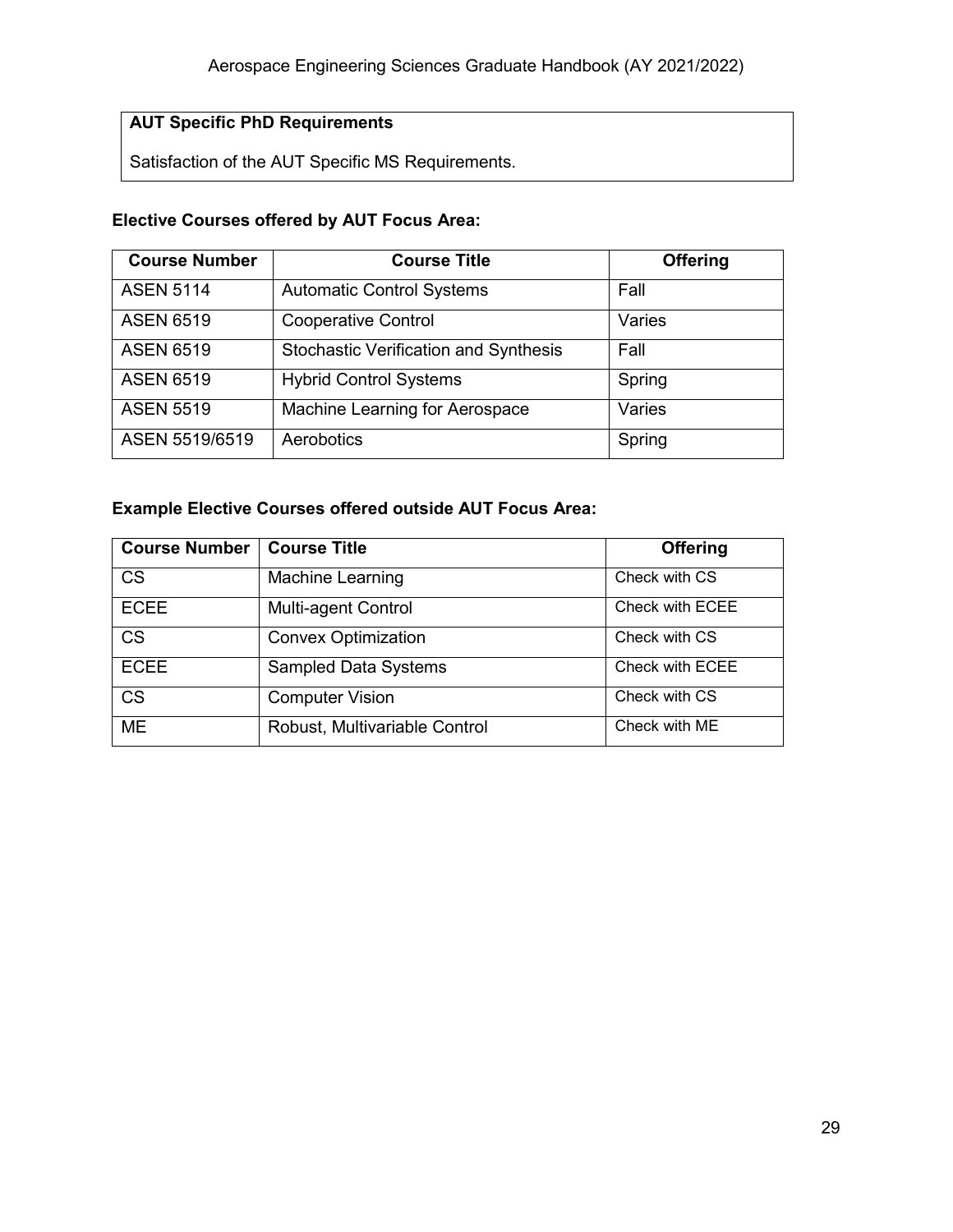## <span id="page-30-0"></span>A.1 Bioastronautics (BIO)

#### **Bio Specific MS Requirements**

ASEN 5016 Space Life Sciences

ASEN 5158 Space Habitat Design

*One of four:* 

ASEN 5519 Medicine in Space and Surface Environments

ASEN 6116 Spacecraft Life Support Systems

ASEN 6519 Human Operation of Aerospace Vehicles

ASEN 6519 Extravehicular Activity

*One of three:*

ASEN 5335 Aerospace Environment (RSESS)

ASEN 5050 Space Flight Dynamics (ASN)

ASEN 5053 Rocket Propulsion

#### **Bio Specific PhD Requirements**

This specialized field of study addressing human spaceflight is typically augmented with coursework tailored to meet the student's specific career interests, and may include related topics in spacecraft engineering design, life sciences or other areas relevant to the needs of the research.

ASEN 5016 Space Life Sciences

ASEN 5158 Space Habitat Design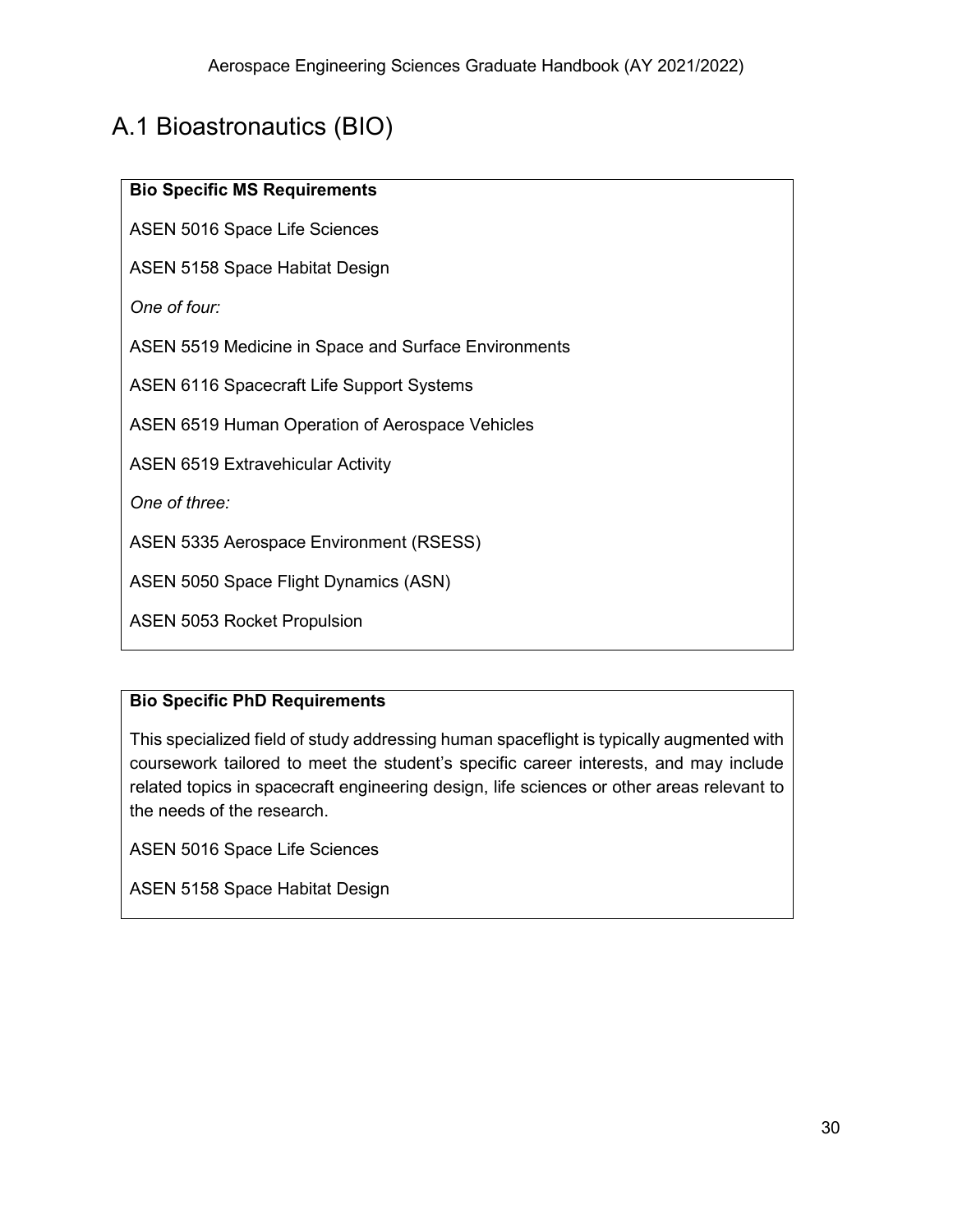#### **Required MS Courses in BIO Focus Area:**

| <b>Course Number</b> | <b>Course Title</b>  | <b>Offering</b>  |
|----------------------|----------------------|------------------|
| <b>ASEN 5016</b>     | Space Life Sciences  | Spring, Annually |
| <b>ASEN 5158</b>     | Space Habitat Design | Fall, Annually   |

#### **Required MS Courses outside BIO Focus Area** (any 1 of 3)**:**

| <b>Course Number</b>   | <b>Course Title</b>      | <b>Offering</b>  |
|------------------------|--------------------------|------------------|
| <b>ASEN 5335</b>       | Aerospace Environment    | Spring, Annually |
| ASEN 5050 <sup>+</sup> | Space Flight Dynamics    | Fall, Annually   |
| <b>ASEN 5053</b>       | <b>Rocket Propulsion</b> | Fall             |

† ASEN 5052: Analytical Astrodynamics is an alternative option to ASEN 5050. ASEN 5519: Analytical Astrodynamics will satisfy the same requirements and prerequisites as ASEN 5050.

#### **Elective Courses offered by BIO Focus Area:**

| <b>Course Number</b> | <b>Course Title</b>                                          | <b>Offering</b>  |
|----------------------|--------------------------------------------------------------|------------------|
| <b>ASEN 5519</b>     | <b>Experimental Design and Statistical</b><br><b>Methods</b> | Varies           |
| <b>ASEN 6116</b>     | <b>Spacecraft Life Support Systems</b>                       | Varies           |
| <b>ASEN 6519</b>     | <b>Extravehicular Activity</b>                               | Varies           |
| <b>ASEN 6519</b>     | Human Operation of Aerospace Vehicles                        | Varies           |
| <b>ASEN 5519</b>     | Medicine in Space and Surface<br><b>Environments</b>         | Spring, Annually |
| <b>ASEN 5849</b>     | <b>MS Independent Study</b>                                  | on request       |
| <b>ASEN 6849</b>     | Independent Study (for PhD 'pre/non-<br>thesis' topic)       | on request       |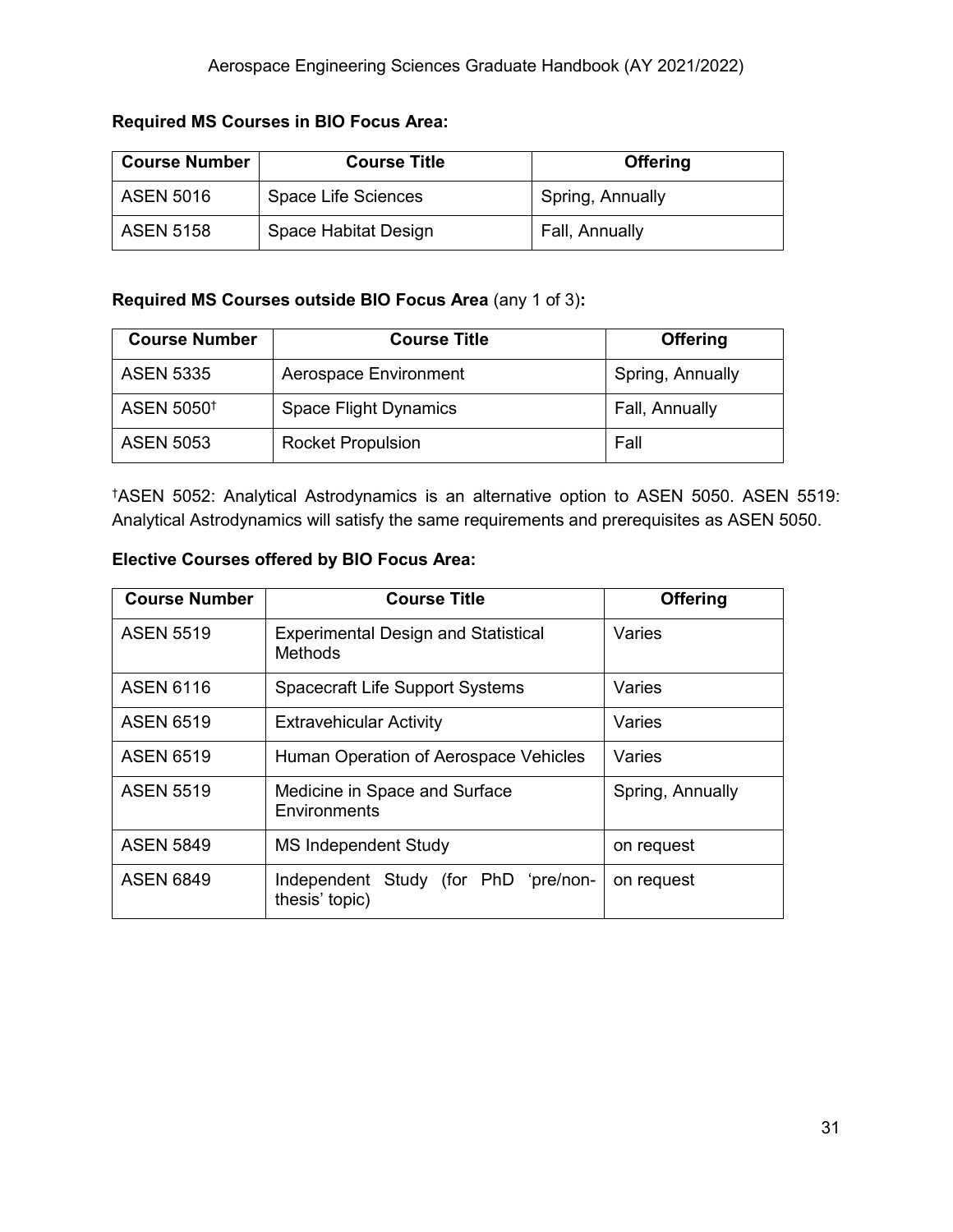## <span id="page-32-0"></span>A.1 Fluids, Structures and Materials (FSM)

The Fluids, Structures and Materials (FSM) Focus Area is further divided into two tracks: (1) Fluids, and (2) Structures and Materials.

#### **FSM Specific MS Requirements**

- Two Core Classes in your chosen FSM track, and one core course in the other FSM track.
- Two electives from the FSM Focus Area, with at least one in your chosen track.
- Attending 50% of the "Fluid, Structures and Materials" seminars each semester.

#### **FSM Course-only M.S. Requirements**

Satisfaction of the FSM Specific MS Requirements plus one additional core course and one additional elective from the FSM courses listed below.

#### **FSM Specific PhD Requirements**

- Two Core Classes in your chosen FSM track.
- Attending 50% of the "Fluid, Structures and Materials" seminars each semester

Note: For the purposes of the AES Preliminary Exam and other AES department policies, students *can* use core courses from the other track from which they are enrolled within the FSM Focus Area to satisfy an *out of Focus Area* requirement (core courses are listed below).

#### **Core Courses Offered by FSM Focus Area:**

#### **Fluids:**

- ASEN 5051 Fundamentals of Fluid Dynamics (Fall offering)
- ASEN 5151 Fundamentals of Gas Dynamics (Spring offering)
- ASEN 6037 Turbulent Flow (spring offering)

#### **Structures and Materials:**

- ASEN 5012 Mechanics of Aerospace Structures (fall offering)
- ASEN 5022 Introduction into Dynamics of Aerospace Structures (spring offering)
- ASEN 5007 Introduction into Finite Elements (fall offering)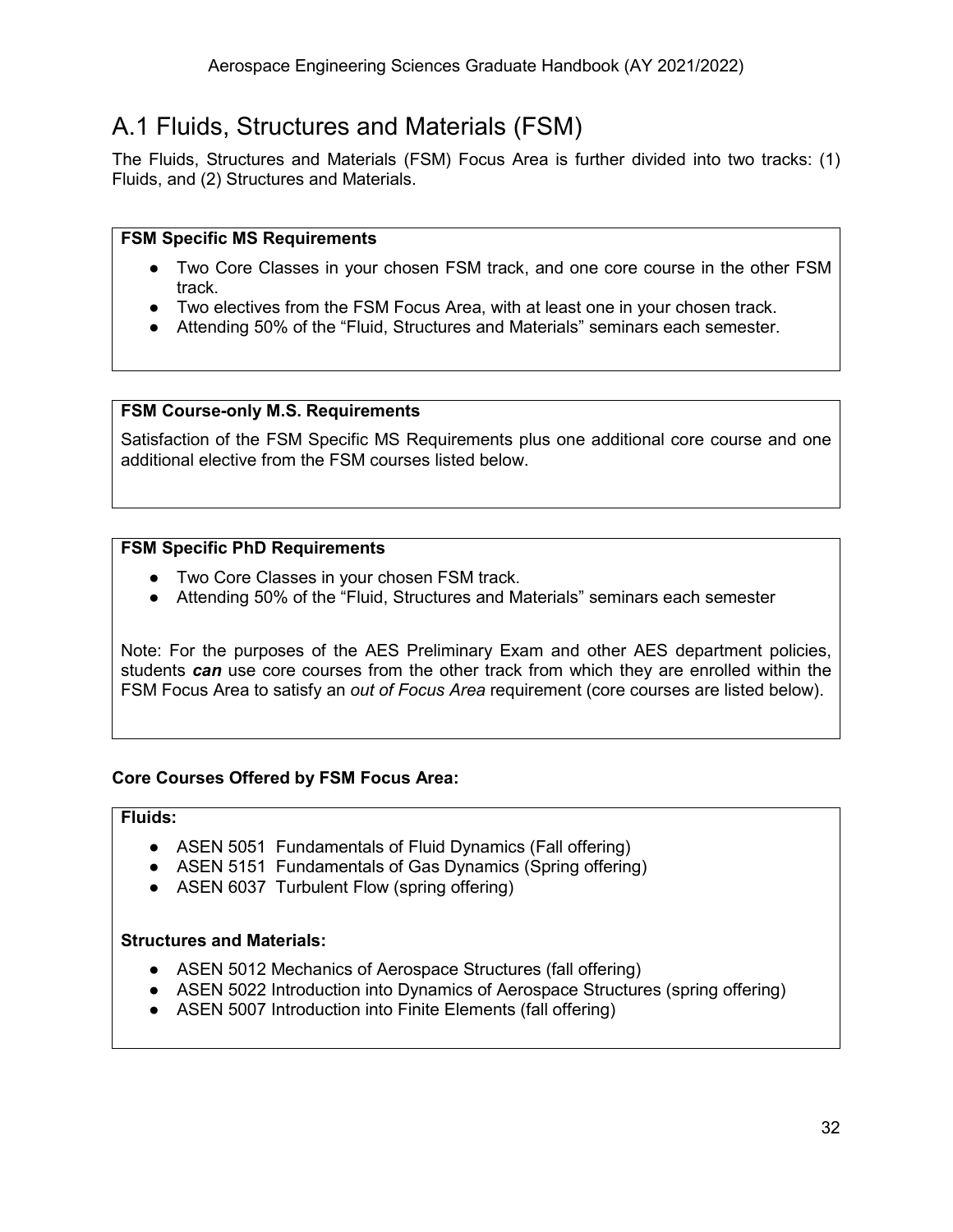### **Elective Courses approved by FSM Focus Area:**

**Fluids**

| <b>Course Number</b> | <b>Course Title</b>                                           | <b>Offering</b>    |
|----------------------|---------------------------------------------------------------|--------------------|
| <b>ASEN 5053</b>     | <b>Rocket Propulsion</b>                                      | Spring, Odd years  |
| <b>ASEN 5063</b>     | <b>Aircraft Propulsion</b>                                    | Fall, Even years   |
| <b>ASEN 5121</b>     | Boundary Layers, Convection, and Applied CFD                  | Spring, Odd years  |
| <b>ASEN 5519</b>     | Introduction to Hypersonics                                   | Fall, Annually     |
| <b>MCEN 5022</b>     | <b>Classical Thermodynamics</b>                               | Spring, Annually   |
| <b>MCEN 5042</b>     | <b>Heat Transfer</b>                                          | Spring, Annually   |
| <b>MCEN 5152</b>     | Introduction to Combustion                                    | Fall, Annually     |
| <b>MCEN 5151</b>     | <b>Flow Visualization</b>                                     | Fall, Annually     |
| <b>MCEN 5228</b>     | <b>Computational Fluid Dynamics</b>                           | Varies             |
| <b>MCEN 6001</b>     | <b>Reacting Flows</b>                                         | Spring, Even years |
| <b>ASEN 6321</b>     | <b>Computational Fluid Dynamics Structured Grid</b>           | Fall, Even years   |
| <b>ASEN 6331</b>     | <b>Computational Fluid Dynamics Unstructured Grid</b>         | Fall, Odd years    |
| <b>ASEN 6011</b>     | <b>Experimental Fluid Mechanics</b>                           | Fall, Even years   |
| <b>ASEN 6061</b>     | Molecular Gas Dynamics and Direct Monte Carlo<br>Simulation   | Varies             |
| <b>ASEN 6519</b>     | <b>Advanced Turbulence Simulation</b>                         | Varies             |
| <b>ASEN 6519</b>     | <b>Flow Control</b>                                           | Varies             |
| <b>ASEN 6519</b>     | Stabilized and Multiscale Finite Element Methods              | Varies             |
| <b>ASEN 6519</b>     | <b>Mathematical Foundations of Finite Element</b><br>Analysis | Varies             |
| <b>ASEN 6519</b>     | <b>Isogeometric Analysis</b>                                  | Varies             |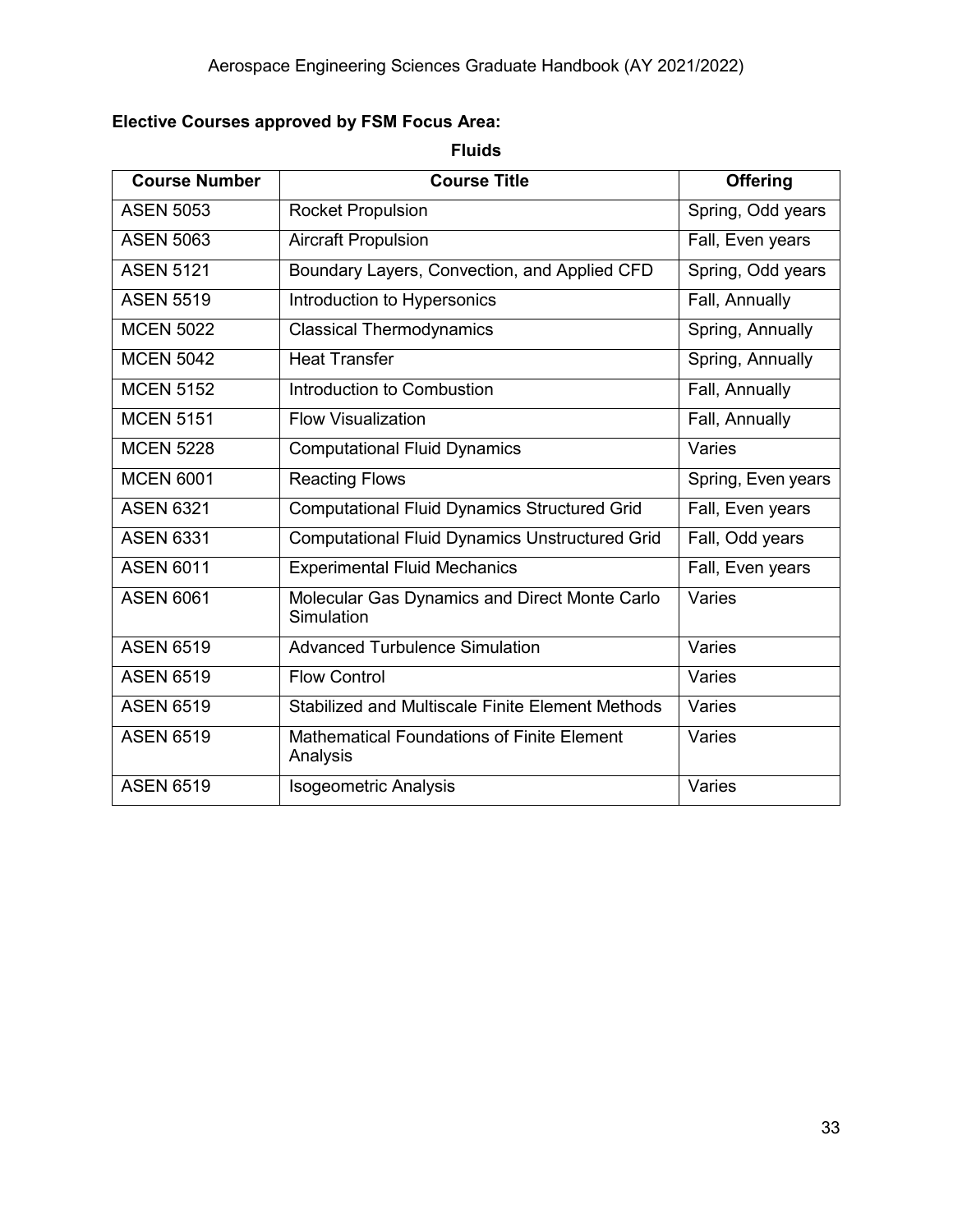#### **Structures and Materials**

| <b>Course Number</b> | <b>Course Title</b>                                               | Offering               |
|----------------------|-------------------------------------------------------------------|------------------------|
| <b>ASEN 5111</b>     | Aeroelasticity                                                    | Varies                 |
| <b>ASEN 5148</b>     | Spacecraft Design                                                 | Spring, Annually       |
| <b>ASEN 5218</b>     | Large Space Structures Design                                     | Varies                 |
| <b>ASEN 5519</b>     | Design Optimization in Aerospace Systems                          | Spring, Biennially     |
| <b>ASEN 5519</b>     | Introduction to Phononics                                         | Fall, Biennially       |
| <b>ASEN 5519</b>     | <b>Inverse Methods</b>                                            | Varies                 |
| <b>ASEN 5519</b>     | Deployable and Lightweight Structures                             | Varies                 |
| <b>ASEN 5188/</b>    | <b>Space Systems Engineering</b>                                  | Spring                 |
| Same as EMEN<br>5405 |                                                                   |                        |
| <b>ASEN 6107</b>     | <b>Nonlinear Finite Elements</b>                                  | Spring, Biennially     |
| <b>ASEN 6367</b>     | <b>Advanced Finite Elements for Plates &amp; Shells</b>           | Spring, Biennially     |
| <b>ASEN 6412</b>     | <b>Uncertainty Quantification</b>                                 | Spring, Biennially     |
| <b>ASEN 6519</b>     | <b>Isogeometric Analysis</b>                                      | Varies                 |
| <b>ASEN 6519</b>     | <b>Mathematical Foundations of Finite Element</b><br>Analysis     | Varies                 |
| <b>ASEN 6519</b>     | <b>Molecular Dynamics</b>                                         | Spring, Biennially     |
| <b>CVEN 5161</b>     | <b>Advanced Mechanics of Materials I</b>                          | Check with CVEN        |
| <b>CVEN 6161</b>     | <b>Advanced Mechanics of Materials II</b>                         | <b>Check with CVEN</b> |
| <b>CVEN 7141</b>     | <b>Plates and Shells</b>                                          | Check with CVEN        |
| <b>CVEN 7511</b>     | <b>Computational Mechanics of Solids and</b><br><b>Structures</b> | <b>Check with CVEN</b> |
| <b>MCEN 5044</b>     | <b>Mechanical Behavior of Materials</b>                           | <b>Check with MCEN</b> |
| <b>MCEN 5228</b>     | <b>Mechanics of Composite Materials</b>                           | Check with MCEN        |
| <b>MCEN 5228</b>     | <b>Mechanics of Soft Materials</b>                                | <b>Check with MCEN</b> |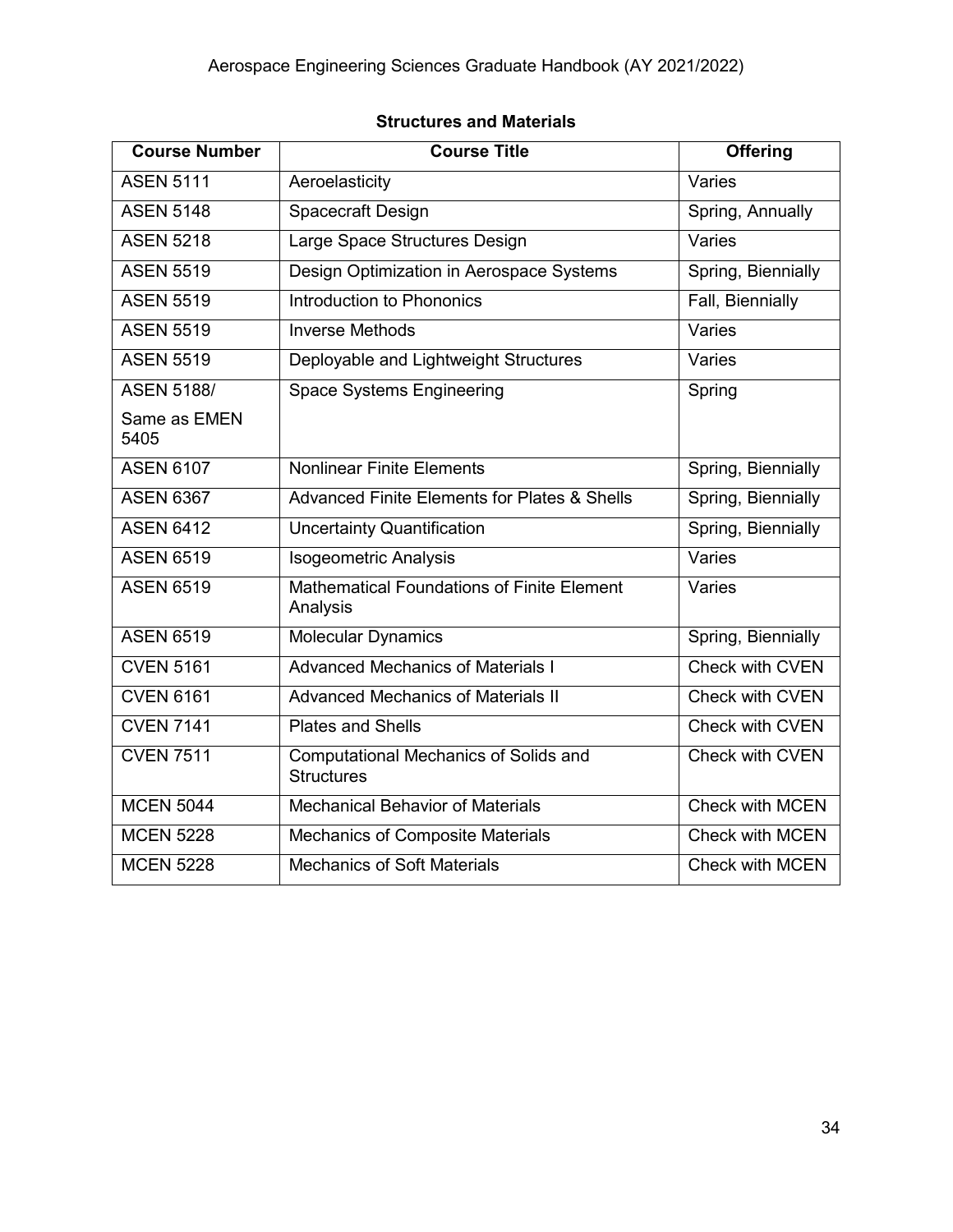## <span id="page-35-0"></span>A.1 Remote Sensing, Earth and Space Science (RSESS)

The expected competency at the graduating masters level in the RSESS Focus Area is to have completed coursework in four primary topics of study (1) Data or Numerical Analysis Methods, (2) Instrumentation Fundamentals, (3) Physical Sciences of Earth and Space and (4) Astrodynamics and Satellite Navigation Systems (ASN):

The expected competency at the PhD level is to further advance the four primary topics within RSESS by complementary theory and analysis obtained through coursework offered at the 6000 level and above, and by research activities in developing the PhD thesis. The below requirements are applicable to both MS and PhD candidates in the RSESS Focus Area.

Required courses needed to specialize in the RSESS Focus Area are:

- One 3-credit course in data or numerical analysis methods
- One 3-credit course in instrumentation fundamentals
- One 3-credit course in physical sciences of Earth and Space
- One 3-credit course in astrodynamics or aerospace engineering systems

Note that MS students using the Remote Sensing Certificate for their degree requirements in lieu of an MS thesis or two semester graduate projects may count a maximum of 2 of the 4 required RSESS Focus Area courses toward the certificate requirement.

Below is a list of RSESS Primary courses that satisfy the four primary topics. These courses are listed here as their content satisfies a primary topic in our Focus Area. Students can design a course schedule with their graduate faculty advisor to ensure their course selections satisfy the RSESS Focus Area. It is possible to petition courses outside of these RSESS Primary courses to fulfill the required coursework as long as they meet the four topics of study outlined above and that the general guidelines of the AES graduate program are met. A subset of RSESS Primary courses are designated as RSESS Core courses for the purpose of AES Preliminary Exam.

| <b>Course Number</b>           | <b>Course Title</b>                                                           | <b>Offering</b>          |
|--------------------------------|-------------------------------------------------------------------------------|--------------------------|
| <b>ASEN 5307</b>               | <b>Engineering Data Analysis</b>                                              | Fall, Annually           |
| <b>ASEN 6337</b>               | <b>Remote Sensing Data Analysis</b>                                           | Fall, Biennially         |
| <b>ASEN 6055</b>               | Data Assimilation & Inverse Methods for<br>Earth and Geospace Observations    | Fall, Biennially         |
| <b>APPM 5540</b>               | Introduction to Time Series                                                   | Spring, Biennially       |
| APPM 5580/<br><b>STAT 5610</b> | Introduction to Statistical Learning                                          | Spring, Annually         |
| APPM/STAT 5520                 | Introduction to Mathematical Statistics                                       | Fall, Annually           |
| APPM 5570                      | <b>Statistical Methods</b>                                                    | Fall, Spring<br>Annually |
| APPM 5350                      | Methods in Applied Mathematics: Fourier<br>Series and Boundary Value Problems | Fall, Annually           |
| <b>ECEN 5612</b>               | <b>Random Processes for Engineers</b>                                         | Fall, Annually           |
| <b>ECEN 5632</b>               | Theory and Application of Digital Filtering                                   | Fall, Annually           |
| <b>ECEN 5652</b>               | Detection and Extraction of Signals from<br><b>Noise</b>                      | Spring, Annually         |

| RSESS Data or Numerical Analysis Methods Primary Courses (1): |  |
|---------------------------------------------------------------|--|
|---------------------------------------------------------------|--|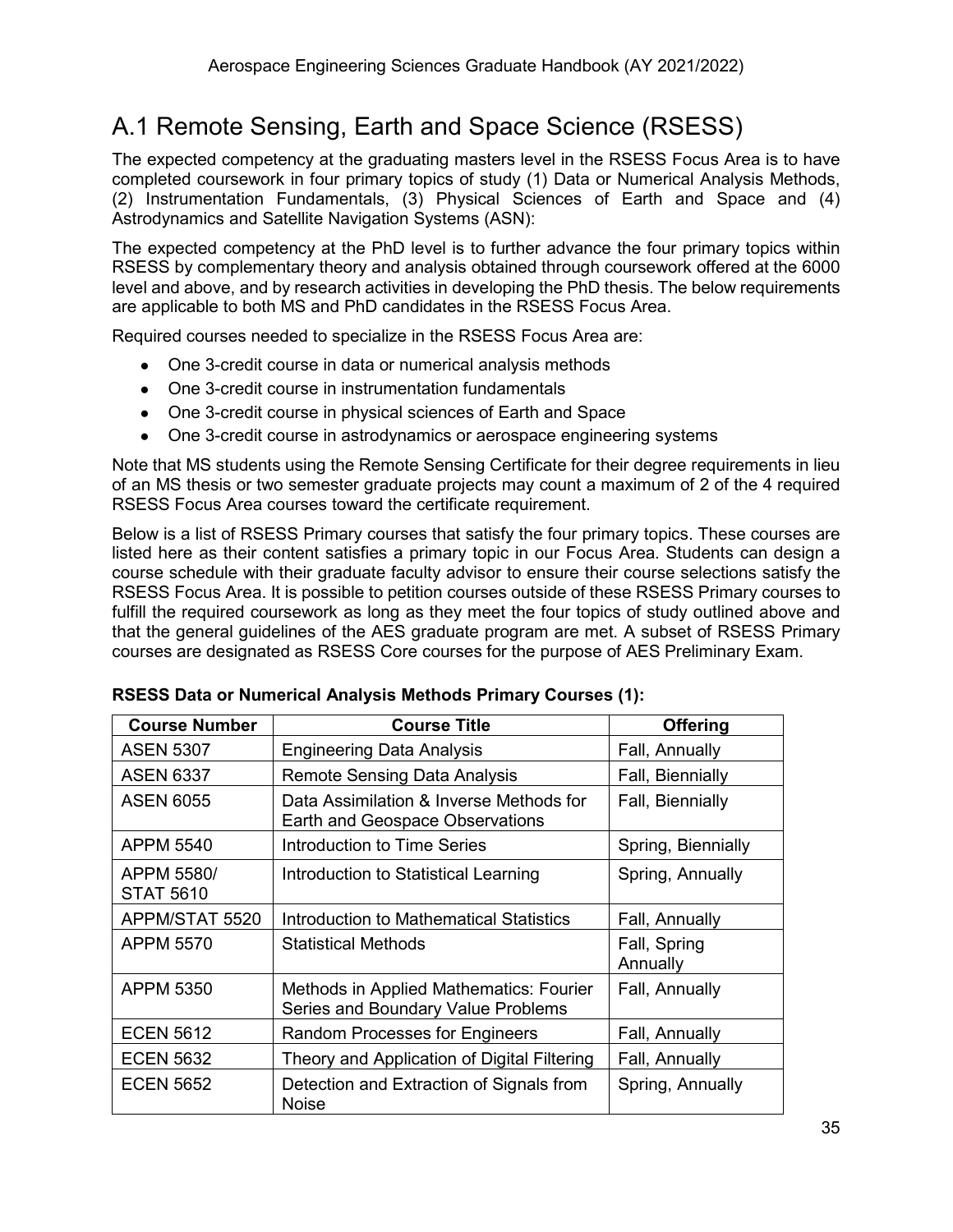| <b>Course Number</b> | <b>Course Title</b>                                               | <b>Offering</b>       |
|----------------------|-------------------------------------------------------------------|-----------------------|
| <b>ASEN 5090</b>     | Introduction to Global Navigation<br>Satellite Systems            | Fall, Annually        |
| <b>ASEN 5245</b>     | Radar and Remote Sensing                                          | Spring, Annually      |
| <b>ASEN 5440</b>     | <b>Space Mission Development</b>                                  | Fall, Biennially      |
| <b>ASEN 6050</b>     | Space Instrumentation                                             | Fall, Biennially      |
| <b>ASEN 6365</b>     | <b>Lidar Remote Sensing</b>                                       | Varies                |
| <b>ASEN 6265</b>     | Fundamentals of Spectroscopy for<br><b>Optical Remote Sensing</b> | Varies                |
| <b>ASEN 5519</b>     | Microavionics                                                     | Varies                |
| <b>ASEN 5168</b>     | <b>Remote Sensing Instrumentation</b>                             | Not offered currently |

#### **RSESS Instrumentation Fundamentals Primary Courses (2):**

#### **RSESS Physical Sciences Primary Courses (3):**

| <b>Course Number</b> | <b>Course Title</b>                                                         | <b>Offering</b>  |
|----------------------|-----------------------------------------------------------------------------|------------------|
| <b>ASEN 5335</b>     | Aerospace Environment                                                       | Spring, Annually |
| ATOC/ASEN 5235       | Introduction to Atmospheric Radiative<br><b>Transfer and Remote Sensing</b> | Spring, Annually |
| <b>ATOC 5060</b>     | Dynamics of the Atmosphere and<br>Ocean                                     | Spring, Annually |
| <b>ATOC 5051</b>     | Introduction to Physical Oceanography                                       | Fall, Annually   |
| <b>ATOC 5050</b>     | Atmospheric Thermodynamics and<br><b>Dynamics</b>                           | Fall, Annually   |
| PHYS/ASTR 5140       | <b>Astrophysical and Space Plasmas</b>                                      | Fall, Biennially |
| PHYS/ASTR 5150       | <b>Introductory Plasma Physics</b>                                          | Spring, Annually |
| <b>ASTR 5300</b>     | Introduction to Magnetospheres                                              | Spring, Annually |
| <b>ASEN 6519</b>     | Special Topics in Aerospace<br><b>Environment: Upper Atmospheres</b>        | Varies           |

#### **RSESS ASN Primary Courses (4):**

| <b>Course Number</b> | <b>Course Title</b>                                | <b>Offering</b>              |
|----------------------|----------------------------------------------------|------------------------------|
| <b>ASEN 5014</b>     | <b>Linear Control Systems</b>                      | Fall, Annually               |
| <b>ASEN 5050</b>     | <b>Space Flight Dynamics</b>                       | Fall, Annually               |
| <b>ASEN 5051</b>     | <b>Fundamentals of Fluid Dynamics</b>              | Fall, Annually               |
| <b>ASEN 5148</b>     | <b>Spacecraft Design</b>                           | Spring, Annually             |
| <b>ASEN 6070</b>     | <b>Satellite Geodesy</b>                           | Fall, Biennially             |
| <b>ASEN 5044</b>     | <b>Statistical Estimation for Dynamical System</b> | Fall and Spring,<br>Annually |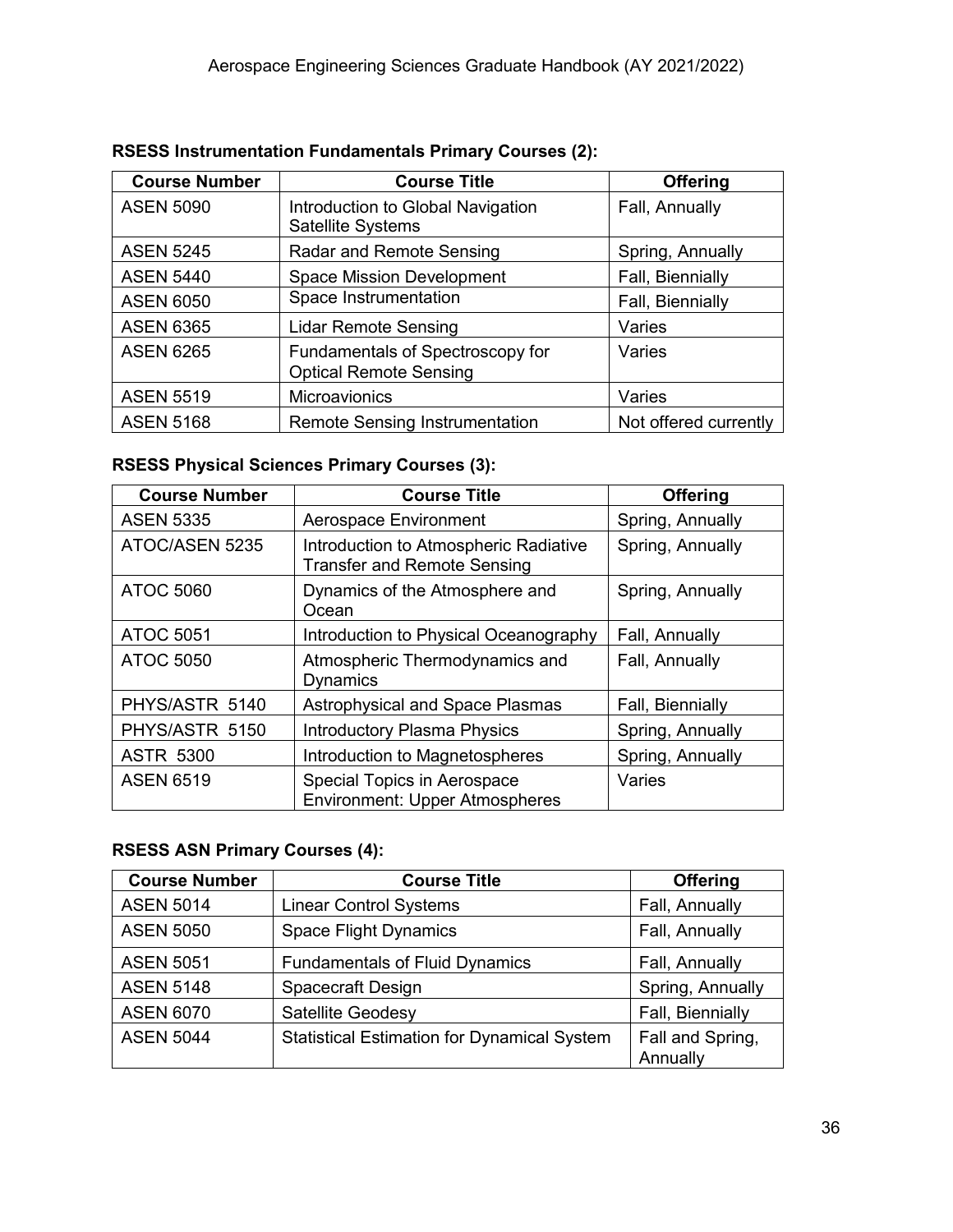Below is a list of approved Core RSESS courses that can be used for AES Preliminary Exam. All RSESS Core courses are offered every year.

#### **RSESS Core Courses (4):**

- ASEN 5335 Aerospace Environment
- ASEN 5235 Introduction to Atmospheric Radiative Transfer and Remote Sensing
- ASEN 5307 Engineering Data Analysis
- ASEN 5245 Radar and Remote Sensing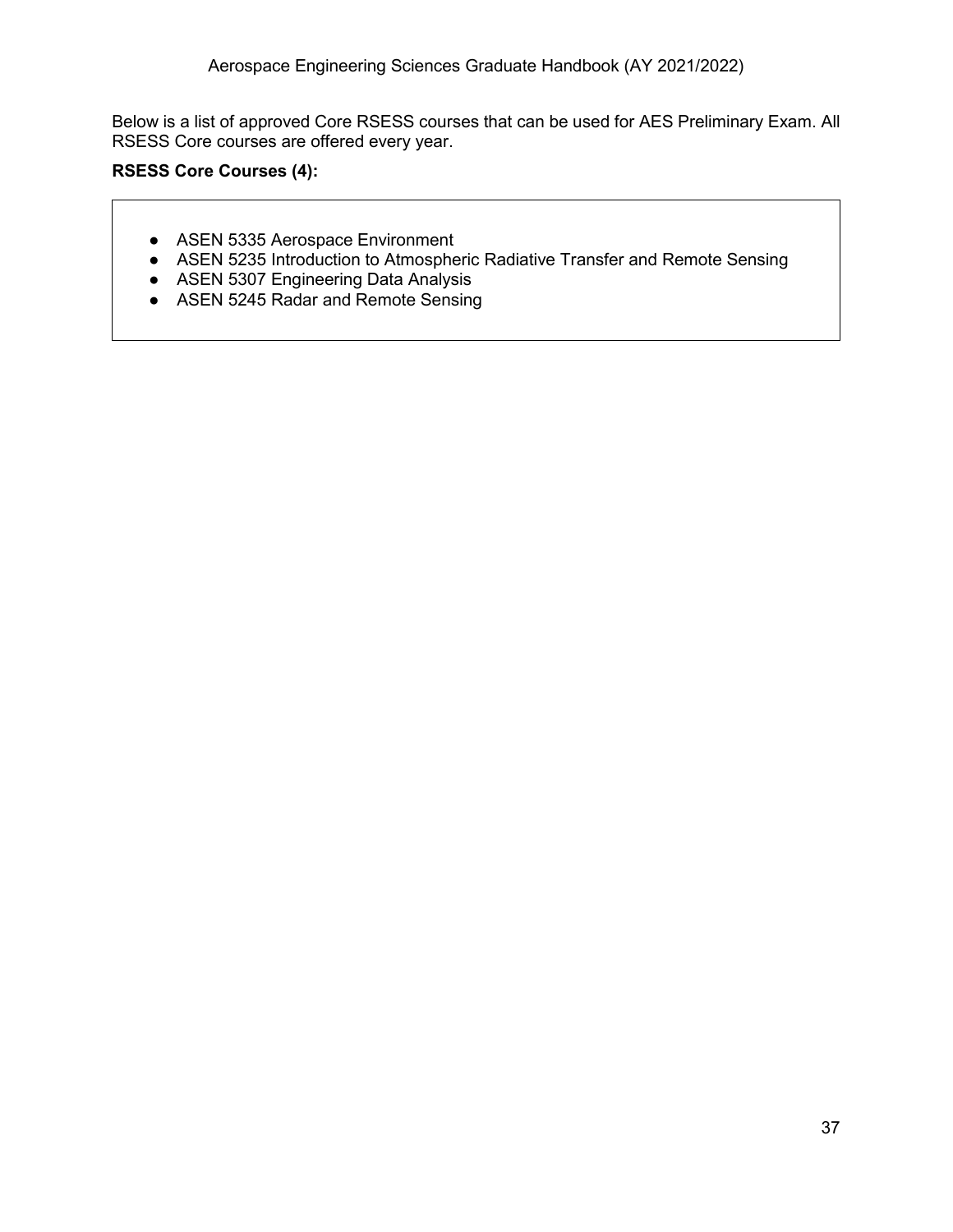## <span id="page-38-0"></span>Appendix B. Approved Math Courses

## <span id="page-38-1"></span>B.1 List of \*Approved Math Courses

| <b>Approved Math Courses</b>                                                                                                                                                                                          |
|-----------------------------------------------------------------------------------------------------------------------------------------------------------------------------------------------------------------------|
| ASEN 5227: Aerospace Math                                                                                                                                                                                             |
| <b>ASEN 5307: Engineering Data Analysis Methods</b>                                                                                                                                                                   |
| <b>ASEN 5417: Numerical Methods for Differential Equations</b>                                                                                                                                                        |
| ASEN 5044: Statistical Estimation for Dynamical Systems (Can be used to meet only<br>one ASEN curriculum-specific requirement, i.e. math or ASN core. This restriction<br>does not apply to certificate requirements) |
| ASEN 5519: Multi-Object Filtering Theory                                                                                                                                                                              |
| ASEN 5519: Experimental Design and Statistical Methods                                                                                                                                                                |
| <b>ASEN 6412: Uncertainty Quantification</b>                                                                                                                                                                          |
| <b>EMEN 5005: Intro to Applied Statistical Methods</b>                                                                                                                                                                |
| **APPM 4000, 5000, 6000, 7000 level courses                                                                                                                                                                           |
| MATH 4000, 5000, 6000, 7000 level courses                                                                                                                                                                             |
| ECEN 5612: Random Processes for Engineers                                                                                                                                                                             |
| ECEN 5632: Theory and Application of Digital Filtering                                                                                                                                                                |
| ECEN 5652: Detection and Extraction of Signals from Noise                                                                                                                                                             |

\*Note that any course can be used to meet only one curriculum-specific requirement (i.e., math or Focus Area specific requirements).

\*\*4000 level courses cannot be used towards the PhD Degree. Only MS degrees allow up to 6 credit hours at the 4000 level from approved departments, to count towards the degree.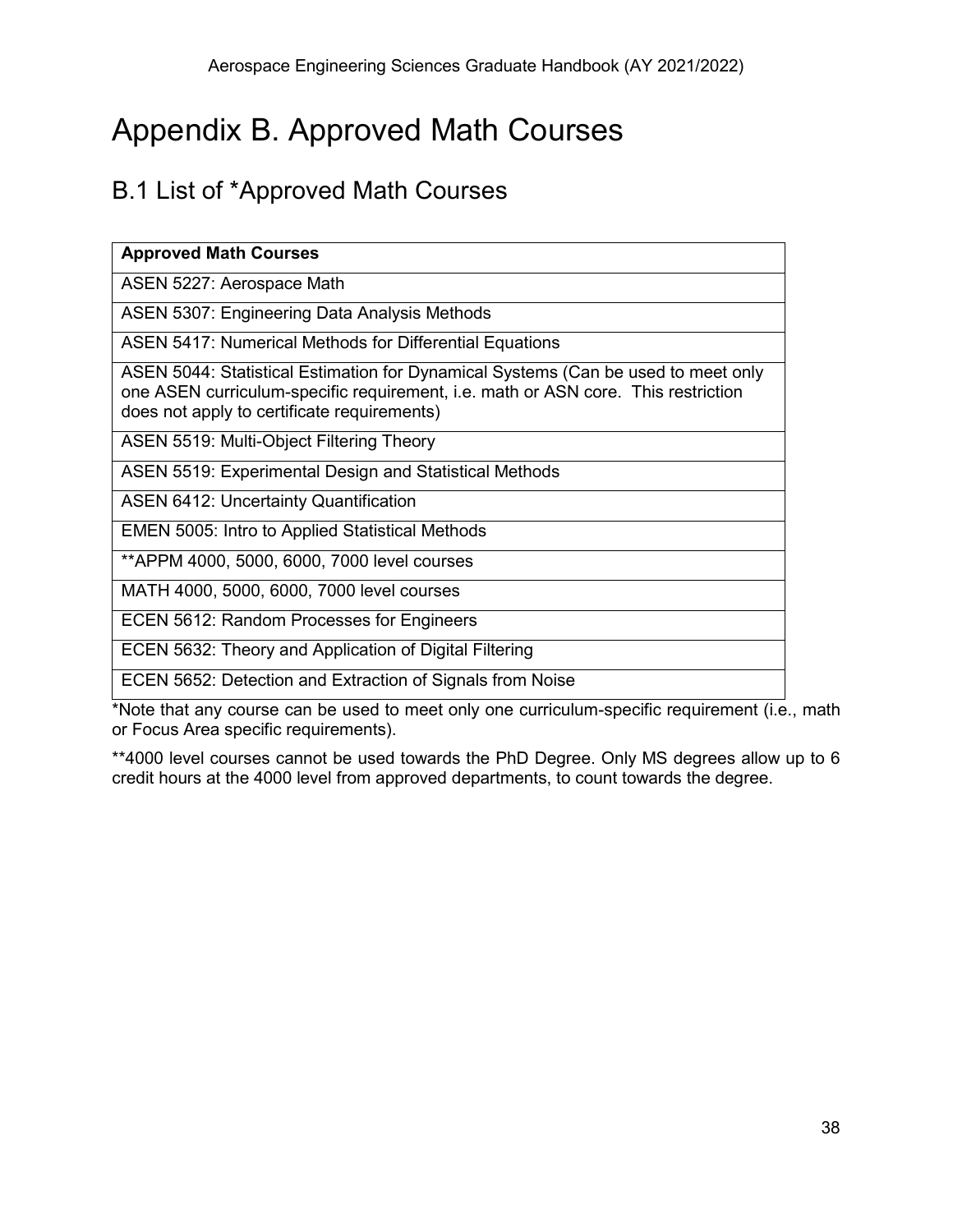## <span id="page-39-0"></span>Appendix C. AES Department Certificates

- Grades of *B or highe*r are required for fulfillment of requirements and certificate award.
- For degree-seeking students, certificates are awarded at the time of graduation. Review the [Academic Calendar](https://www.colorado.edu/registrar/students/calendar) for posting and mailing dates.
- Request certificate enrollment and awarding in our [Certificates page.](https://www.colorado.edu/aerospace/current-students/graduates/curriculum/certificates)
- <span id="page-39-1"></span>● Continuing Education students: Please revise our Continuing Education and Certificates [page](https://www.colorado.edu/aerospace/prospective-students/graduates/academics/certificates-continuing-education) for enrollment and other information.

## C.1 Certificate in Remote Sensing- (Open to continuing education students)

Remote sensing (satellite and ground-based) is increasingly being used as a technique to probe the Earth's geospace, atmosphere, ocean and land surfaces. Probing of other planets is accomplished largely by satellite remote sensing. Given national priorities in such areas as climate and global change, the interest in remote sensing will only increase with time.

Remote sensing is a relatively new academic subject, with few universities having any sort of an organized curriculum. The purpose of formalizing the CU remote sensing curriculum is to coordinate curricula across campus so that a coherent curriculum in remote sensing can be provided to complement and supplement the students' regular degree program. An additional purpose is to encourage multidisciplinary education of the students in the area of remote sensing.

Graduate students, research staff, and faculty work on a wide variety of topics, ranging from the theory of remote sensing, to its application. These applications include: use of satellite remote sensing to determine ocean surface temperature and heat fluxes; use of surface radar to improve the determination of clouds and precipitation from satellite; determination of surface biological characteristics and productivity from satellite; mapping of land use from satellite; mapping of surface landform and topographical features; searching for locations of buried artifacts; use of surface radar to determine upper atmosphere wind motions; and aircraft remote sensing to assess the validity of satellite retrieval algorithms of surface and atmospheric characteristics.

#### **Certificate Requirements**

- Four courses are required totaling at least 12 credit hours, with grades of B or better.
	- $\circ$  Two courses from one of the following topical areas (6 credit hours):
		- Data Analysis
		- Instrumentation and Measurement Techniques
		- **Remote Sensing Theory**
	- $\circ$  One course in each of the two remaining topical areas (6 credit hours)
	- $\circ$  In addition, one semester (1 credit hour) of Remote Sensing Seminar (Co-listed as ASEN 5210 / ATOC 7500)

#### **13 credit hours Total**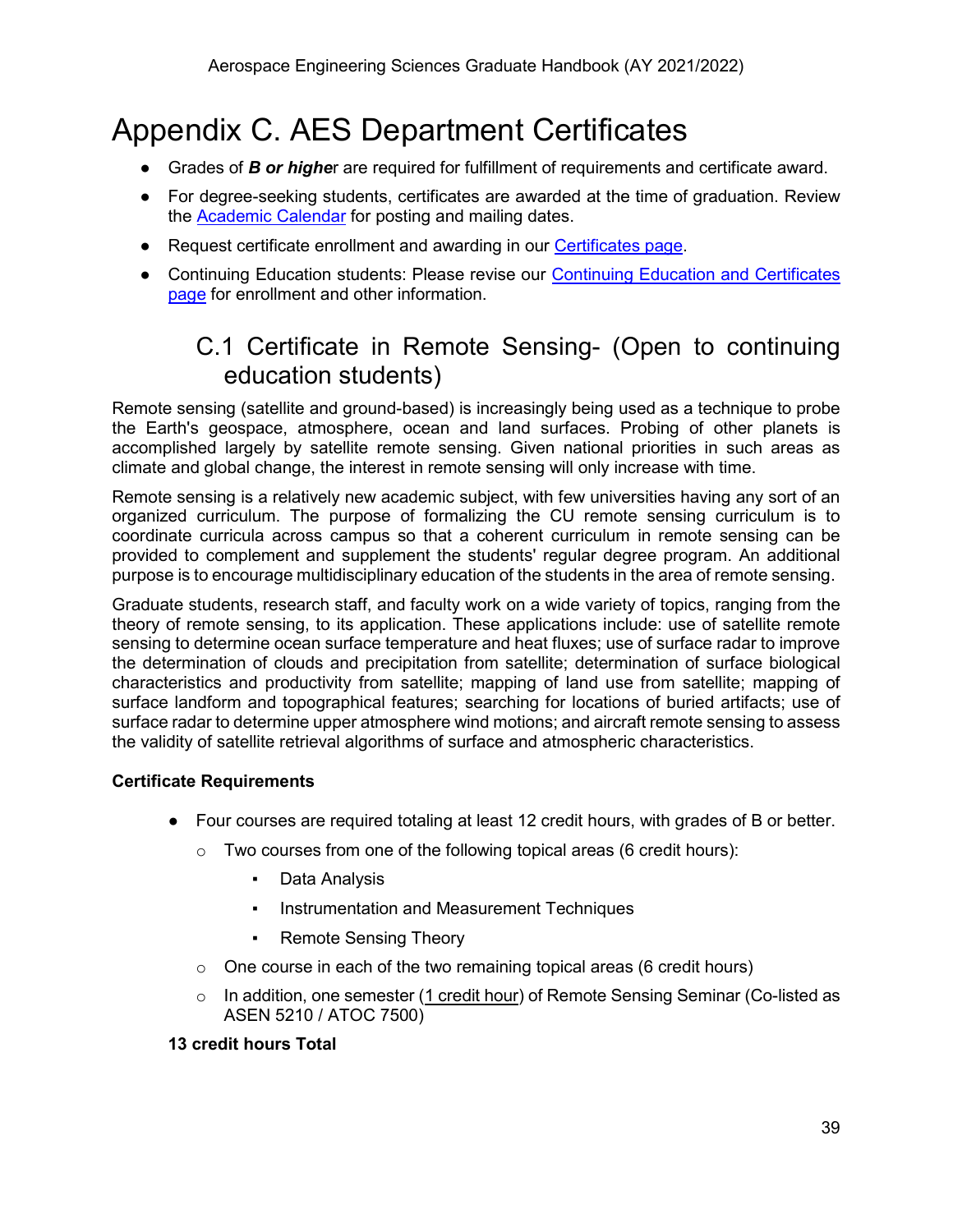#### **Data Analysis Courses:**

ASEN 5307 Engineering Data Analysis ASEN 6337 Remote Sensing Data Analysis ASTR 5550 Observations, Data Analysis, and Statistics ECEN 5004 Environmental Signal Processing ECEN 5254 Remote Sensing Signals and Systems ECEN 5612 Random Processes for Engineers ECEN 5652 Detection and Extraction of Signals from Noise GEOG 5103 Intro to Geographical Information Systems GEOG 5203 GIS and Spatial Modeling GEOG 5303 GIS Programming for Spatial Analysis

#### **Instrumentation & Measurement Techniques Courses:**

ASEN 5168 Remote Sensing Instrumentation Design ASEN 5245 Radar and Remote Sensing ASEN 6091 GNSS Receiver Architecture ASEN 6365 Lidar Remote Sensing ASTR 5760 Astrophysical Instrumentation ECEN 5134 Electromagnetic Radiation and Antennas ECEN 5274 Radar Science and Techniques PHYS 5160 Fundamentals of Optics and Lasers ASEN 6050 Space Instrumentation GEOG 5100 Adv. Measurements in Snow Measurement

#### **Remote Sensing Theory Courses:**

ATOC/ASEN 5235 Intro to Atmos Rad Trans & Remote Sens ASEN 6265 Fundamentals of Spectroscopy ATOC/ASTR 5560 Radiative Processes in Planetary Atmosphere ECEN 5264 Electromag Absorption, Scattering & Propagation GEOL/GEOG 5093 Remote Sensing of the Environment GEOG 5100 Advanced Remote Sensing PHYS/ASTR 5150 Introductory Plasma Physics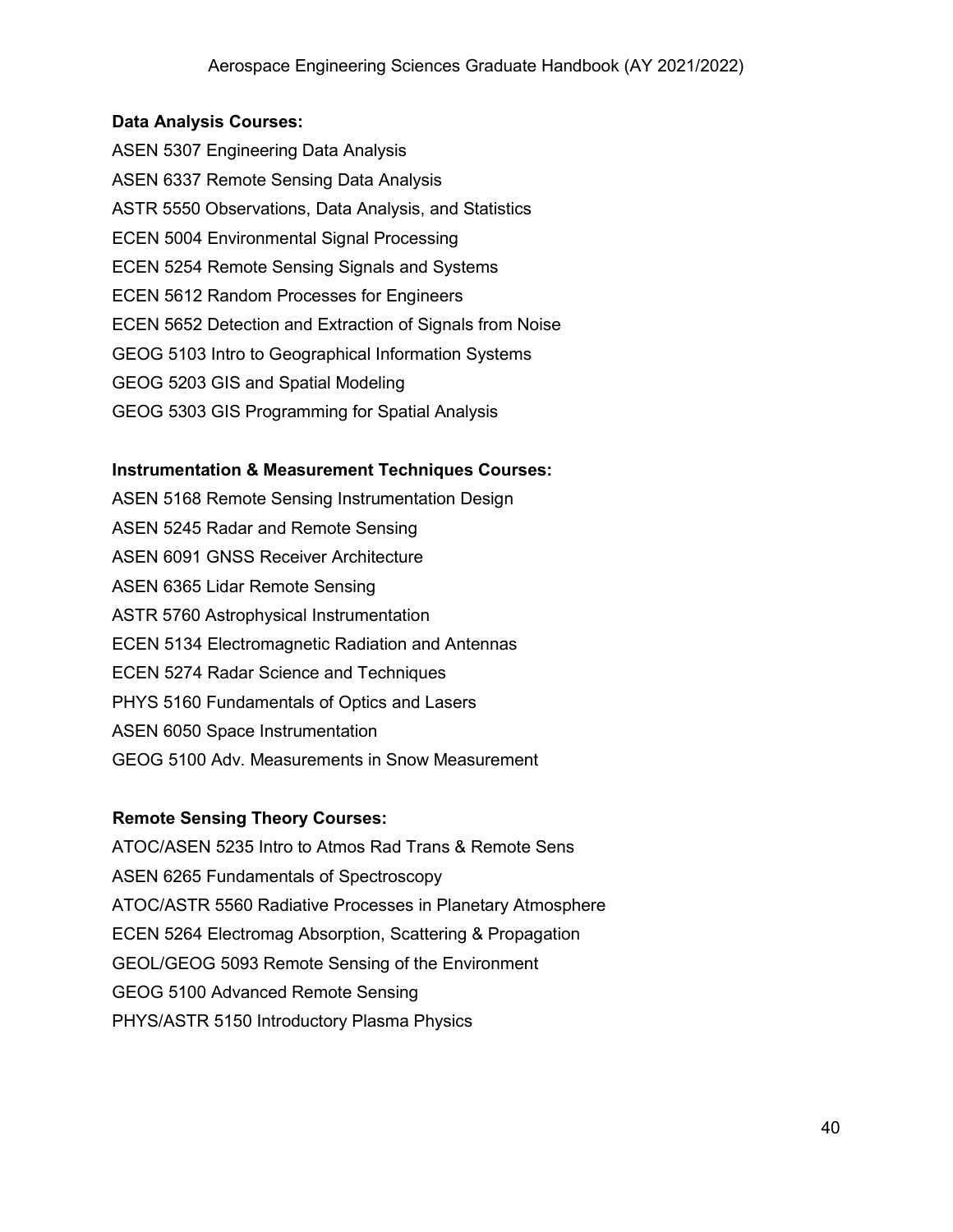## <span id="page-41-0"></span>C.2 Certificate in Astrodynamics and Satellite Navigation Systems (ASN) (Open to continuing education students)

The certificate recognizes student accomplishments at the graduate level in successfully completing a specialized program of study in Astrodynamics and Satellite Navigation (ASN). It is essentially a specialization of the Aerospace Engineering Sciences Master of Science (MS) degree in the ASN Focus Area with additional requirements for breadth and depth in the ASN area. The certificate will make students more desirable to prospective employers looking for astrodynamics and satellite navigation specialists.

#### **Certificate Requirements**

Complete all four core area subjects in ASN, plus two advanced ASN courses of the student's choosing (18 credit hours).

#### **Core Requirements\* (12 credit hours):**

ASEN 5010 - Spacecraft Attitude Dynamics and Control

ASEN 5050 – Astrodynamics or ASEN 5025 Analytical Astrodynamics

ASEN 5044\*\* - Statistical Estimation for Dynamical Systems

ASEN 5090 - Introduction to Global Navigation Satellite Systems

\*Any core requirement can be satisfied by taking an additional 6000 level course which has the corresponding core requirement as a prerequisite. *This substitution does not require a petition.*

*\*\** Taking ASEN5044 as part of the certificate requirement does not preclude it counting as a math course to satisfy the MS or PhD requirement.

#### **Advanced Requirements (6 credit hours):**

Select ANY two 6000 level courses in ASN including, but not limited to, the ASN Electives listed in Appendix A.1 and any ASEN 6519 special topics courses offered by faculty in the ASN Focus Area.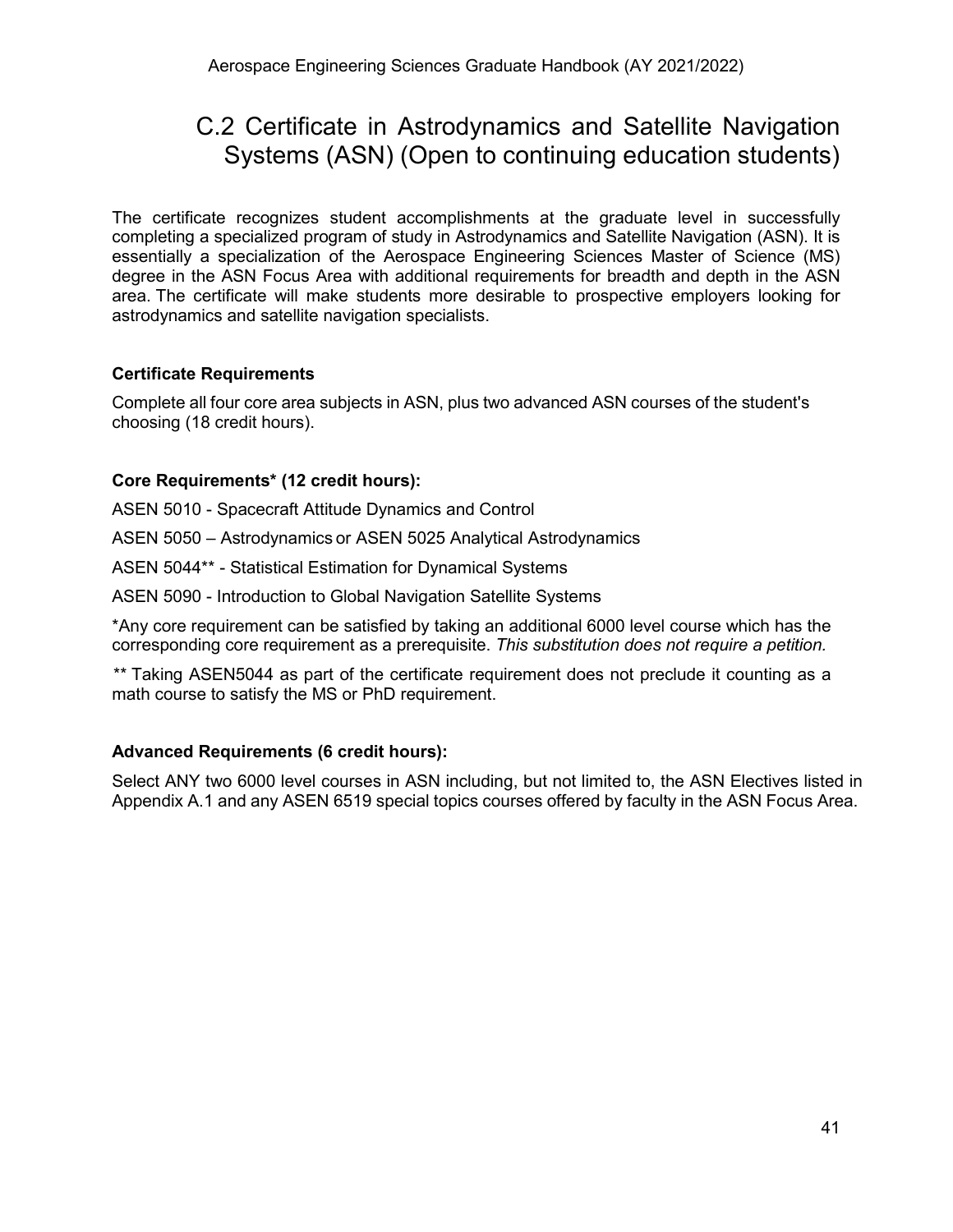## C.3 Certificate in Satellite System Design (SSD) - (Open to continuing education students)

<span id="page-42-0"></span>The certificate recognizes student accomplishments at the graduate level in successfully completing a specialized program of study in Satellite System Design (SSD). It blends courses from the Smead Department of Aerospace Engineering Sciences, Electrical, Computer and Energy Engineering and Engineering Management Departments. The certificate will allow students to develop interdisciplinary skills in the area of satellite design, making them more desirable to future employers.

### **Certificate Requirements**

**Track 1: Hands-on** (recommended for on campus students)

ASEN 5148 – Spacecraft Design\* (3 credit hours)

ASEN 5018 and 6028 – Graduate Projects (6 credit hours) - Projects must have a satellite or rocket focus.

1 course from elective list (3 credit hours)

#### **12 credit hours total**

#### **Track 2: Distance Compatible Track**

ASEN 5148 – Spacecraft Design\* (3 credit hours)

EMEN 5405 – Fundamentals of System Engineering\* (3 credit hours)

2 courses from elective list (no more than one EMEN course) (6 credit hours)

*To develop cross-disciplinary breadth, students are strongly encouraged, but not required, to choose elective courses outside of their major.*

#### **12 credit hours total**

#### **Elective list<sup>1</sup>**

ASEN 5010 – Spacecraft Attitude Dynamics and Control\*2

ASEN 5050 – Space Flight Mechanics\*†

- ASEN 5053 Rocket and Spacecraft Propulsion
- ASEN 5090 Introduction to Global Navigation Satellite Systems\*
- ASEN 5335 Aerospace Environment\*
- ASEN 5519 Microavionics 3
- ECEN 5134 Electromagnetic Radiation and Antennas\*
- ECEN 5264 Electromagnetic Absorption, Scattering and Propagation\*
- ECEN 5517 Photovoltaic Power Electronics Laboratory
- ECEN 5613 Embedded System Design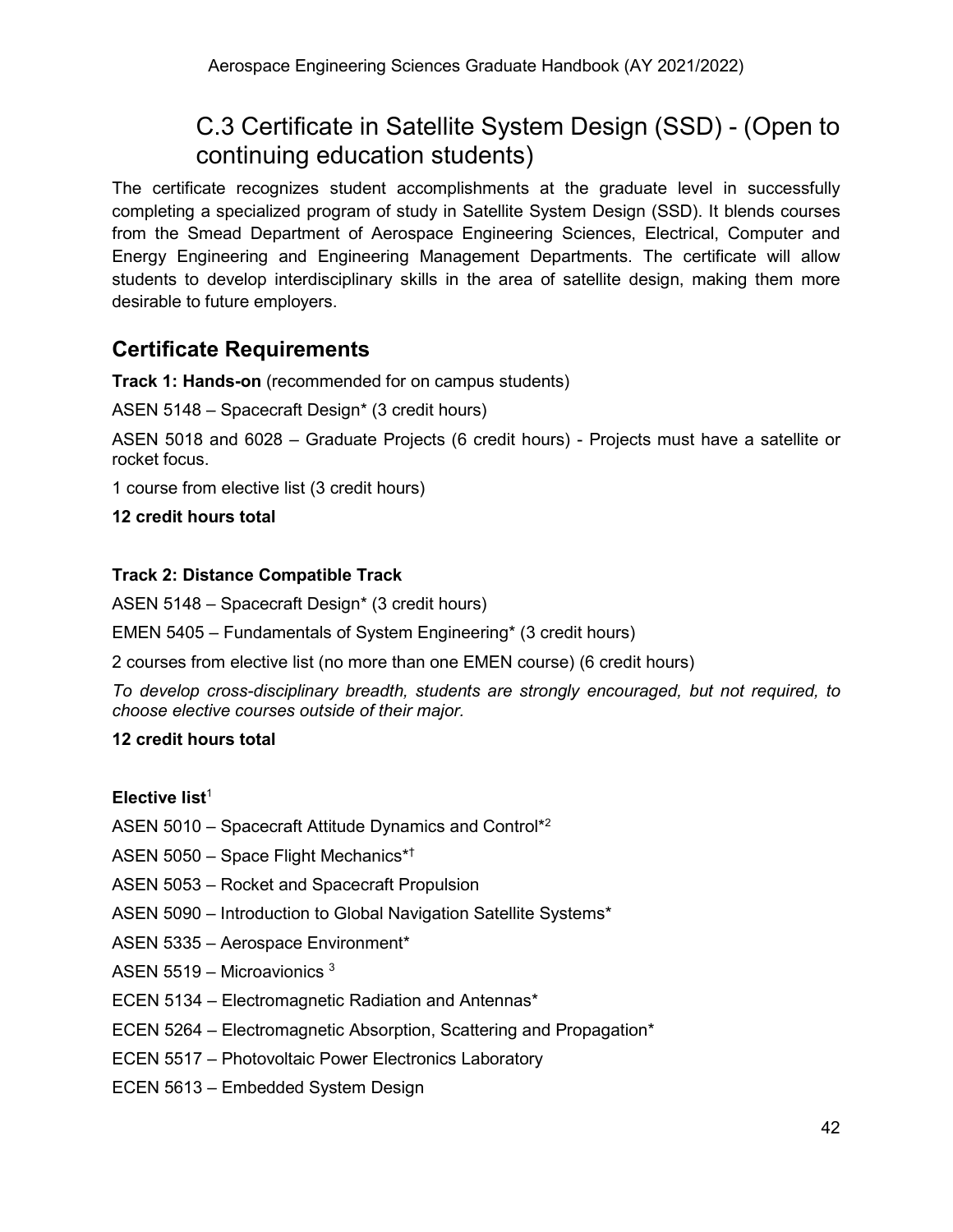- ECEN 5623 Real-Time Embedded Systems
- ECEN 5634 Graduate Microwave and RF Laboratory
- ECEN 5692 Principles of Digital Communications
- ECEN 5797 Introduction to Power Electronics\*
- ECEN 5813 Principles of Embedded Software
- EMEN 5010 Introduction to Engineering Management\*
- EMEN 5030 Fundamentals of Project Management\*
- EMEN 5031 Software Project Management\*
- EMEN 5405 Fundamentals of System Engineering\*

1: Students are required to meet course prerequisites. Question should be directed to the course instructor.

2: Core ASN certificate courses. Cannot be counted for both certificates.

3: Course enrollment is limited to non-Electrical Engineering students.

\* Courses available via distance.

† ASEN 5519: Analytical Astrodynamics is an alternative option to ASEN 5050. ASEN 5519: Analytical Astrodynamics will satisfy the same requirements and prerequisites as ASEN 5050.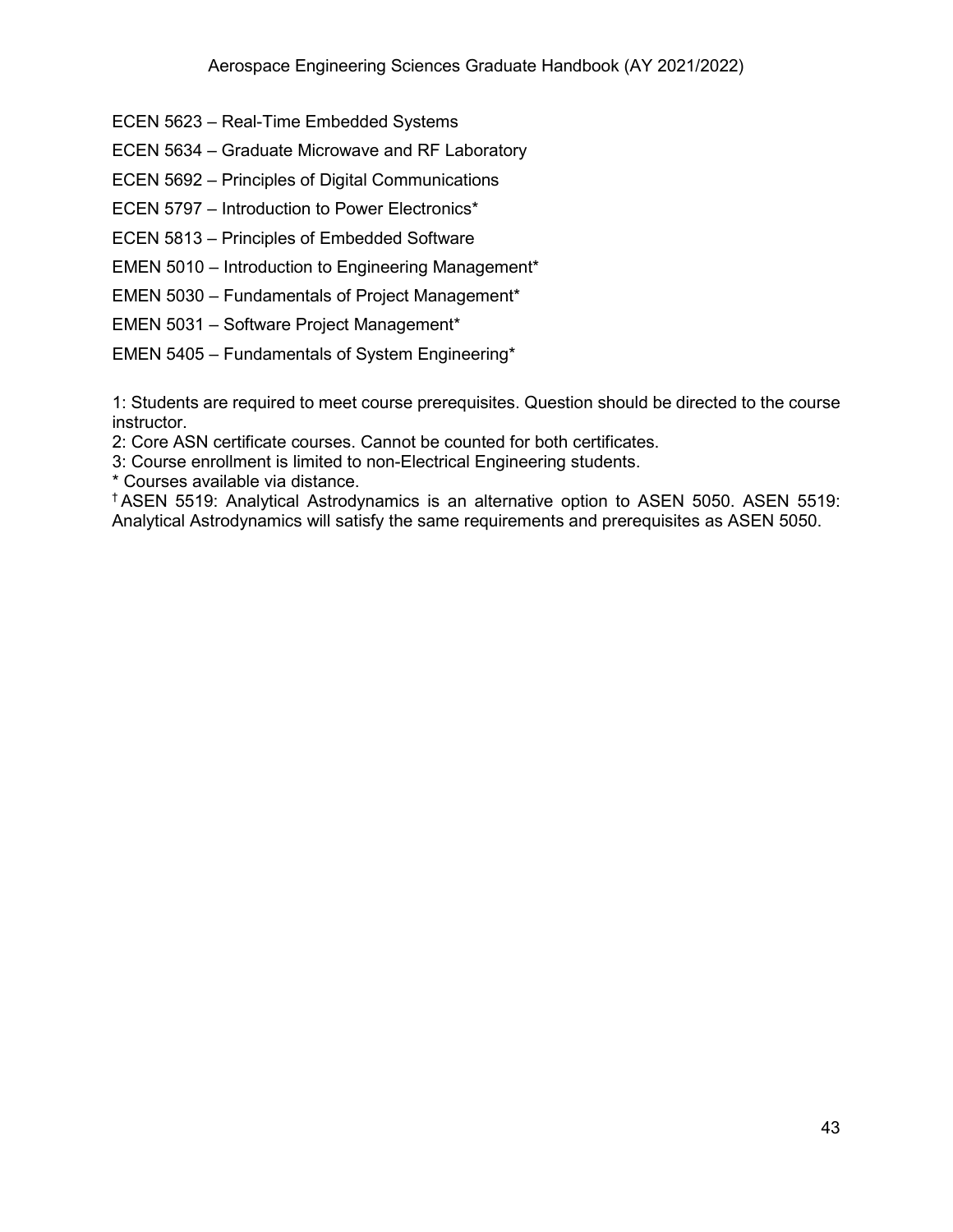## C.4 Certificate in Space Weather and Applications (for degree-seeking students only)

<span id="page-44-0"></span>This certificate will provide you with interdisciplinary skills in the field of space weather of both fundamental processes in science and practical applications to space-based and ground-based technology.

#### <span id="page-44-1"></span>▪ **Requirements**

ASEN 5335: Aerospace Environment (3 credit hours)

Two courses from the Tier 1 Electives List (6 credit hours)

One additional course from the Tier 2 Electives list (3 credit hours)

\*At least one course must be outside the student's home department

#### **12 credit hours total**

#### **Tier 1 Foundational Elective list**

<span id="page-44-2"></span>ASEN 6050: Space Instrumentation (equiv. to ASTR 6050)

ASEN 6365: Lidar Remote Sensing

ASTR 5140: Astrophysical and Space Plasmas (equiv. to PHYS 5141)

ASTR 5300: Introduction to Magnetospheres

ASTR 5150: Introductory Plasma Physics (equiv. to PHYS 5150)

ATOC 5050: Introduction to Atmospheric Dynamics

ATOC 5235: Introduction to Atmospheric Radiative Transfer and Remote Sensing (equiv. to ASEN 5235)

#### **Tier 2 Concentration/Focus Elective list**

#### <span id="page-44-3"></span>**Applications**

ASEN 5090: Introduction to Global Navigation Satellite Systems

ASEN 5016: Space Life Sciences

ASEN 6265: Fundamentals of Spectroscopy for Optical Remote Sensing

#### **Design & Instrumentation**

ASEN 5158: Space Habitat Design

ASEN 5168: Remote Sensing Instrumentation Design

ASEN 5440: Mission Design and Development for Space Sciences (equiv. to ASTR 5780)

#### **Radiative Processes & Atmosphere Coupling**

ASTR 5120: Radiative and Dynamical Processes

ASTR 5810: Planetary Atmospheres (equiv. to ATOC 5810 & GEOL 5810)

ATOC 5560: Radiative Processes in Planetary Atmospheres (equiv. to ASTR 5560)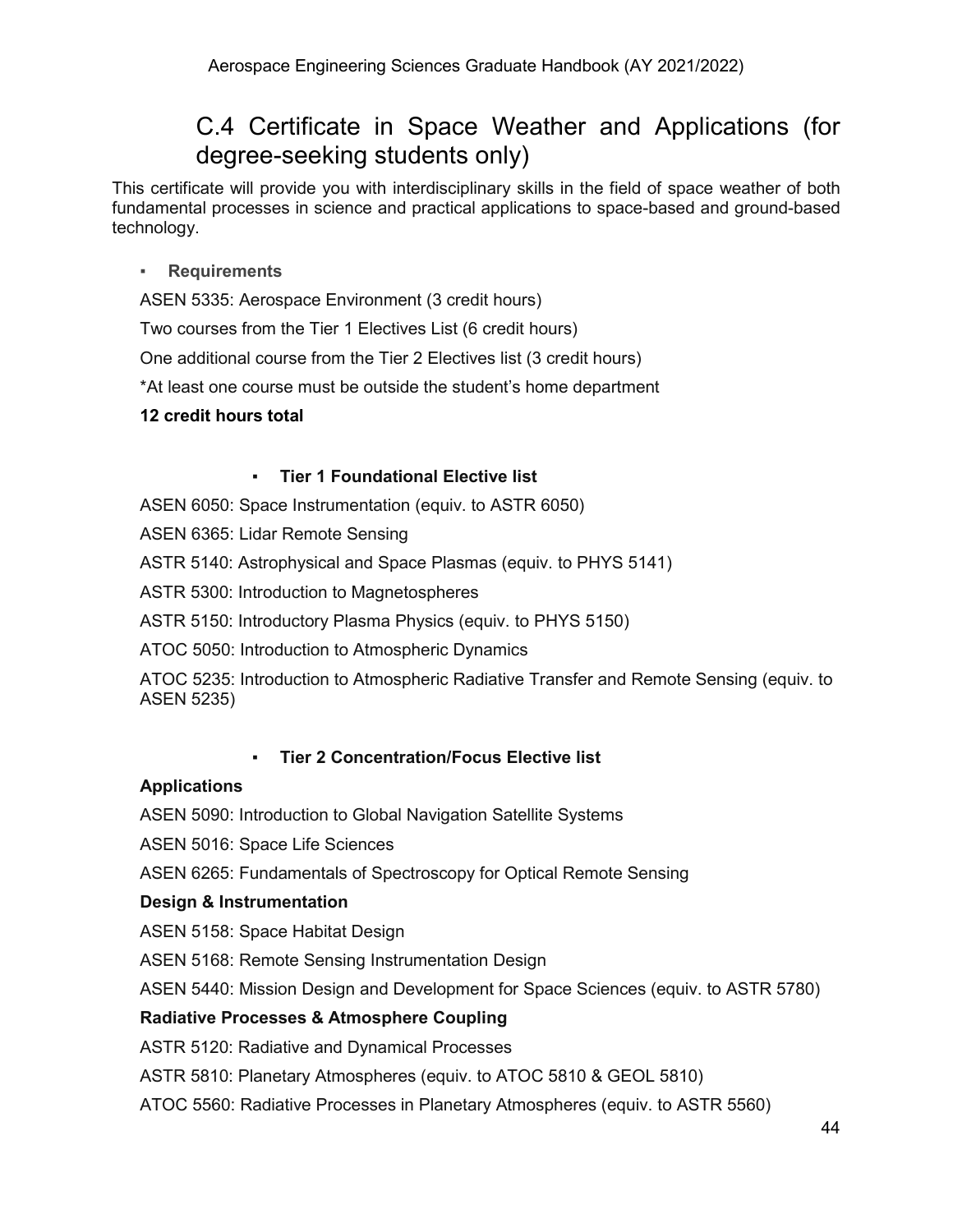#### **Electromagnetics & Plasma**

ASTR 7160: Intermediate Plasma Physics (equiv. to PHYS 7160)

#### **Data Science**

APPM 5580: Statistical Learning

ASEN 6050: Data Assimilation and Inverse Methods for Earth and Geospace

APPM 5250: Data Assimilation in High Dimensional Dynamical Systems (equiv. to STAT 5250/5510)

#### **Selected Topics**

ASEN 5519/6519: Selected Topics

ASTR 5830: Topics in Planetary Science (equiv. to ATOC 5830 & GEOL 5830)

ASTR 7500: Special Topics in Astrophysical & Planetary Sciences

ATOC 7500: Special Topics in Atmospheric and Oceanic Sciences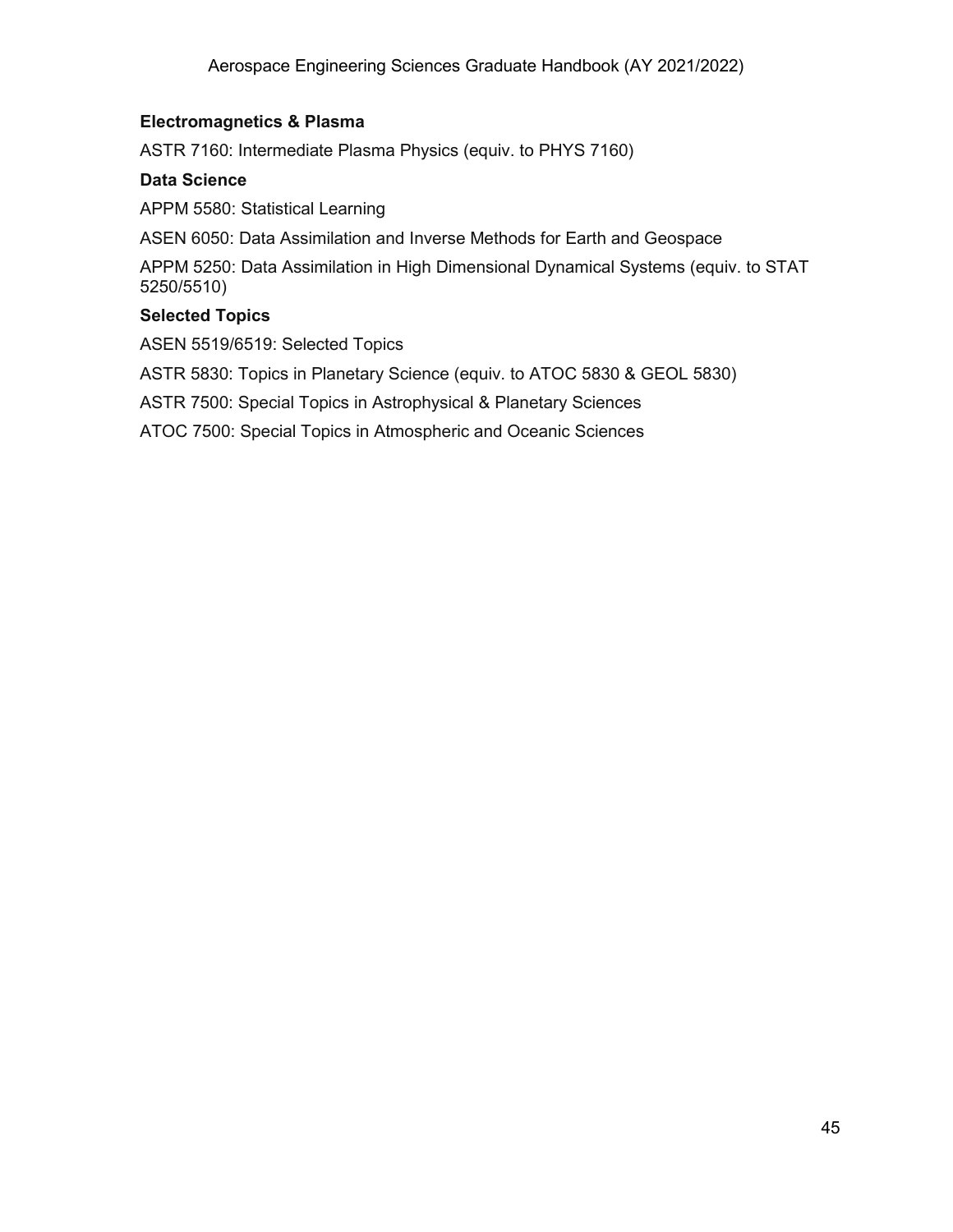## C.5 Certificate in Radio Frequency Engineering for Aerospace (for degree–seeking students only)

<span id="page-46-0"></span>A joint certificate program between Smead Aerospace and the Department of Electrical, Computer & Energy Engineering. This certificate fills an industry need in Colorado and beyond for cross disciplinary graduate level education in aerospace and electrical engineering. The program is open to new and current degree-seeking AES and ECEE students. Non-degree students cannot enroll in this program.

#### **Six courses total (18 credit hours)**

<span id="page-46-1"></span>**Certificate Requirements**

#### **Four Required Courses (12 credit hours)**

\*ECEN 5134 Antennas (for space applications) – 3 credit hour *or* ECEN5104 RF Passive/Active Circuits – 3 credit hours

\*If you are interested in taking both courses, one course can count as a requirement and one course can count as an elective. A single course cannot count as both a required course and an elective course, simultaneously.

ECEN 5634 RF Lab – 3 credit hours

ASEN 5090 GPS – 3 credit hours

Either (a) or (b) below, depending on major;

- (a) ASEN 5148 Spacecraft Design 3 credit hours (required for ECEE majors)
- (b) ECEE 3410 Fields II 3 credit hours (required for AES majors)

#### **Two Elective Courses – Students choose 2 out of 5 (6 credit hours total)**

ECEN 5134 Antennas (for space applications) – 3 credit hours *or* ECEN5104 RF Passive/Active Circuits (fall) – 3 credit hours (*whichever not taken as a requirement*)

ECEN 5114 Waveguides – 3 credit hours

ECEN 5154 Computational EM – 3 credit hours

ASEN 5245 Radar Remote Sensing – 3 credit hours

AES Grad projects (ASEN 5018 or ASEN 6028) - Approved RF related project can only count for 1 elective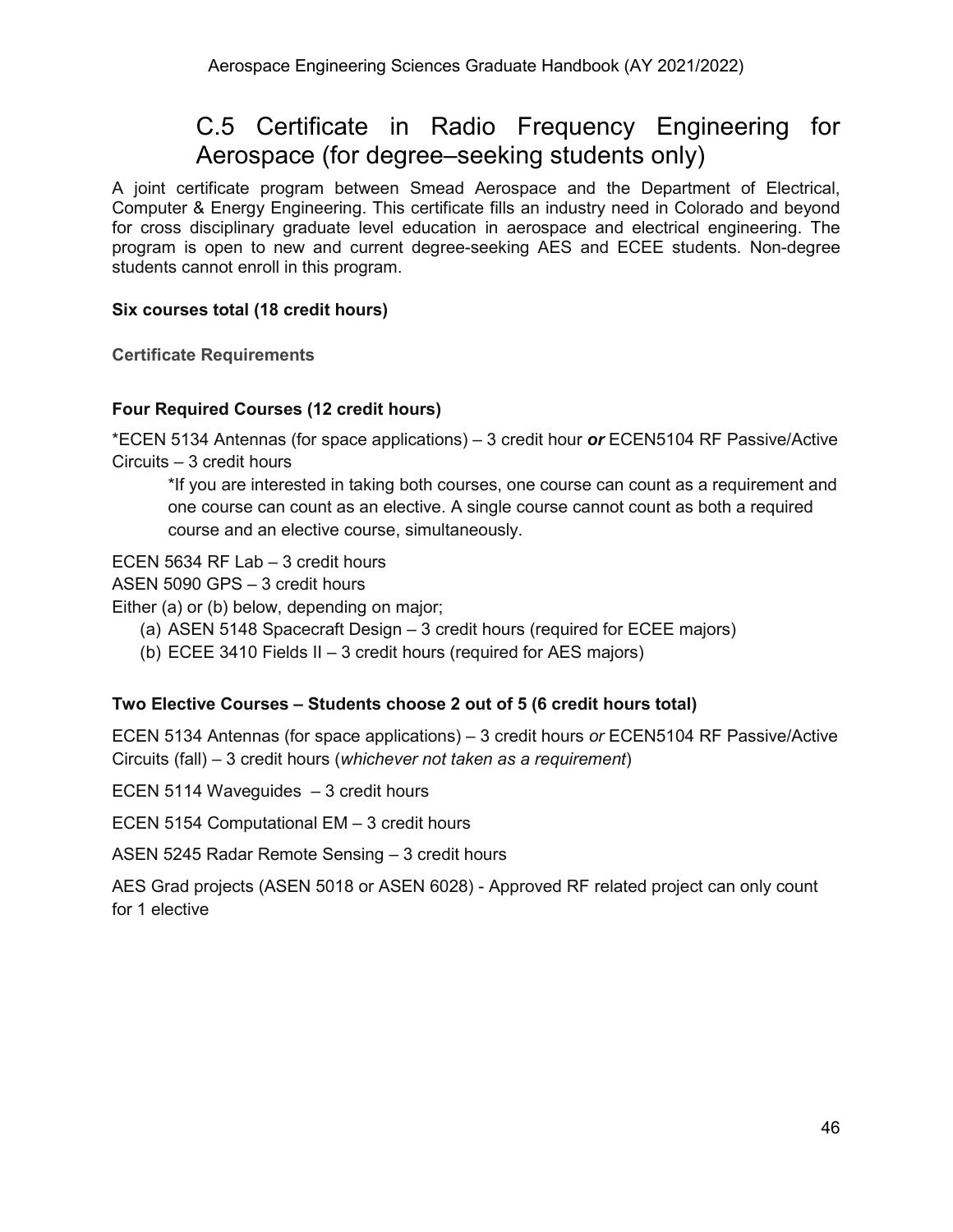## C.6 Hypersonics Certificate

#### <span id="page-47-0"></span>**Certificate Requirements**

The standard requirements of this certificate program are the completion of twelve (12) hours of graduate-level coursework (typically four 3-credit courses) with grades of B or better in each course. There is one required course, ASEN 5519 Introduction to Hypersonics. Each student is free to choose the other three courses from the elective list below.

Students also pursuing other graduate certificates cannot use the same courses to count for both certificates.

- Requirements
- <span id="page-47-1"></span>• ASEN 5519: Introduction to Hypersonic Aerothermodynamics
- <span id="page-47-2"></span>• Three additional 3-credit courses from the list of *Electives*.

#### ▪ Electives

- ASEN 5151: Compressible Flow
- MCEN 5042: Heat Transfer
- MCEN 6061: Reacting Flows
- MCEN 5228: High Temperature Materials
- MCEN 5022: Classical Thermodynamics
- ASEN 5053: Rocket Propulsion
- ASEN 5331: CFD Unstructured Grid
- ASEN 6061: Molecular gas Dynamics and DSMC
- ASEN 5037/MCEN 7221: Turbulent Flows
- MCEN 5024: Materials Chemistry and Structure
- ASEN 6015: Aerospace Vehicle Guidance and Control
- ASEN 5152: High Temperature Gas Dynamics
- ASEN 5018: Graduate Projects (Specifically focused on hypersonics, approved by certificate coordinator)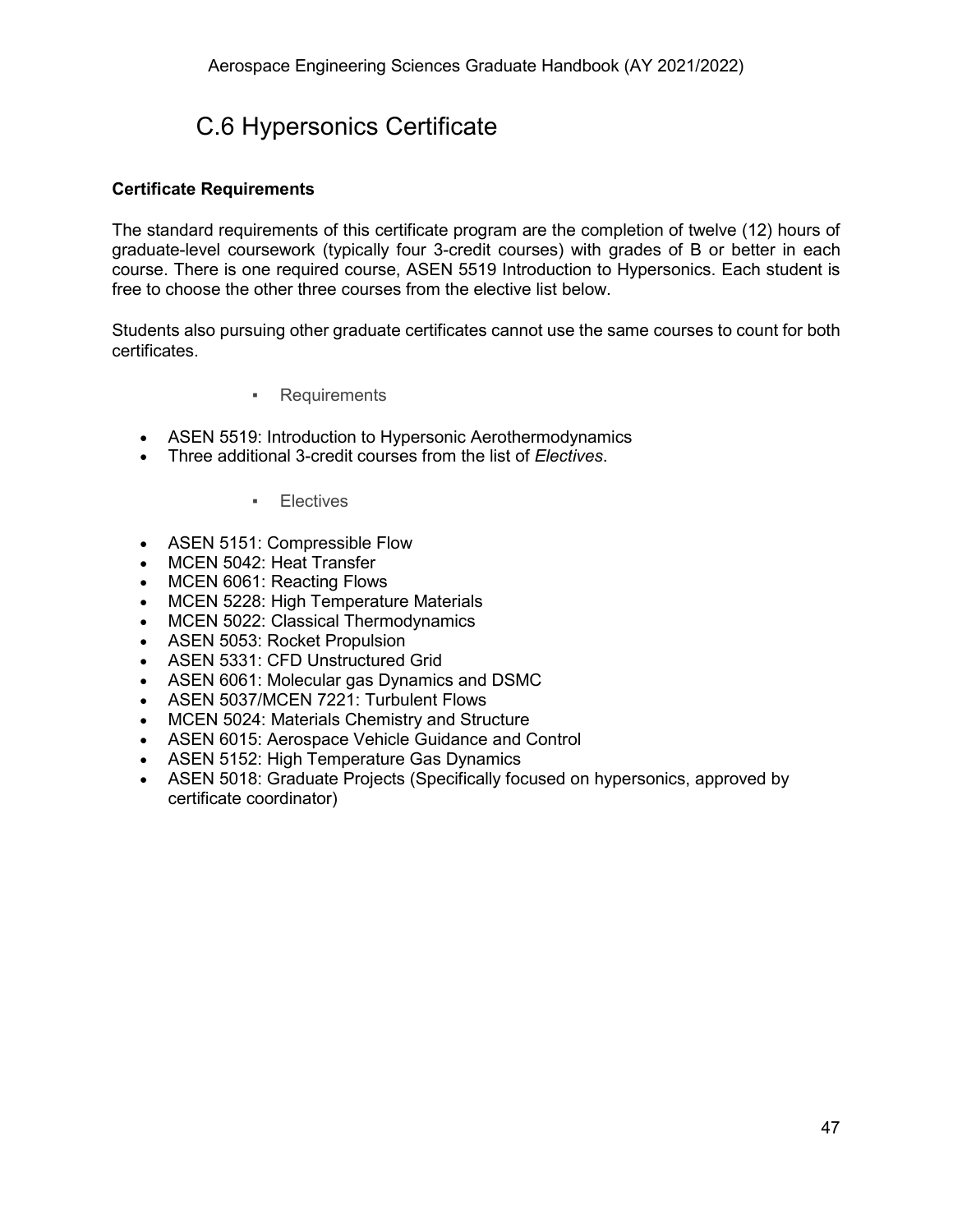# <span id="page-48-0"></span>Appendix D. List of Approved Certificates

## <span id="page-48-1"></span>D.1 Interdisciplinary Certificates

Some of the most popular certificate programs include the following.

- Astrodynamics and Satellite Navigation
- Atmospheric & Oceanic Sciences
- Environment, Policy and Society
- Oceanography
- Satellite System Design
- Remote Sensing (Modified for RSESS MS students)

## <span id="page-48-2"></span>D.2 Professional Certificates

Electrical and Computer Engineering:

- Embedded Systems
- [Energy](http://ece.colorado.edu/%7Epwrelect/book/CEdCourses.html) Communication Networks
- [Wireless](http://ece.colorado.edu/%7Eswengctf/) Networks and Technologies
- Radio Frequency (RF) Engineering for Aerospace (Joint with ASEN)

Engineering Management:

- Engineering Entrepreneurship
- Engineering Management
- Leadership and Management
- Managing Applied Research in Technology
- Performance Excellence in Technology Management
- Project Management
- Quality Systems for Product and Process Engineering
- Six Sigma Statistical Practitioner
- Technology Ventures & Product Management

Telecommunications:

- Computer and Network Security
- Power Electronics
- Software Engineering

## <span id="page-48-3"></span>D.3 Certificates Requiring Pre-Approval

Interdisciplinary Certificates

- Behavioral Genetics
- Biotechnology
- Cognitive Science
- Development Studies
- Energy
- Geophysics and Hydrologic Sciences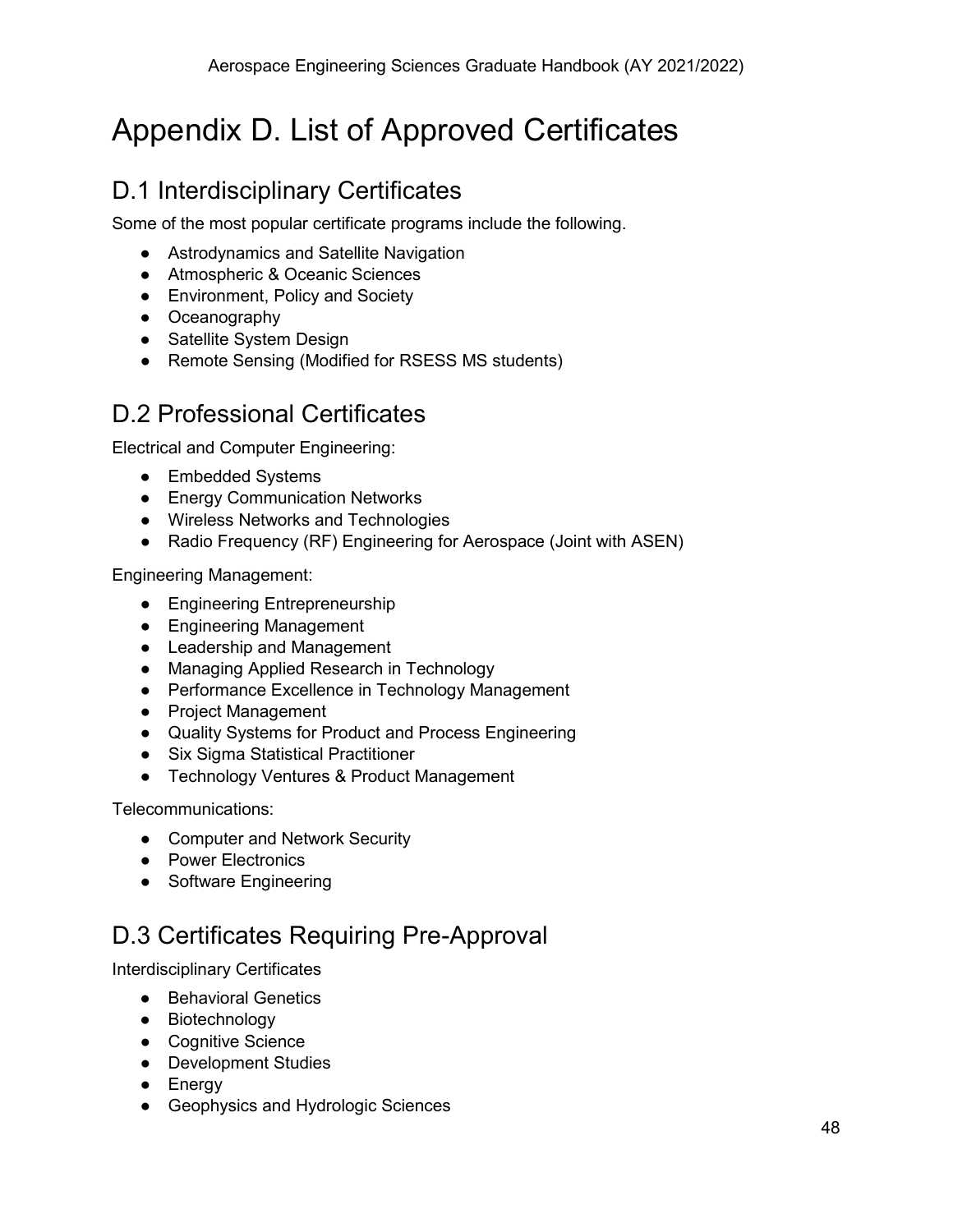- Neuroscience and Behavior
- Optical Science and Engineering
- Quantitative Biology
- Science and Technology Policy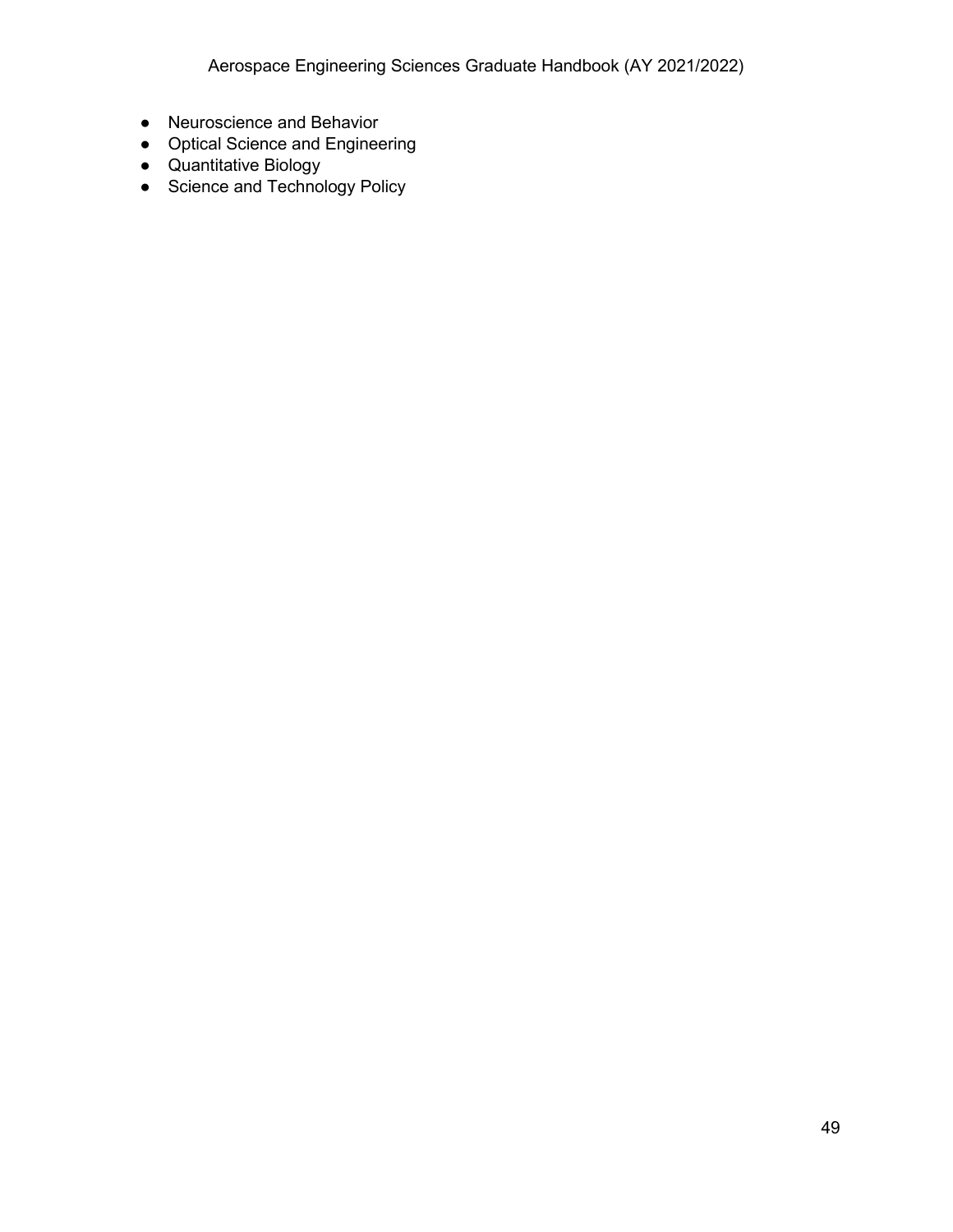## <span id="page-50-0"></span>Appendix E. Approved List of Prelim Courses

## Astrodynamics and Satellite Navigation Systems (ASN)

- ∙ ASEN5050 or 5052 (not both)
- ∙ ASEN5010
- ∙ ASEN5090
- ∙ ASEN5044\*

\* Cannot count as an out-of-area topic for ASN.

## Autonomous Systems (AUT)

- ∙ ASEN 5014
- ∙ ASEN 5044\*
- ∙ ASEN 5519 (Algorithmic Motion Planning)
- ∙ ASEN 5519 (Decision Making Under Uncertainty)
- \* Cannot count as an out-of-area topic for AUT.

## Bioastronautics (BIO)\*

- ∙ ASEN 5158
- ∙ ASEN 5016
- \* Only 2 options you must take these two

## Fluids, Structures and Materials (FSM)\*

| <b>Fluids</b>    | <b>Structures</b> |
|------------------|-------------------|
| <b>ASEN 5051</b> | <b>ASEN 5007</b>  |
| <b>ASEN 5151</b> | <b>ASEN 5012</b>  |
| ASEN 6037        | <b>ASEN 5022</b>  |

\*Note: Fluids and structures are treated as separate focus areas for the prelim, thus a student can take their two focus area core from one track